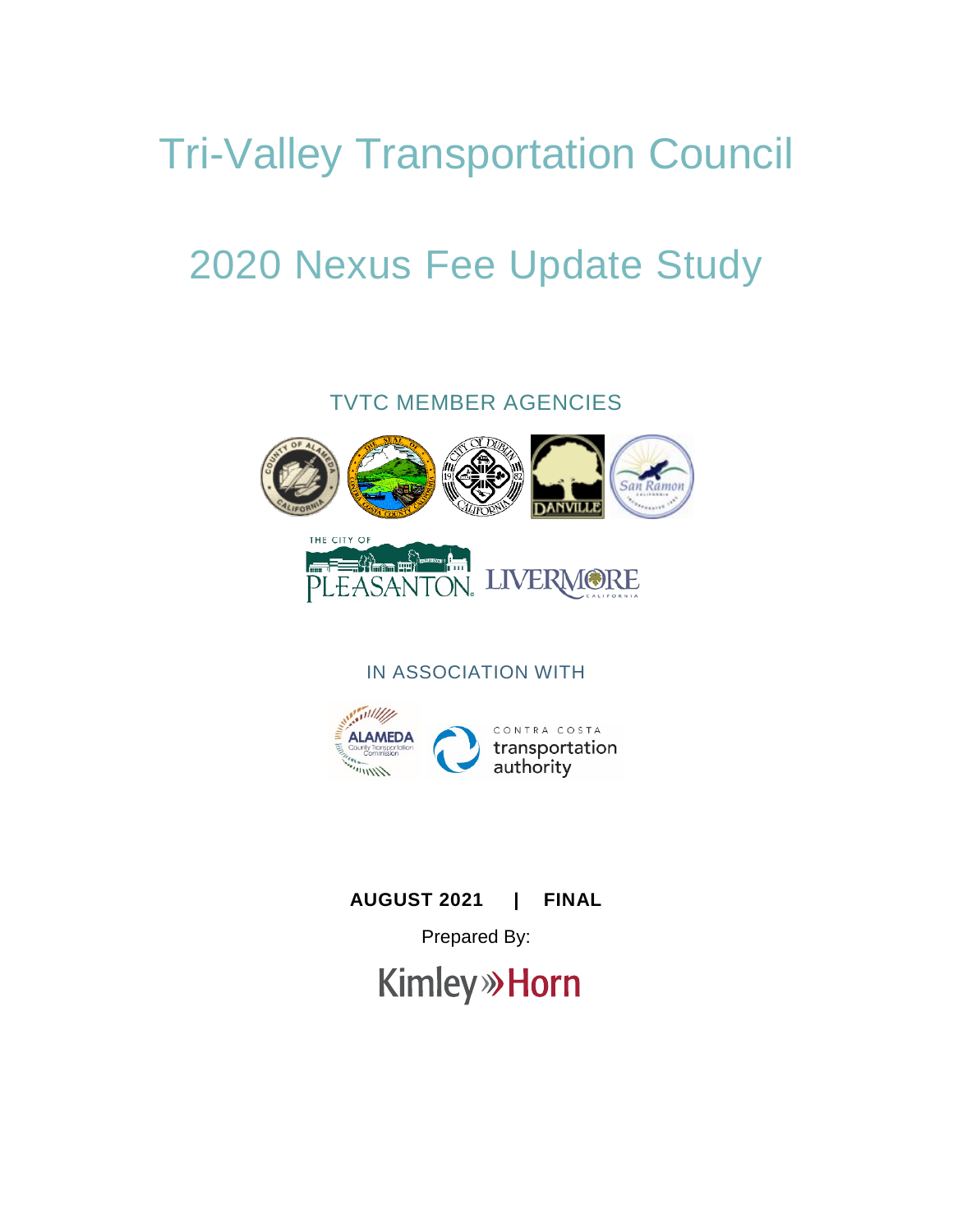# **CONTENTS**

| 1              |  |
|----------------|--|
| 2              |  |
| 3              |  |
| $\overline{4}$ |  |
| 5              |  |
|                |  |
|                |  |
|                |  |
|                |  |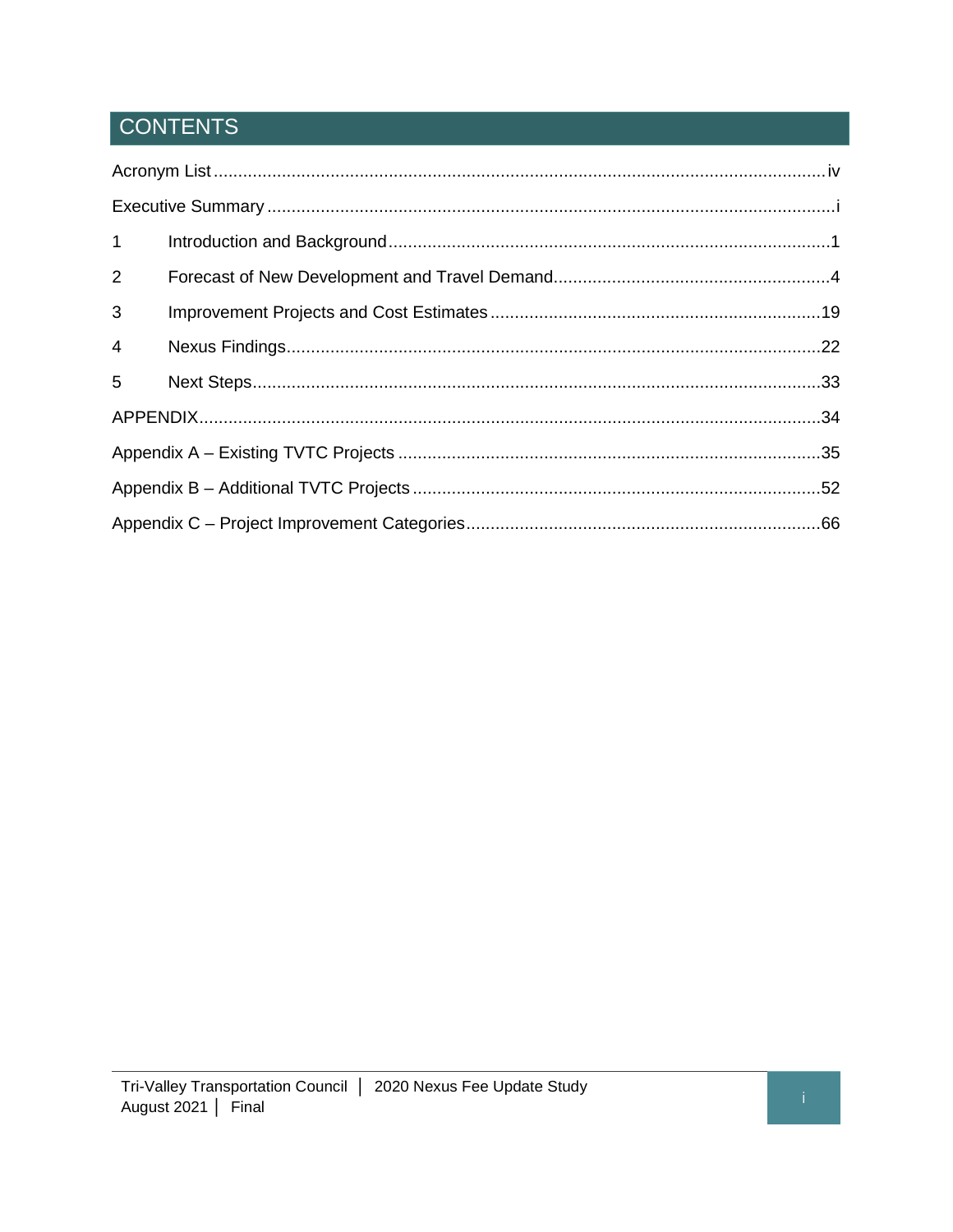# TABLES

| Table 7: Employment Growth Converted to Square Commercial Building Space13              |     |
|-----------------------------------------------------------------------------------------|-----|
|                                                                                         |     |
|                                                                                         |     |
|                                                                                         |     |
|                                                                                         |     |
|                                                                                         |     |
|                                                                                         |     |
|                                                                                         |     |
|                                                                                         |     |
| Table 16: Future Build vs No Build Scenario Vehicle Hours of Delay (VHD) 25             |     |
|                                                                                         |     |
|                                                                                         |     |
|                                                                                         |     |
|                                                                                         | .28 |
| Table 21: AM/PM Peak-Hour Average Trip Rate Comparison Between 7th Edition and 10th     | .29 |
|                                                                                         |     |
|                                                                                         |     |
|                                                                                         |     |
| Tri-Valley Transportation Council   2020 Nexus Fee Update Study<br>August 2021<br>Final | Ïİ. |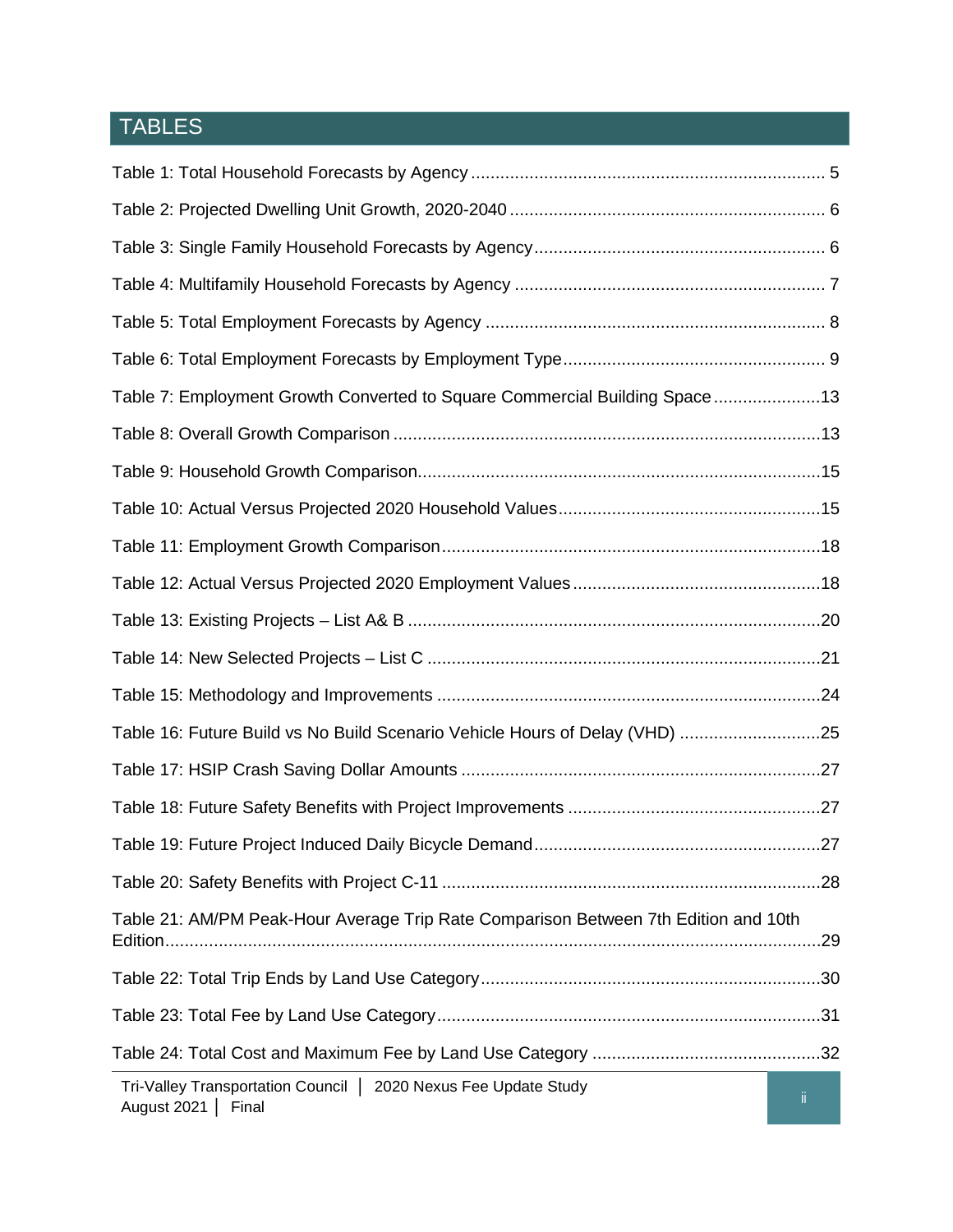# FIGURES

| Figure 12: 2008 Nexus Study and 2020 Nexus Study Employment Forecast (Retail, Service, |  |
|----------------------------------------------------------------------------------------|--|
| Figure 13: 2008 Nexus Study and 2020 Nexus Study Employment Forecast (Agriculture,     |  |
| Figure 14: Future Build vs No Build Scenario Vehicle Hours of Delay (VHD) 25           |  |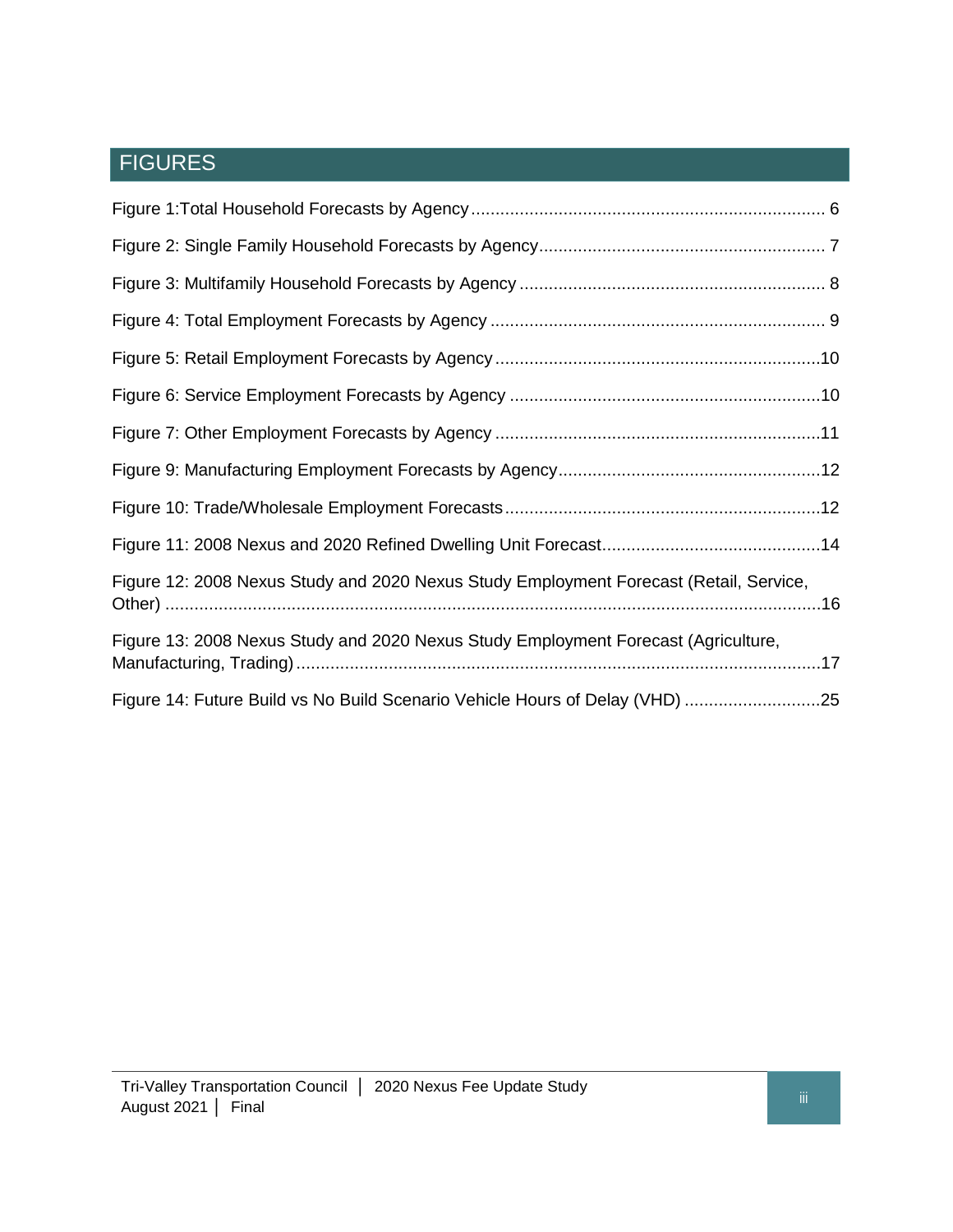# <span id="page-4-0"></span>ACRONYM LIST

| <b>ACTC</b>     | Alameda County Transportation Commission         |
|-----------------|--------------------------------------------------|
| <b>ATP</b>      | <b>Active Transportation Program</b>             |
| <b>BART</b>     | Bay Area Rapid Transit                           |
| <b>BRT</b>      | <b>Bus Rapid Transit</b>                         |
| <b>CCTA</b>     | Contra Costa Transportation Authority            |
| <b>CHP</b>      | California Highway Patrol                        |
| <b>CMF</b>      | <b>Crash Modification Factors</b>                |
| <b>CPM</b>      | County Program Manager                           |
| EIR             | <b>Environmental Impact Report</b>               |
| FHWA            | <b>Federal Highway Authority</b>                 |
| <b>HOV</b>      | <b>High Occupancy Vehicle</b>                    |
| <b>HSIP</b>     | <b>Highway Safety Improvement Program</b>        |
| $I-580$         | Interstate 580                                   |
| $I-680$         | Interstate 680                                   |
| <b>ITE</b>      | Institute of Transportation Engineers            |
| JEPA            | Joint Exercise of Powers Agreement               |
| <b>JPA</b>      | Joint Power Agreement                            |
| LAVTA           | Livermore Amador Valley Transit Authority        |
| <b>LRSM</b>     | Local Roadway Safety Manual                      |
| <b>MTC</b>      | <b>Metropolitan Transportation Commission</b>    |
| <b>OBAG</b>     | One Bay Area Grant Program                       |
| <b>OTS</b>      | <b>Office of Traffic Safety</b>                  |
| <b>PM</b>       | Post Mile                                        |
| <b>PSR</b>      | <b>Project Study Report</b>                      |
| <b>PSR-PDS</b>  | Project Study Report-Project Development Support |
| <b>RRS</b>      | Routes of Regional Significance                  |
| <b>RTP</b>      | Regional Transportation Plan                     |
| SAV             | <b>Shared Autonomous Vehicle</b>                 |
| SB <sub>1</sub> | Senate Bill 1                                    |
| <b>SEP</b>      | Strategic Expenditure Plan                       |
| SR 84           | State Route 84                                   |
| <b>STIP</b>     | State Transportation Improvement Program         |
| <b>SWAT</b>     | Southwest Area Transportation Committee          |
| <b>TAC</b>      | <b>Technical Advisory Committee</b>              |
| <b>TAZ</b>      | <b>Traffic Analysis Zone</b>                     |
| <b>TBD</b>      | To Be Determined                                 |
| <b>TDM</b>      | <b>Travel Demand Model</b>                       |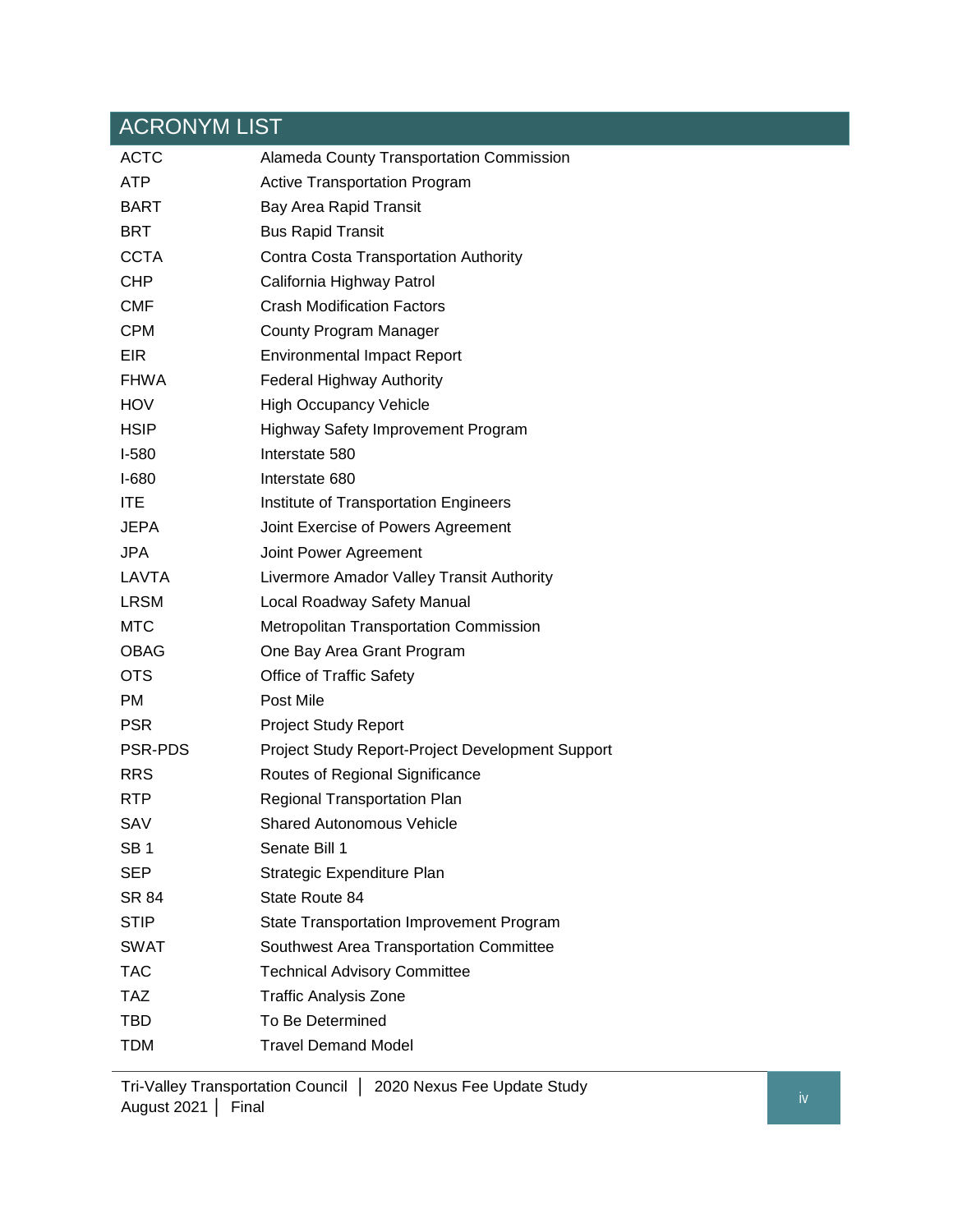| TEP             | <b>Transportation Expenditure Plan</b>           |
|-----------------|--------------------------------------------------|
| <b>TFCA</b>     | <b>Transportation Fund for Clean Air</b>         |
| TIF             | <b>Transportation Improvement Fee</b>            |
| <b>TRANSPAC</b> | Transportation Partnership and Cooperation       |
| TSP             | <b>Transit Signal Priority</b>                   |
| <b>TVTC</b>     | <b>Tri-Valley Transportation Council</b>         |
| <b>TVTDF</b>    | <b>Tri-Valley Transportation Development Fee</b> |
| <b>TVTP/AP</b>  | Tri-Valley Transportation Plan/Action Plan       |
| <b>VHD</b>      | Vehicle Hours of Delay                           |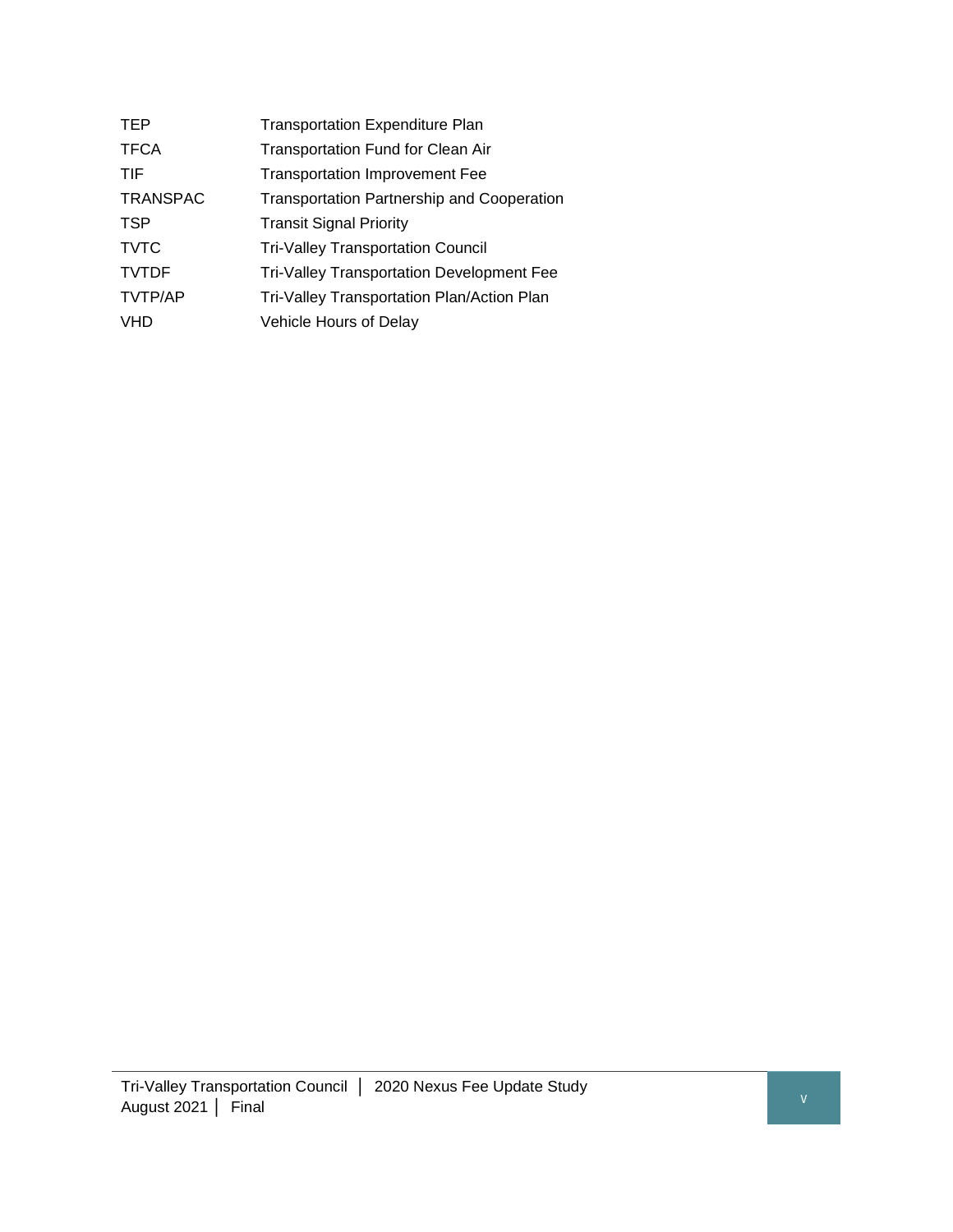# <span id="page-6-0"></span>EXECUTIVE SUMMARY

Completed and adopted in early 2008, the Tri-Valley Transportation Council (TVTC) Nexus Study: Fee Update ("2008 Nexus Study") identified 22 projects that the TVTC elected for eligibility to receive funding from the Tri-Valley Transportation Development Fee (TVTDF). The first 11 projects (List A, Table 13) were adopted into the original program in 1995. The second set of 11 (List B, Table 13), were new projects that were included in the 2008 Nexus Study. The travel demand modeling documented in the 2008 Nexus Study projected that these projects would reduce the congestion created by new development within the Tri-Valley.

Since 2008, there have been changes in the funding, planning and traffic conditions under which the TVTDF was originally developed. In addition, many of the 27 original projects have been completed and the TVTC has identified 23 new projects (List C, Table 14) to be considered. Based on these factors an updated nexus study is needed to support updates to the TVTDF.

#### FORECAST GROWTH

New development within the Tri-Valley is forecast to add 33,312 household and 63,947 jobs between 2018 and 2040. This growth will produce an increase of 57,596 average AM/PM peak hour trips.

#### PROJECT BENEFITS

Based on forecast projection, the vehicle hour of delay is expected to increase by 60 percent during the AM and 88 percent during the PM peak. With the construction remaining improvement projects, this delay is expected to decrease by 15 percent during the AM peak and 23 percent during the PM peak when compared to the 2040 No-Build Scenario. In addition, these projects will result in other benefits to the Tri-Valley Area including improving roadway safety, improving roadway operations, and increasing bicycle ridership.





Tri-Valley Transportation Council │ 2020 Nexus Fee Update Study August 2021 │ Final <sup>i</sup>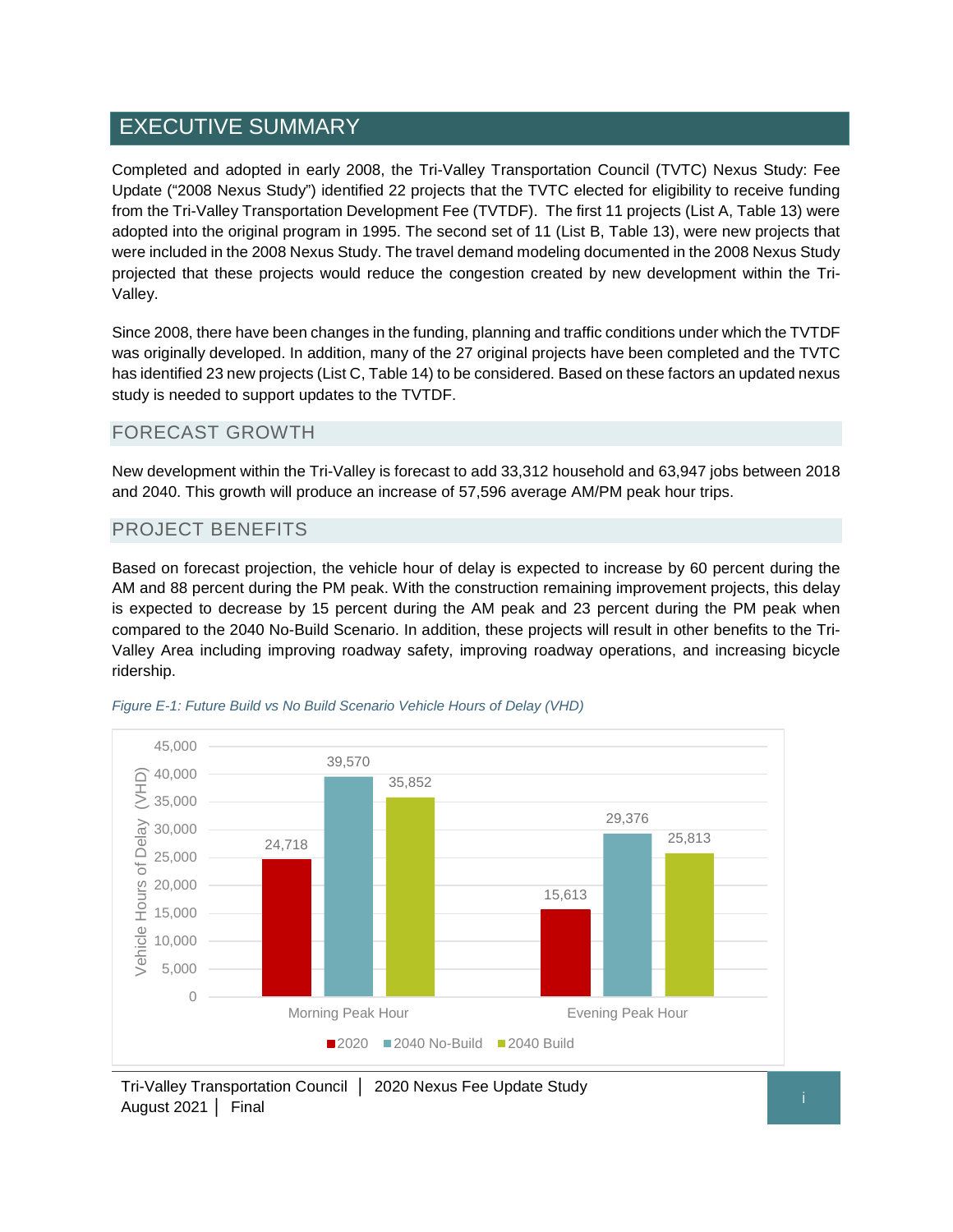Note: Hours of delay are based on trips with origin or destination in the TVTC region.

### UPDATED FEE

The total investment for projects eligible to receive TVTDF funding is estimated to be \$4.470 billion, where \$3.677 Billion is unfunded. An additional reduction was applied to account for external "cut-though" trips on roadway congestion projects. Future development within the Tri-Valley area is not responsible to pay for these trips since these trips are caused by growth outside of the Tri-Valley area. This reduces the total unfunded cost to be covered by the maximum TVTDF to \$2.928 billion. Note that this does not change the overall project costs.

The \$2.928 billion unfunded cost was allocated across future development land use type based on the proportion of forecast peak-hour trips to determine the Total Fee per Land Use. Then the maximum fee schedule was determined by dividing Total Fee per Land Use by the 2020-2040 Growth as shown in **Table E-1** below.

| <b>Land Use Type</b>      | <b>Growth</b> | <b>Maximum Fee</b> |
|---------------------------|---------------|--------------------|
| Single-Family Residential | 15,857 DU     | \$43,976 per DU    |
| Multi-Family Residential  | 17,456 DU     | \$25,928 per DU    |
| Retail                    | 5,117,500 SF  | \$84.52 per SF     |
| Office                    | 6,796,800 SF  | \$58.72 per SF     |
| Industrial                | 9,289,800 SF  | \$33.81 per SF     |
| Other<br>$\mathbf{a}$     | 12,441 trips* | \$50,839 per trip* |

*Table E-1: Maximum Fee by Land Use Category*

Average AM/PM trip

The maximum fee schedule shown in in **Table E-1** would generate sufficient revenues to fund the total unfunded cost of all selected projects, however TVTC jurisdictions are not obligated to apply this fee schedule. For instance, the TVTC jurisdiction set rates at approximate 1/3 of the maximum fee calculated in the 1995 and 2008 Nexus studies to help foster growth within the Tri-Valley area, while providing a regional funding source that could be used to match and help compete for Federal and State transportation grants and funding programs.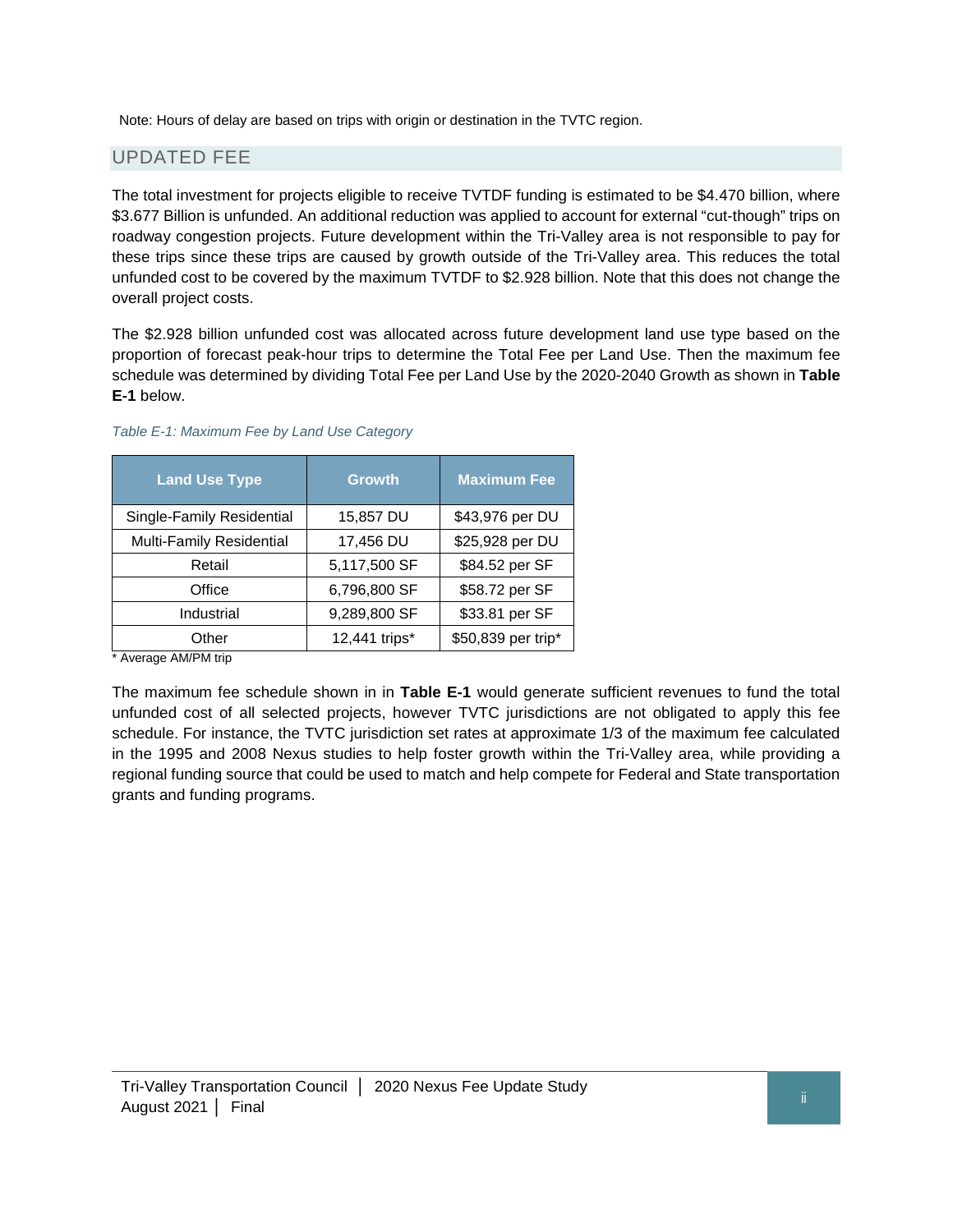# <span id="page-8-0"></span>INTRODUCTION AND BACKGROUND

## 1.1 BACKGROUND AND HISTORY

In 1991, the seven jurisdictions of Alameda County, Contra Costa County, Dublin, Pleasanton, Livermore, Danville, and San Ramon signed a Joint Powers Agreement (JPA) that established the Tri-Valley Transportation Council (TVTC). The purpose of the JPA was for the joint preparation of a Tri-Valley Transportation Plan/Action Plan (TVTP/AP) for Routes of Regional Significance (RRS) and cost sharing of recommended improvements. The TVTP/AP was prepared and presented to all member jurisdictions in April 1995 and updated in 2000. The TVTP/AP created a common understanding and agreement on the Tri-Valley's transportation concerns regarding prioritizing projects for funding and implementation.

In addition to the project priorities, the TVTP/AP also recommended the development of a TVTDF to allocate a fair share of regional infrastructure cost to go towards new development. The nexus study for the fee program, completed in 1995, justified allocating the unfunded cost needed to complete all of the 11 projects identified in the TVTP/AP to new development. The TVTC, however, recommended scaling back by roughly two-thirds the total amount the fee program would collect from the maximum funding needed. The TVTC and its member jurisdictions subsequently created and adopted the TVTDF in 1998 through a Joint Exercise of Powers Agreement (JEPA). The original Strategic Expenditure Plan (SEP) was adopted in 1999.

The JEPA called for a periodic update of the fee program to reflect any significant changes in population growth, project status, and other conditions that would require revisions to the fee program. Since 1995, there have been substantial changes in the funding, planning, and traffic setting in which the TVTDF was originally developed. New funding sources were established; the TVTP/AP was updated in 2000; projects were completed; project schedules and/or funding plans shifted; traffic patterns changed; and new regional transportation projects were identified through various traffic studies. The TVTC responded to these changes by directing the Technical Advisory Committee (TAC) to conduct its first update to the fee nexus study to update the fee and project list.

Completed and adopted in early 2008, the first update to the TVTC Nexus Study: Fee Update ("2008 Nexus Study") identified 22 projects that the TVTC elected for eligibility to receive funding from the TVTDF. The first 11 projects (List A, Table 13) were adopted into the original program in 1995. The second set of 11 (List B, Table 13), were new projects that were included in the 2008 Nexus Study. The travel demand modeling documented in the 2008 Nexus Study projected that these projects would further reduce congestion created by new development within the Tri-Valley. A revised fee structure was released by TVTC for consideration by each member agency in late 2008. While each member agency communicated support for the revised fee structure, it was not approved by all member agencies pending preparation and approval of a corresponding SEP. A TVTC SEP Subcommittee was therefore formed to commence preparation of an SEP.

To facilitate the progress of existing projects while an update to the SEP was underway, an Interim Funding Plan was approved by TVTC in April 2010. The Interim Funding Plan matched the programmed amounts and priorities established in the 2004 SEP Update. It also included a revised disbursement timeline to reflect the current Joint TVTDF account balance and projected fee collections over the next five years.

With respect to the TVTC JEPA, in October 2013 TVTC entered into a new Joint Exercise of Powers Agreement (JEPA) comprised of seven member agencies: the County of Alameda, the County of Contra Costa, the City of Livermore, the City of Pleasanton, the City of San Ramon, the City of Dublin, and the Town of Danville. The purpose of the new JEPA agreement was to establish the TVTC as a **separate agency** responsible for planning, coordinating, and receiving disbursement of traffic impact fee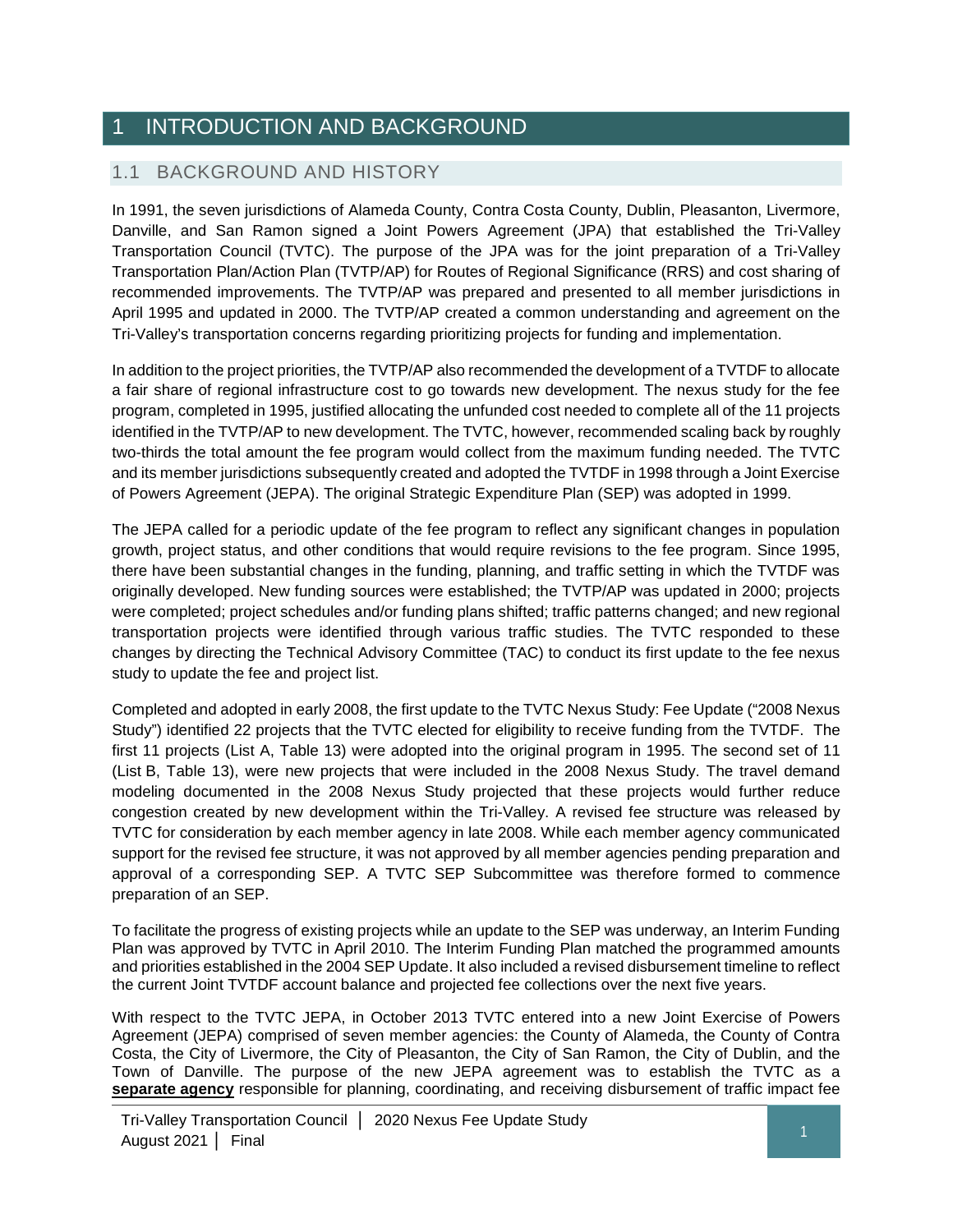revenues from member agencies to help implement transportation improvement projects within the Tri-Valley Area.

#### **Strategic Expenditure Plan (SEP)**

In January 2015, the TVTC adopted Resolution No. 2015-01 – Adopting the updated Tri-Valley Transportation Development Fee Schedule as a two-year phase-in plan, with no change during the initial year (FY 14-15), an increase to 25% of the maximum allowable rate by the fee nexus study in the second year (FY 15-16) and a final increase to 35% of the maximum allowable rate by the third year (FY 16-17). The new fee was based on the Fee Nexus Study adopted in 2008.

In November 2015, a review of the 2008 Nexus Study was conducted to determine if the analysis establishing a reasonable relationship between the unexpended fees and the purpose for which those fees were collected remained valid. This review analyzed the 2008 Nexus Study Fee Update with current traffic conditions, forecasted growth, and project updates and found that the analysis establishing a reasonable relationship between the unexpended fees and the purpose of which those fees were collected was still valid. The review also identified a number of conditions that had changed since the completion of the 2008 Nexus Study, such as growth projections were lower in the more recent forecasts than at the time of the 2008 Nexus Study. This translated to lower trip generation rate from new development. In addition, a number of the projects in the Nexus Study had been completed or had a change in project description or cost estimate. However, due to inflation and updated cost estimates, the total unfunded project cost had only decreased by 9 percent. The minor decrease in unfunded cost, paired with a decrease in expected new peak hour trips to which the fee would be applied, meant that the maximum fee identified in the 2008 Nexus Study would be higher in an updated calculation.

In January 2017, the TVTC approved the 2008 TVTC Nexus Study Validation Review and adopted the 2017 Strategic Expenditure Plan (SEP)\* Update. At that time, the TVTC elected to maintain the current fee rate, with exception of the annual Construction Cost Index (CCI) adjustment. The 2017 SEP update incorporated and built upon the updated project descriptions, funding programs, and progression of the TVTDF over the previous six years. Some of the transportation improvement projects on the original list were completed and schedules and funding for others had changed. The JEPA, adopted in 2013, required approval for the SEP, by a supermajority of the TVTC – six members.

Since 2008, there have been changes in the funding, planning and traffic conditions under which the TVTDF was originally developed. In addition, many of the 22 projects have been completed and the TVTC has identified 16 new projects (List C, Table 14) to be considered. Based on these factors the 2020 updated nexus study was undertaken.

On August 16, 2021, the TVTC approved Resolution No. 2021-10 Adopting the Tri-Valley Transportation Council 2020 Nexus Fee Update Study.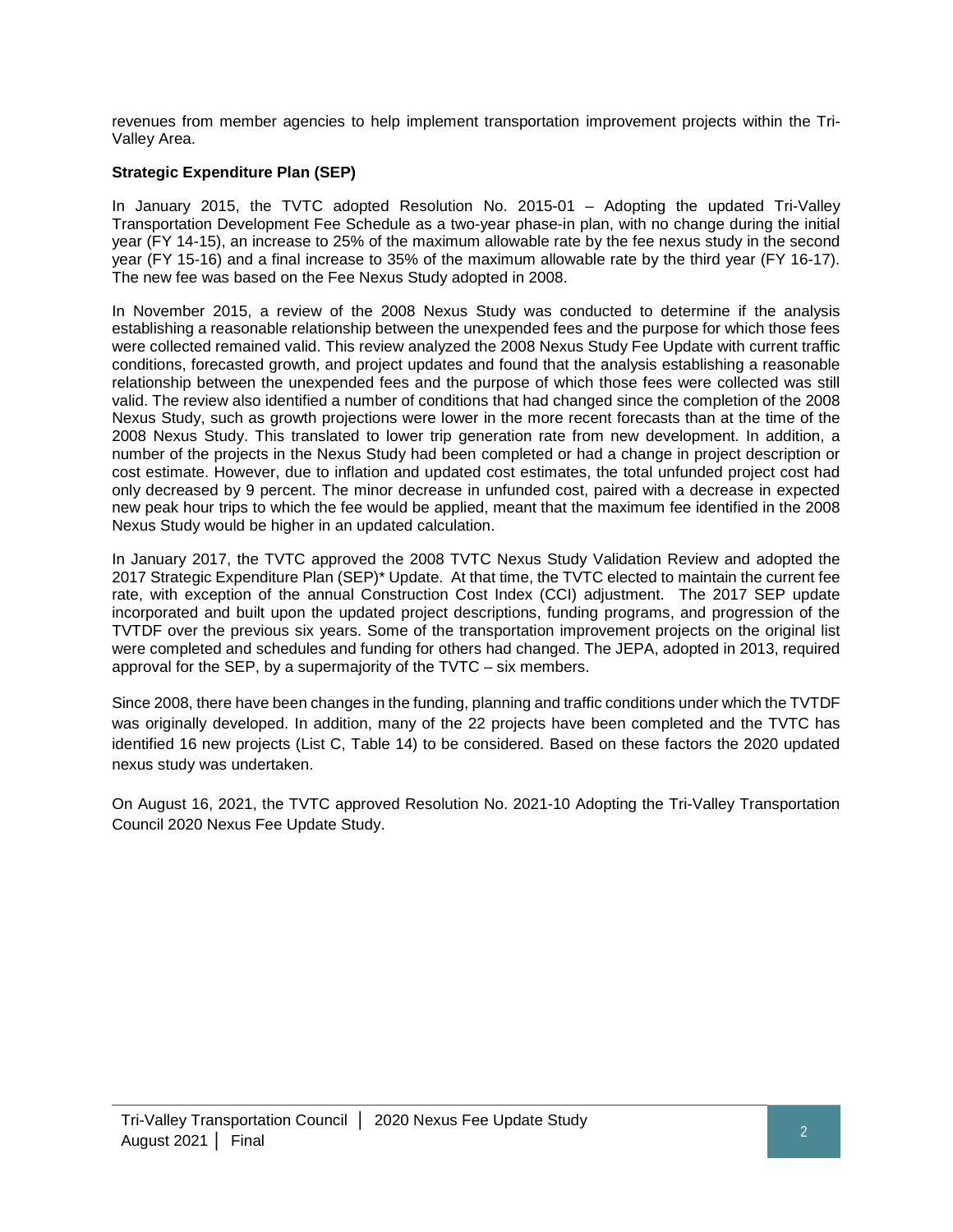# 1.2 REPORT ORGANIZATION

The remainder of the report is divided into the following chapters:

- Chapter 2 Forecast of New Development and Travel Demand: Describes the methodology, assumption, and results used to determine future development forecast
- Chapter 3 Improvement Projects and Cost Estimates: Presents list of improvement projects the TVTC elected to receive funding from the TVTDF. Detailed project descriptions are provided in Appendix A and Appendix B.
- Chapter 4 Nexus Findings: Describes relevant findings for the imposition of development impact fees,
- Chapter 5 Next Steps: Identifies next steps for adopting the updated fee schedule.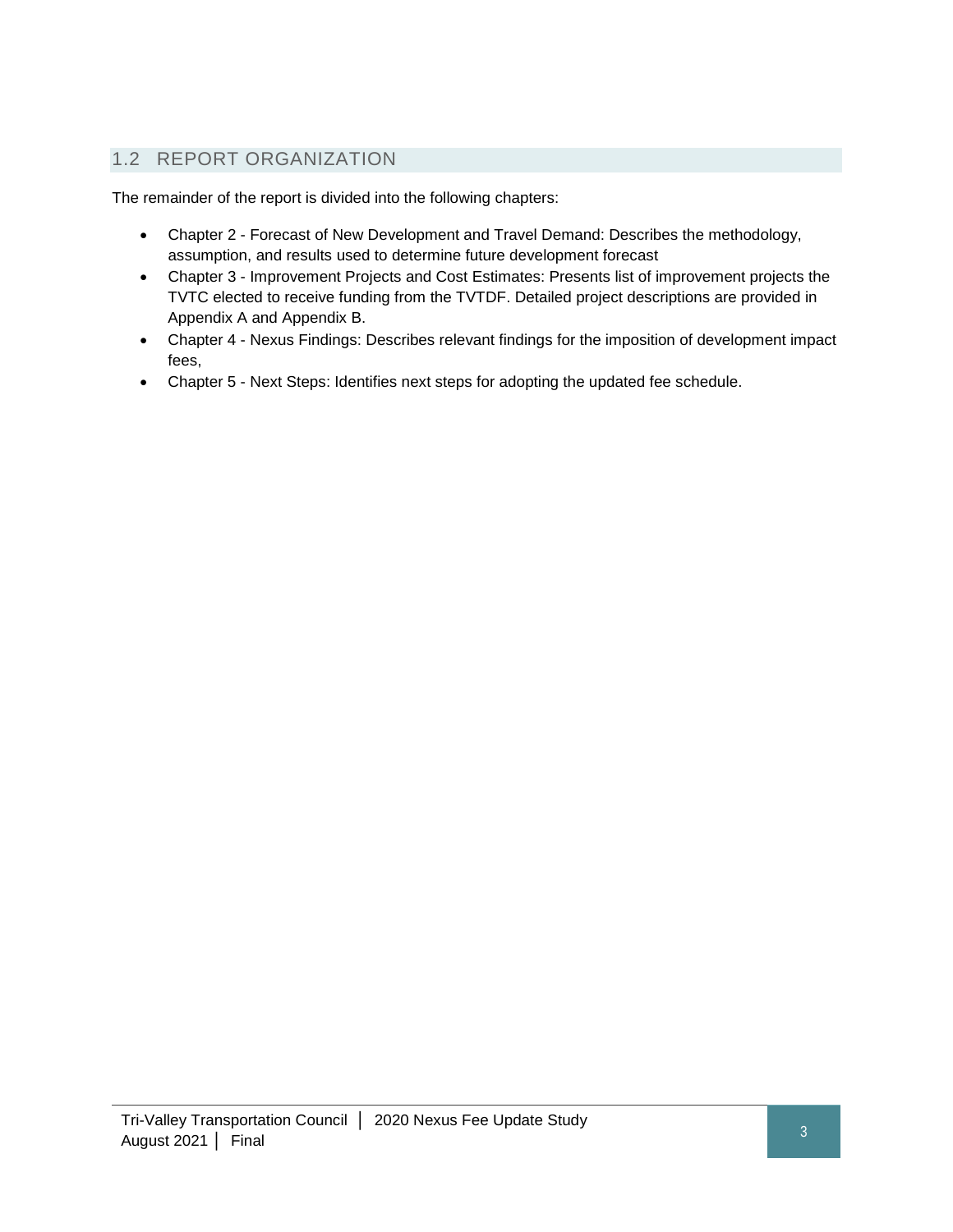# <span id="page-11-0"></span>2 FORECAST OF NEW DEVELOPMENT AND TRAVEL DEMAND

This chapter describes the methodology, assumption, and results for travel demand forecasting.

### 2.1 METHODOLOGY AND APPROACH

Travel demand forecasting was conducted using the current version of Contra Costa Transportation Authority Travel Demand Model (CCTA TDM). The use of the CCTA TDM is consistent with the previous 2008 Nexus Study. Based on the outcome of initial discussions with the TAC, the following steps were taken regarding the development of travel demand forecasts:

- Travel demand forecasting was reaffirmed to be based on the latest version of CCTA TDM. In 2019, the CCTA TDM was updated to incorporate assumptions consistent with the current (as of 2017) Metropolitan Transportation Commission (MTC) Regional Transportation Plan (RTP). A 2018 base year validation was also completed as part of that update. The growth projections were based on a base year of 2020 and a horizon year of 2040. Note that the CCTA TDM base year was updated to reflect 2020 conditions and that the 2040 horizon year was also modified to address the specific needs of this study.
- Land use assumptions for households and employment were broken down for the 2020 base and 2040 horizon years by jurisdiction and were distributed to member agencies for review. Detailed data submitted to each jurisdiction included household and employment data at the traffic analysis zone (TAZ) level. In addition, supplemental data from the Alameda County Transportation Commission (ACTC) travel demand model was also provided to member agencies within Alameda County. Kimley Horn worked closely with the individual agencies to appropriately finalize growth forecasts prior to their use in the final modeling for this study.

Given that a recent land use forecast for the Tri-Valley region already exists as incorporated into the 2019 update of the CCTA Model, it is important to provide a context for the basis of this forecast. Specifically, the focus of this effort, unlike the more recent application of the CCTA model which was in support of a Region‐ Wide RTP, is confined to a limited area that primarily includes City of Dublin, Pleasanton, Livermore, Danville, and San Ramon and parts of unincorporated Contra Costa and Alameda counties. As this constitutes sub‐area analysis (although the entirety of the model will be used during analysis), the typical best practice includes carefully assessing land use within the study area to make sure that it is prepared in a manner consistent with the specific goals of the study for which the TDM will be applied. It is important to note that TDMs used in support of RTPs are prepared in accordance with strict control totals and, as such, their land use forecasts do not necessarily reflect certainty as to whether a given development will occur, rather they are more akin to a process of prioritization (the forecaster determines the magnitude and location of development that is most likely to occur rather than determining whether something will NOT occur). Not surprisingly, local jurisdictions sometimes have more detailed perspectives on whether certain concentrations of development within their communities will occur before the RTP planning horizon. A land use assessment, such as that carried out as part of a typical sub‐area analysis, is often an opportunity to reconsider jurisdictional land use input without the necessary limitations that an RTP puts on land use forecasting.

Based on these considerations and information shared by the TAC members, as well as input from staff from the member agencies at several individual agency meetings, it was determined that the 2040 land use forecast for the study area as included in the 2019 version of the CCTA TDM had unlikely development patterns in several locations within the study area as compared to the collective perspectives of member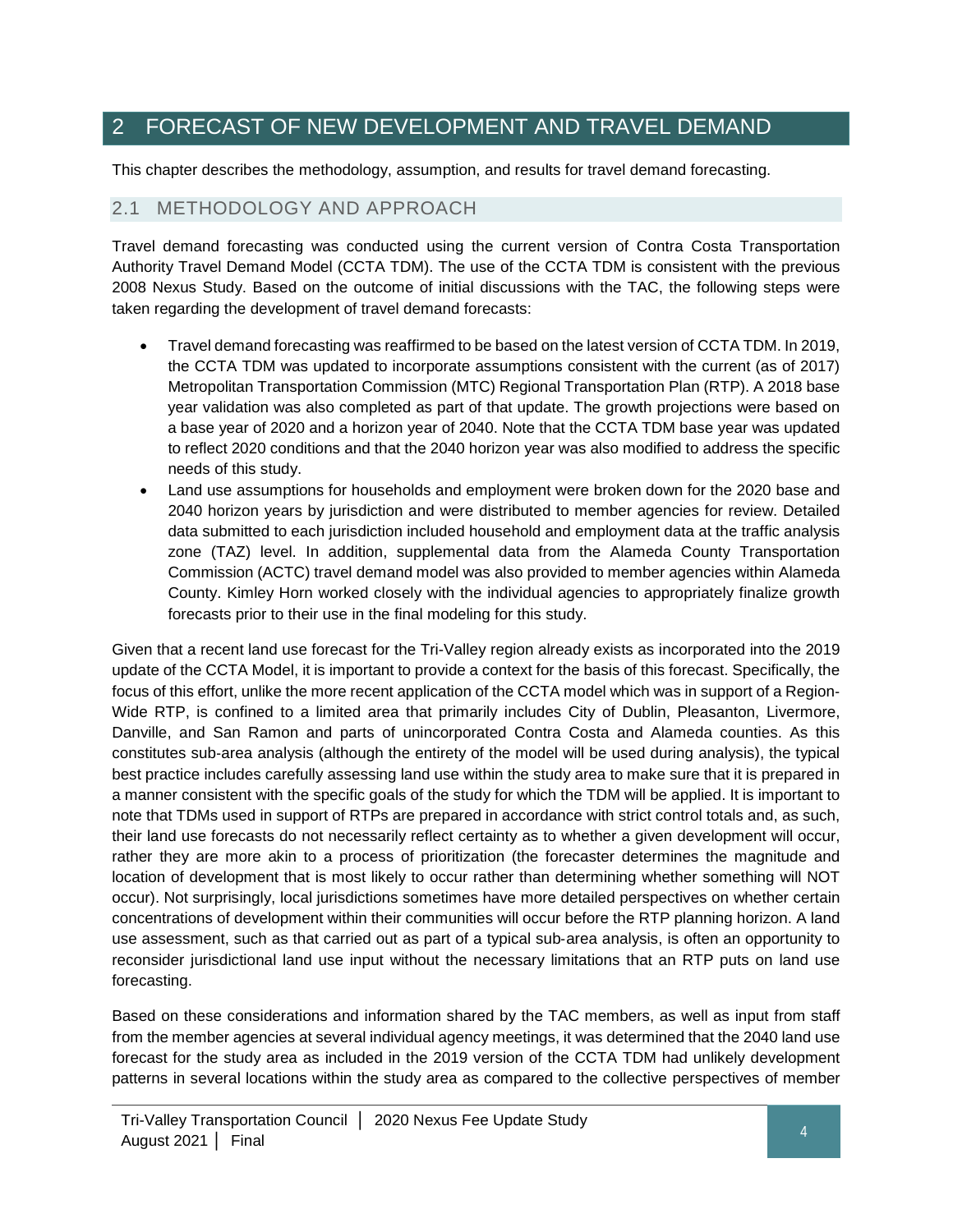agencies. Accordingly, it was agreed that a process to refine the existing CCTA forecast in a manner that could be reasonably justified based on readily available information and data would be undertaken. Specifically, this forecast is intended to reflect both realistic and achievable 2040 growth within the study area, and not necessarily circumstances that would be reflective of the full potential of the study area or an overly conservative approach such as a "worst‐case" scenario.

# 2.2 TRAVEL DEMAND FORECAST

This section presents the growth forecast based on feedback from member agencies.

#### 2.2.1 HOUSEHOLD GROWTH

**Table 1** and **Figure 1** summaries the estimated household growth between 2020 and 2040 the resulted from the process described in the prior section. Between 2020 and 2040 there is an expected total growth of 33,312 households within the Tri-Valley Area. This equates to a 24 percent change or an annual growth rate of 1.09%.

| <b>Agency</b>               | 2020    | 2040    | 2020-2040<br><b>Growth</b> | <b>Percent</b><br>Change | <b>Annual</b><br><b>Growth</b><br><b>Rate</b> |
|-----------------------------|---------|---------|----------------------------|--------------------------|-----------------------------------------------|
| Danville                    | 15,564  | 16,557  | 993                        | 6%                       | 0.31%                                         |
| <b>Dublin</b>               | 21,708  | 29,105  | 7,397                      | 34%                      | 1.48%                                         |
| Livermore                   | 30,685  | 39,759  | 9,074                      | 30%                      | 1.30%                                         |
| Pleasanton                  | 27,783  | 34,099  | 6,316                      | 23%                      | 1.03%                                         |
| San Ramon                   | 27,624  | 36,638  | 9,014                      | 33%                      | 1.42%                                         |
| Alameda Unincorporated      | 2,108   | 2,362   | 254                        | 12%                      | 0.57%                                         |
| Contra Costa Unincorporated | 11,921  | 12,185  | 264                        | 2%                       | 0.11%                                         |
| <b>Total Tri-Valley</b>     | 137,393 | 170,705 | 33,312                     | 24%                      | 1.09%                                         |

#### <span id="page-12-0"></span>*Table 1: Total Household Forecasts by Agency*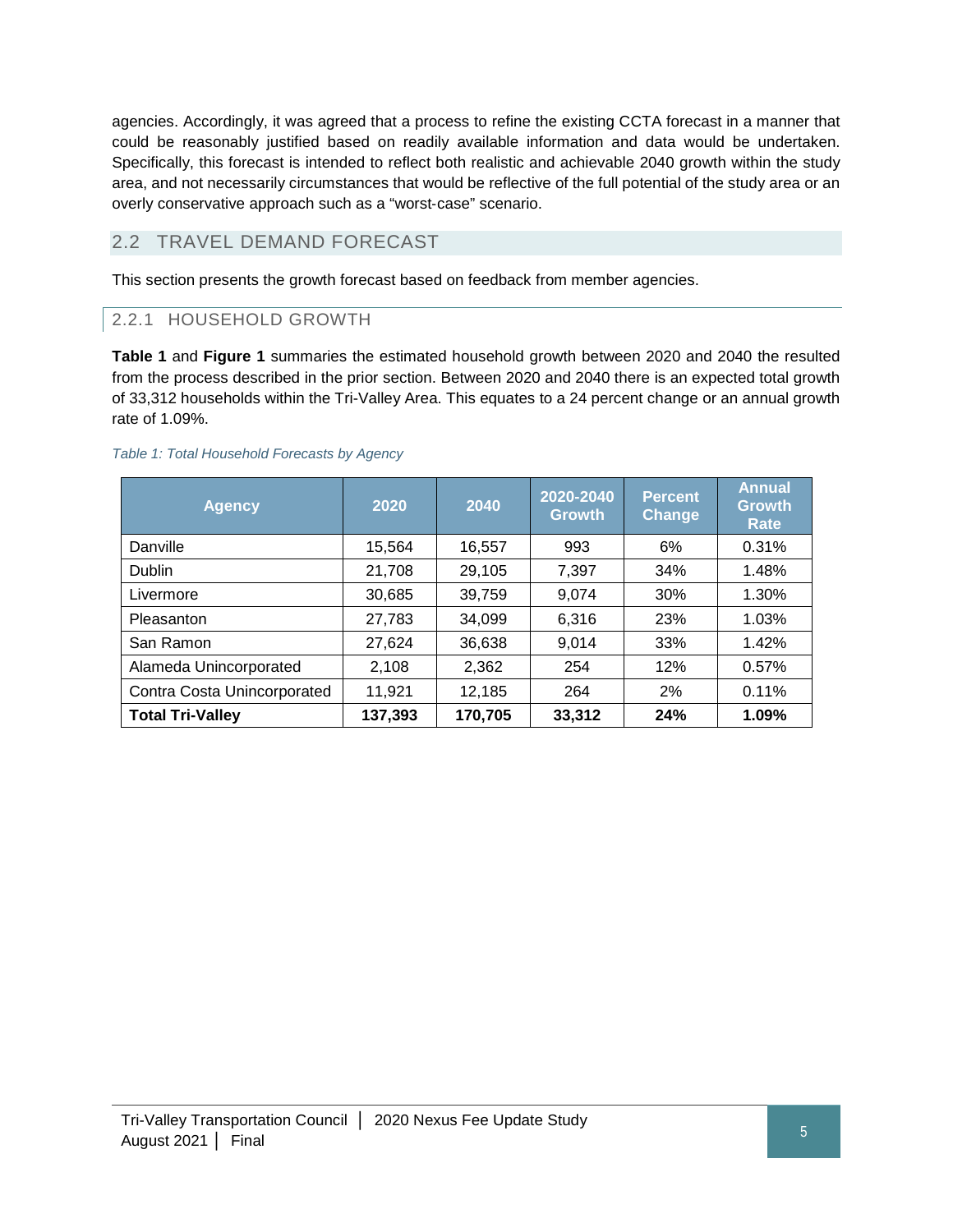

#### <span id="page-13-2"></span>*Figure 1:Total Household Forecasts by Agency*

**Table 2** presents the overall change based on dwelling type. As shown, it is expected that single family units will grow by 15,856 units at an annual growth rate of 0.69%. It is expected that multi-family units will go by 17,456 units at an annual growth rate of 2.35%. **Table 3** and **Figure 2** summarizes growth for single family household by agency. **Table 4** and **Figure 3** summarizes the growth for multifamily households by agency.

<span id="page-13-0"></span>

|  |  | Table 2: Projected Dwelling Unit Growth, 2020-2040 |
|--|--|----------------------------------------------------|
|  |  |                                                    |

| <b>Dwelling Type</b> | 2020    | 2040    | 2020-2040<br><b>Growth</b> | <b>Percent</b><br>Change | <b>Annual</b><br><b>Growth</b><br><b>Rate</b> |
|----------------------|---------|---------|----------------------------|--------------------------|-----------------------------------------------|
| Single Family        | 107,944 | 123,800 | 15,856                     | 15%                      | 0.69%                                         |
| Multifamily          | 29.449  | 46,905  | 17.456                     | 59%                      | 2.35%                                         |
| <b>Total</b>         | 137,393 | 170,705 | 33,312                     | 24%                      | 1.09%                                         |

#### <span id="page-13-1"></span>*Table 3: Single Family Household Forecasts by Agency*

| <b>Agency</b>               | 2020    | 2040    | 2020-2040<br><b>Growth</b> | <b>Percent</b><br>Change | <b>Annual</b><br><b>Growth</b><br><b>Rate</b> |
|-----------------------------|---------|---------|----------------------------|--------------------------|-----------------------------------------------|
| Danville                    | 14,346  | 14,882  | 536                        | 4%                       | 0.18%                                         |
| <b>Dublin</b>               | 14,579  | 17,506  | 2,927                      | 20%                      | 0.92%                                         |
| Livermore                   | 23,631  | 29,091  | 5,460                      | 23%                      | 1.04%                                         |
| Pleasanton                  | 20,689  | 24,202  | 3,513                      | 17%                      | 0.79%                                         |
| San Ramon                   | 21,704  | 24,821  | 3,117                      | 14%                      | 0.67%                                         |
| Alameda Unincorporated      | 1,767   | 1,953   | 186                        | 11%                      | 0.50%                                         |
| Contra Costa Unincorporated | 11,228  | 11,345  | 117                        | 1%                       | 0.05%                                         |
| <b>Total Tri-Valley</b>     | 107,944 | 123,800 | 15,856                     | 15%                      | 0.69%                                         |

Tri-Valley Transportation Council │ 2020 Nexus Fee Update Study August 2021 │ Final <sup>6</sup>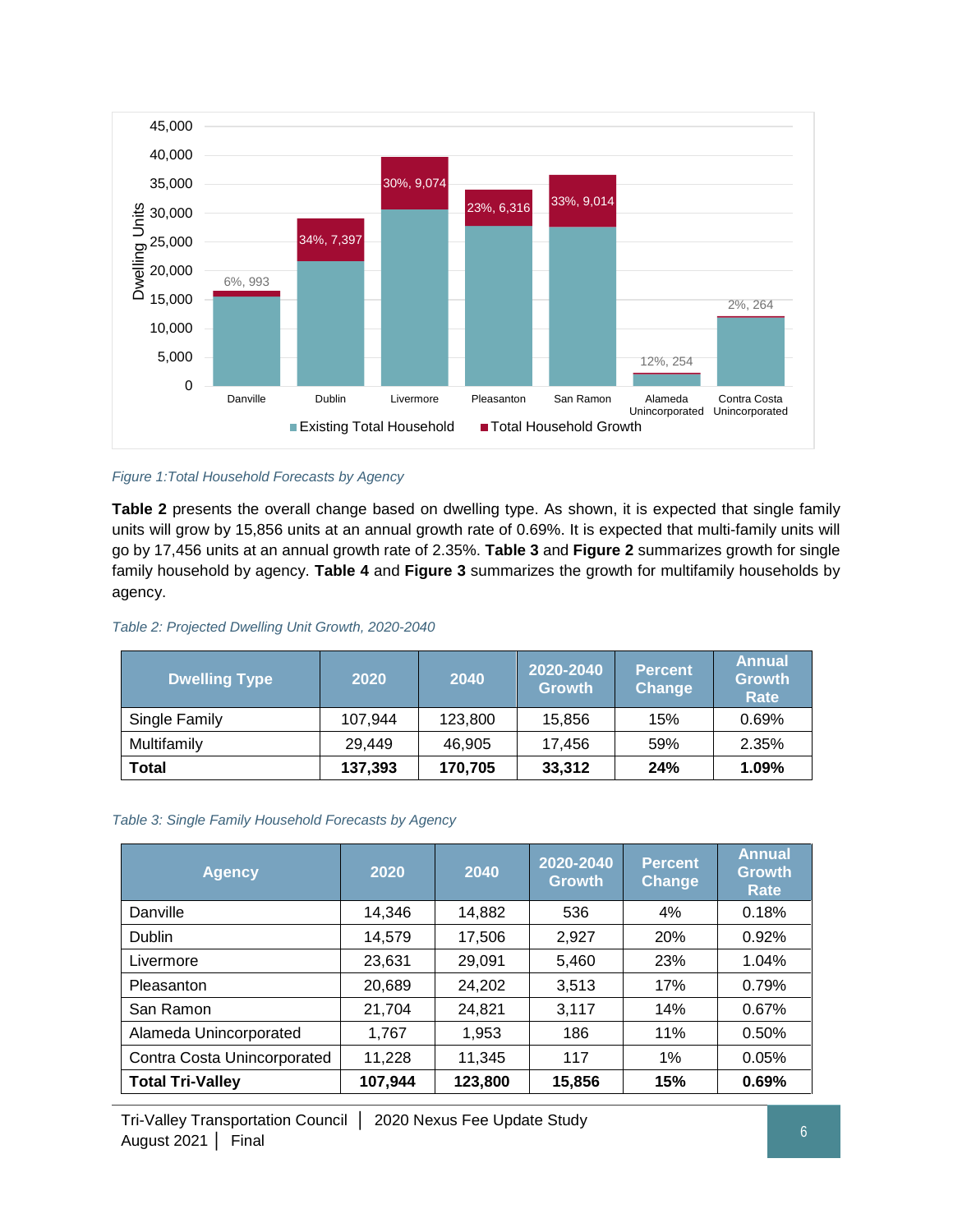

<span id="page-14-1"></span>*Figure 2: Single Family Household Forecasts by Agency*

<span id="page-14-0"></span>*Table 4: Multifamily Household Forecasts by Agency*

| <b>Agency</b>               | 2020   | 2040   | 2020-2040<br><b>Growth</b> | <b>Percent</b><br>Change | <b>Annual</b><br><b>Growth</b><br><b>Rate</b> |
|-----------------------------|--------|--------|----------------------------|--------------------------|-----------------------------------------------|
| Danville                    | 1,218  | 1,675  | 457                        | 38%                      | 1.61%                                         |
| <b>Dublin</b>               | 7,129  | 11,599 | 4,470                      | 63%                      | 2.46%                                         |
| Livermore                   | 7,054  | 10,668 | 3,614                      | 51%                      | 2.09%                                         |
| Pleasanton                  | 7.094  | 9,897  | 2,803                      | 40%                      | 1.68%                                         |
| San Ramon                   | 5,920  | 11,817 | 5,897                      | 100%                     | 3.52%                                         |
| Alameda Unincorporated      | 341    | 409    | 68                         | 20%                      | 0.91%                                         |
| Contra Costa Unincorporated | 693    | 840    | 147                        | 21%                      | 0.97%                                         |
| <b>Total Tri-Valley</b>     | 29,449 | 46,905 | 17,456                     | 59%                      | 2.35%                                         |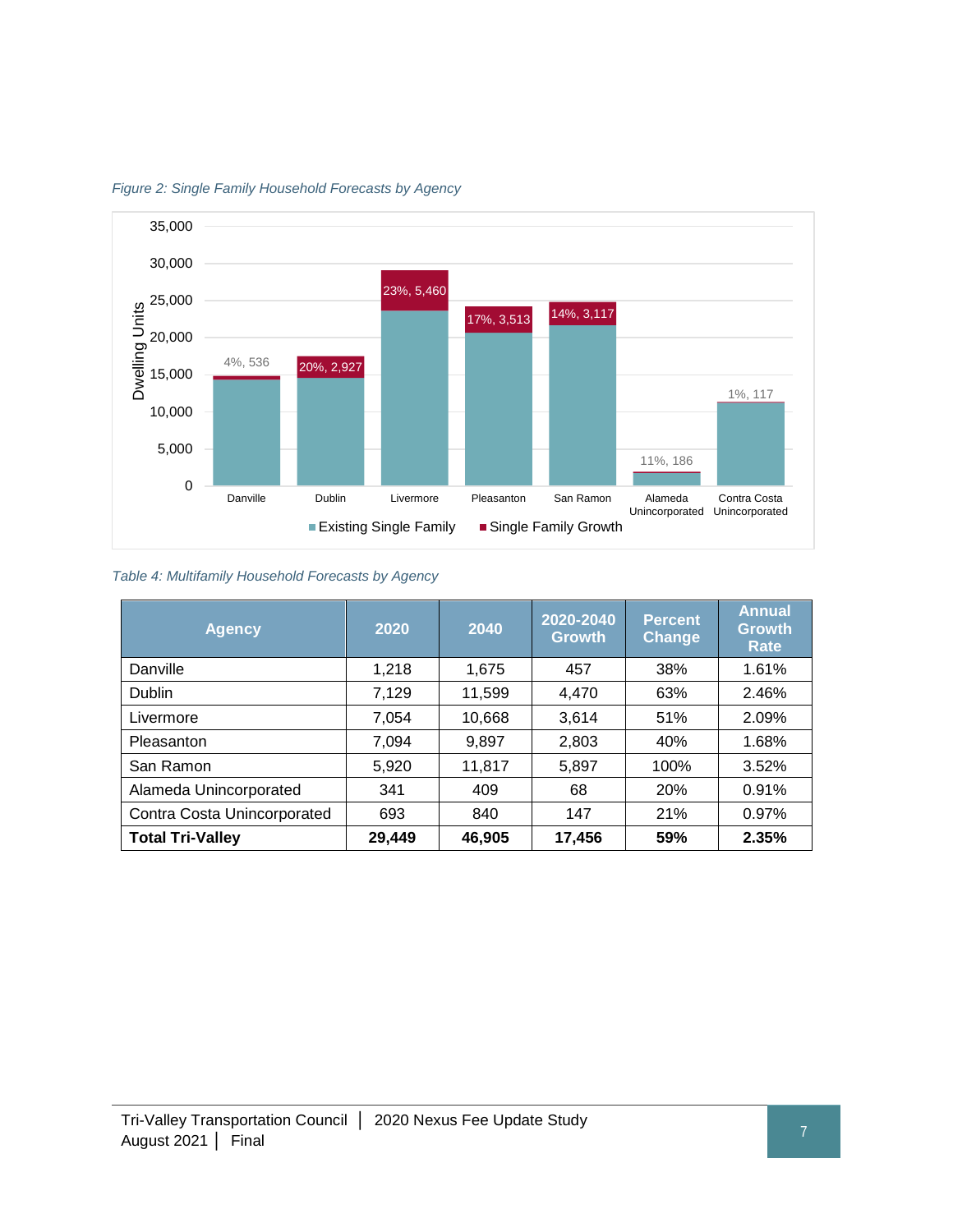<span id="page-15-1"></span>



# 2.2.2 EMPLOYMENT GROWTH

**Table 5** and **Figure 4** summarizes the estimated employment growth between 2020 and 2040. Between 2020 and 2040 there is an expected total growth of 63,947 jobs within the Tri-Valley Area. This equates to an approximate 30% change or an annual growth rate of 1.34%. Detailed information for specific Traffic Analysis Zones (TAZ) are included in **Attachment B** and **C**.

| <b>Agency</b>               | 2020    | 2040    | 2020-2040<br><b>Growth</b> | <b>Percent</b><br>Change | <b>Annual</b><br><b>Growth</b><br><b>Rate</b> |
|-----------------------------|---------|---------|----------------------------|--------------------------|-----------------------------------------------|
| Danville                    | 19,330  | 19,519  | 189                        | 1%                       | 0.05%                                         |
| <b>Dublin</b>               | 23,402  | 32,716  | 9.314                      | 40%                      | 1.69%                                         |
| Livermore                   | 46,038  | 66,795  | 20,757                     | 45%                      | 1.88%                                         |
| Pleasanton                  | 62,196  | 86,489  | 24,293                     | 39%                      | 1.66%                                         |
| San Ramon                   | 50,539  | 59,027  | 8,488                      | 17%                      | 0.78%                                         |
| Alameda Unincorporated      | 4,358   | 4,913   | 555                        | 13%                      | 0.60%                                         |
| Contra Costa Unincorporated | 4,460   | 4,811   | 351                        | 8%                       | 0.38%                                         |
| <b>Total Tri-Valley</b>     | 210,323 | 274,270 | 63,947                     | 30%                      | 1.34%                                         |

<span id="page-15-0"></span>

| Table 5: Total Employment Forecasts by Agency |  |  |  |  |
|-----------------------------------------------|--|--|--|--|
|-----------------------------------------------|--|--|--|--|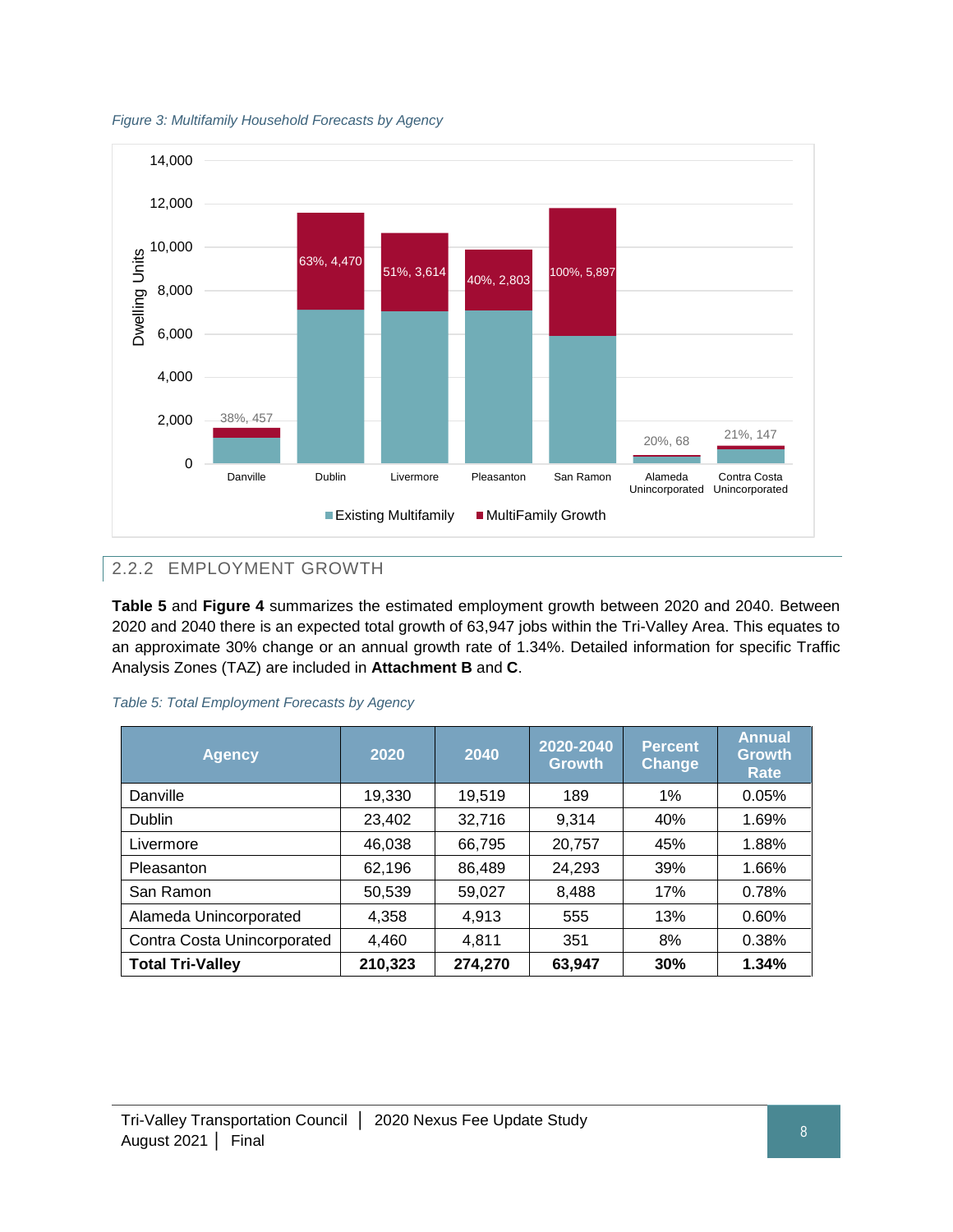<span id="page-16-1"></span>



**Table 6** presents the estimate growth between the base year of 2020 and the 2040 horizon year by employment type. Manufacturing, Service, and Other-type employment are forecasted to have the highest growth with a 60%, 33%, and 31% change, respectively. Retail and Trade/Wholesale-type employment are forecasted to have the smaller growth with a 20% and 19% change respectively. Agricultural-type employee is expected to have very little change. **Figure 5** through **Figure 10** summarizes the growth for each employment type by agency.

| <b>Employment Type</b>  | 2020    | 2040    | 2020-2040<br><b>Growth</b> | <b>Percent</b><br>Change | <b>Annual</b><br><b>Growth</b><br><b>Rate</b> |
|-------------------------|---------|---------|----------------------------|--------------------------|-----------------------------------------------|
| Retail                  | 50,168  | 60,403  | 10,235                     | 20%                      | 0.93%                                         |
| Service                 | 69,029  | 91,685  | 22,656                     | 33%                      | 1.43%                                         |
| Other                   | 67,621  | 88,356  | 20,735                     | 31%                      | 1.35%                                         |
| Agricultural            | 1.225   | 1,224   | -1                         | $0\%$                    | $0.00\%$                                      |
| Manufacturing           | 14,942  | 23,842  | 8,900                      | 60%                      | 2.36%                                         |
| Trade/Wholesale         | 7,338   | 8,760   | 1,422                      | 19%                      | 0.89%                                         |
| <b>Total Employment</b> | 210,323 | 274,270 | 63,947                     | 30%                      | 1.34%                                         |

<span id="page-16-0"></span>*Table 6: Total Employment Forecasts by Employment Type*

Note:

Service employment includes professional services/offices, public administration, health services, educational services, hotel, etc. Other employment includes car washes, repair-maintenance services, personal care services, civic and social organization etc.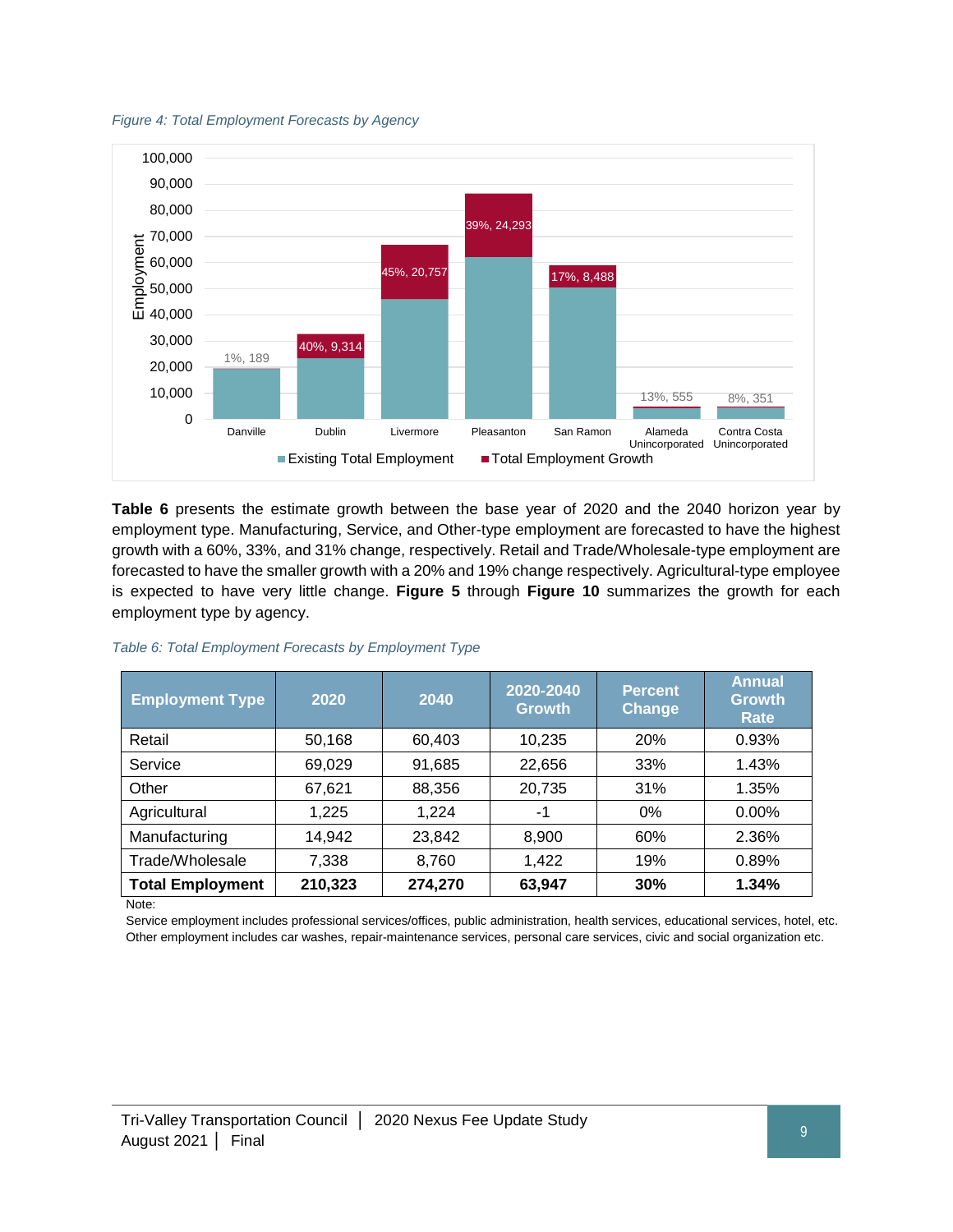<span id="page-17-0"></span>



<span id="page-17-1"></span>*Figure 6: Service Employment Forecasts by Agency*

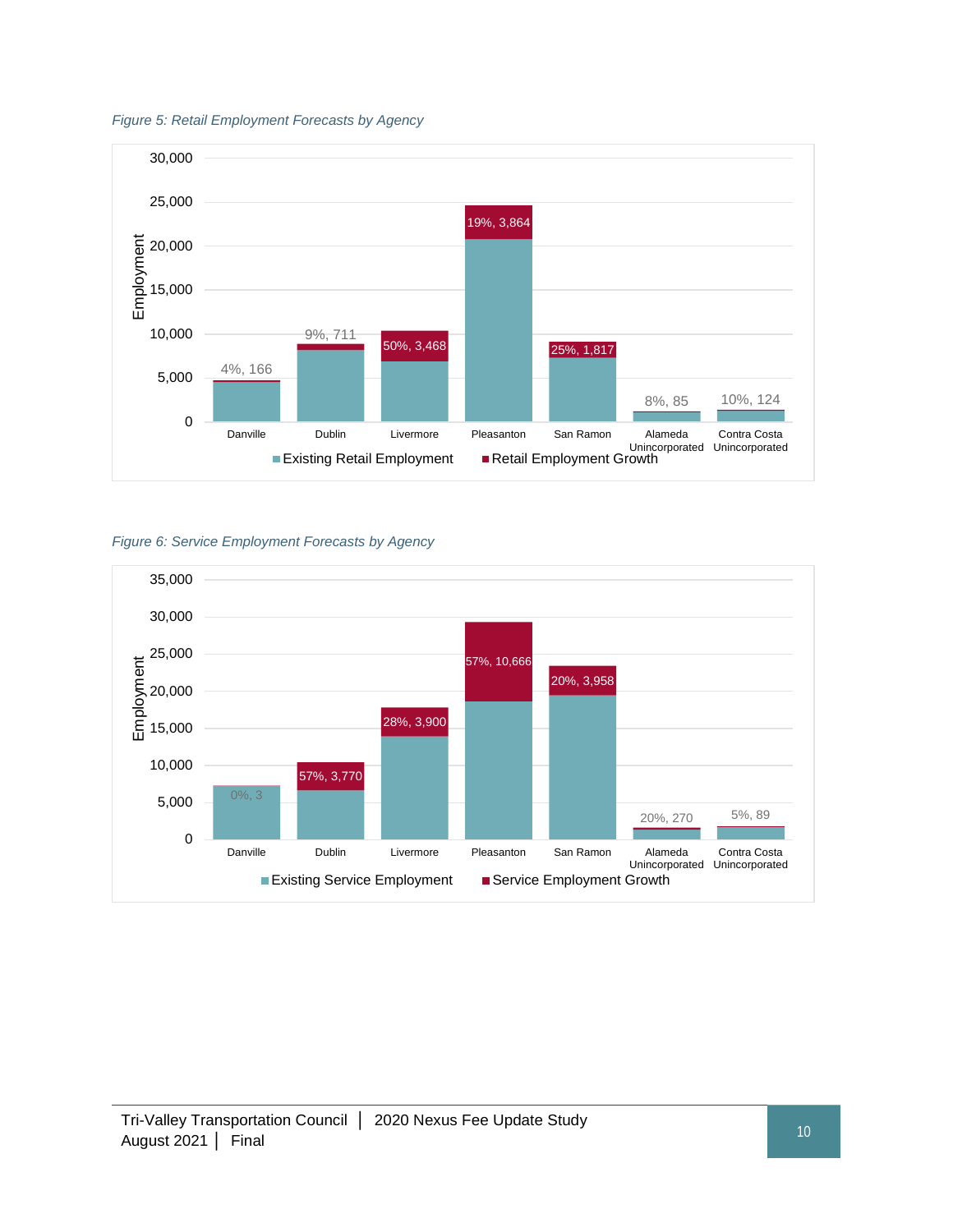<span id="page-18-0"></span>



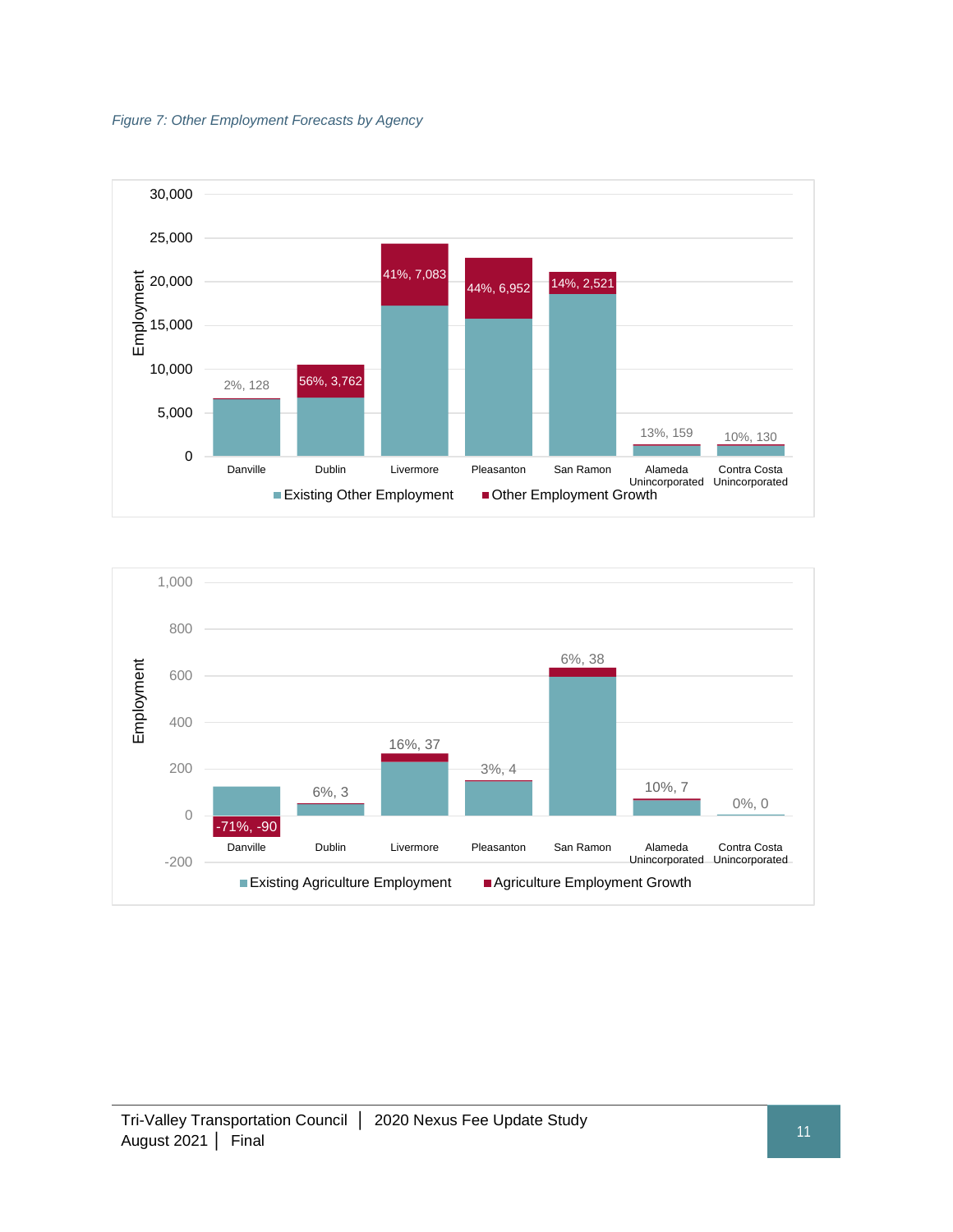

<span id="page-19-0"></span>*Figure 8: Manufacturing Employment Forecasts by Agency* 

<span id="page-19-1"></span>

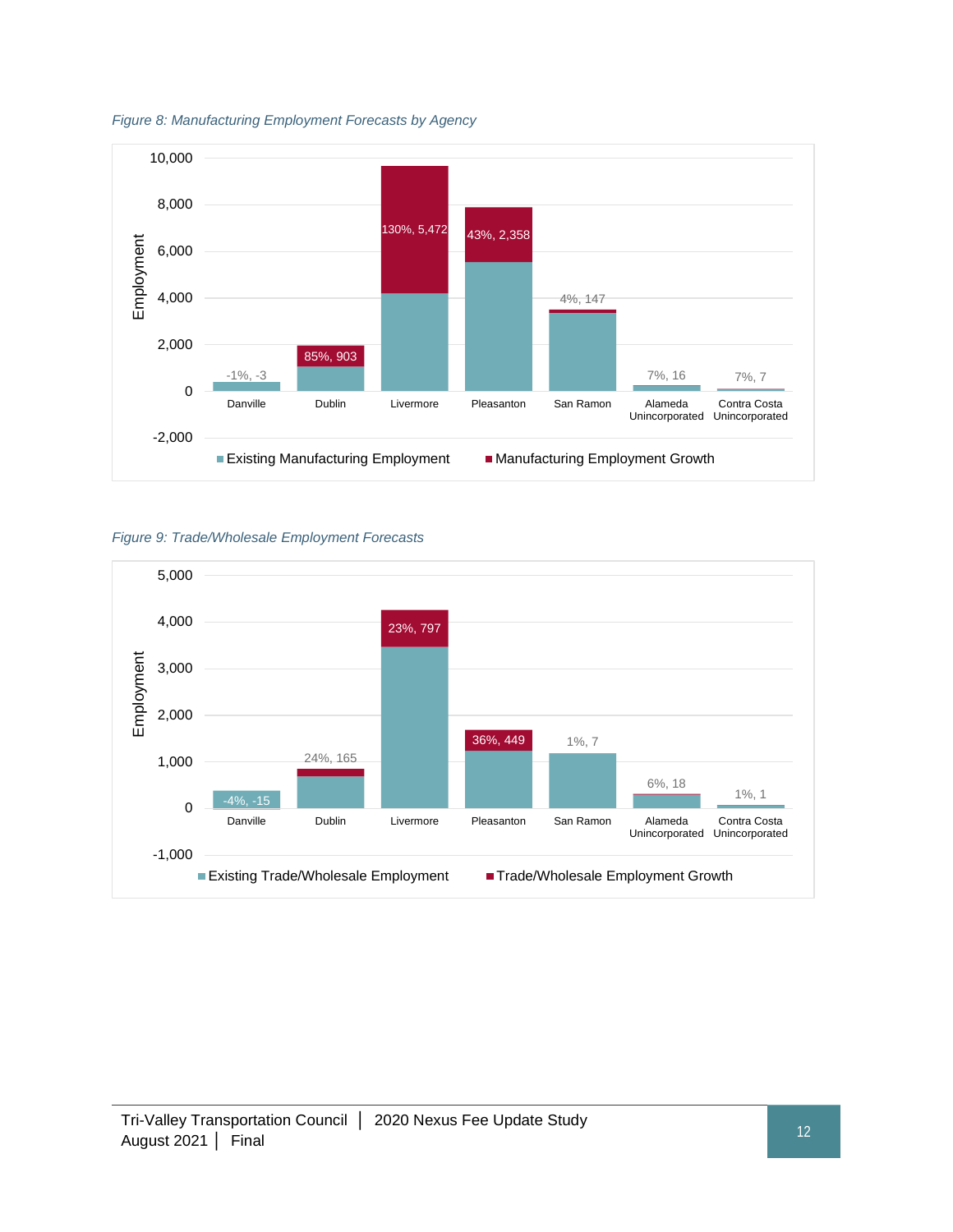Employment growth was converted to square feet of commercial building space based on employee density assumed from the 2008 Nexus Study. These conversions are shown in **Table 7** below.

| <b>Land Use</b><br><b>Type</b> | <b>Employee Growth</b><br>2020-2040 | <b>Employee Density</b><br>(SF/Employee) | <b>In Building Square</b><br><b>Footage 2020-2040</b> |
|--------------------------------|-------------------------------------|------------------------------------------|-------------------------------------------------------|
| Retail                         | 10,235                              | 500                                      | 5,117,572                                             |
| Office/Service                 | 22,656                              | 300                                      | 6,796,911                                             |
| Industrial <sup>1</sup>        | 10.321                              | 900                                      | 9,289,204                                             |
| Other                          | 20,735                              | 600                                      | 12,440,969                                            |
| Total                          | 63,947                              |                                          | 33,644,656                                            |

<span id="page-20-0"></span>

| Table 7: Employment Growth Converted to Square Commercial Building Space |  |  |  |
|--------------------------------------------------------------------------|--|--|--|
|                                                                          |  |  |  |

<sup>1</sup> Industrial includes agriculture, manufacturing, and trading employment-types.

#### 2.2.3 COMPARISON WITH 2008 NEXUS STUDY

A comparison of the total growth (base year to horizon year) and the annual growth rates between the 2008 Nexus Study and the 2020 Nexus Study forecast is presented in **Table 8**. The household growth estimated in the current 2020 Nexus Study is approximately half as much as estimated in the 2008 Nexus Study. The employment growth is estimated to be slightly lower than the 2008 Nexus Study. A slower build-out results in smaller amount of development being available to pay towards improvement projects.

#### <span id="page-20-1"></span>*Table 8: Overall Growth Comparison*

|                                           |                  | <b>Total Growth</b> | <b>Annual Growth</b> |                   |  |
|-------------------------------------------|------------------|---------------------|----------------------|-------------------|--|
|                                           | <b>Household</b> | <b>Employment</b>   | <b>Household</b>     | <b>Employment</b> |  |
| 2008 Nexus Study<br>(2007 to 2030 Growth) | 51%              | 42%                 | 1.81%                | 1.54%             |  |
| 2020 Nexus Study<br>(2020 to 2040 Growth) | <b>24%</b>       | 30%                 | 1.09%                | 1.34%             |  |

Detailed comparison household and employment are discussed in the following sections.

#### 2.2.3.1 Household

**Table 9, Table 10** and **Figure 11** presents a comparison of the household growth between 2008 Nexus Study and the 2020 refined growth forecast. Single family housing experienced 4% less growth than anticipated in the 2008 Nexus Study. Multifamily housing experienced 10% less growth than anticipated in the 2008 Nexus Study. The multifamily growth trend is similar between the 2008 and 2020 Nexus Study.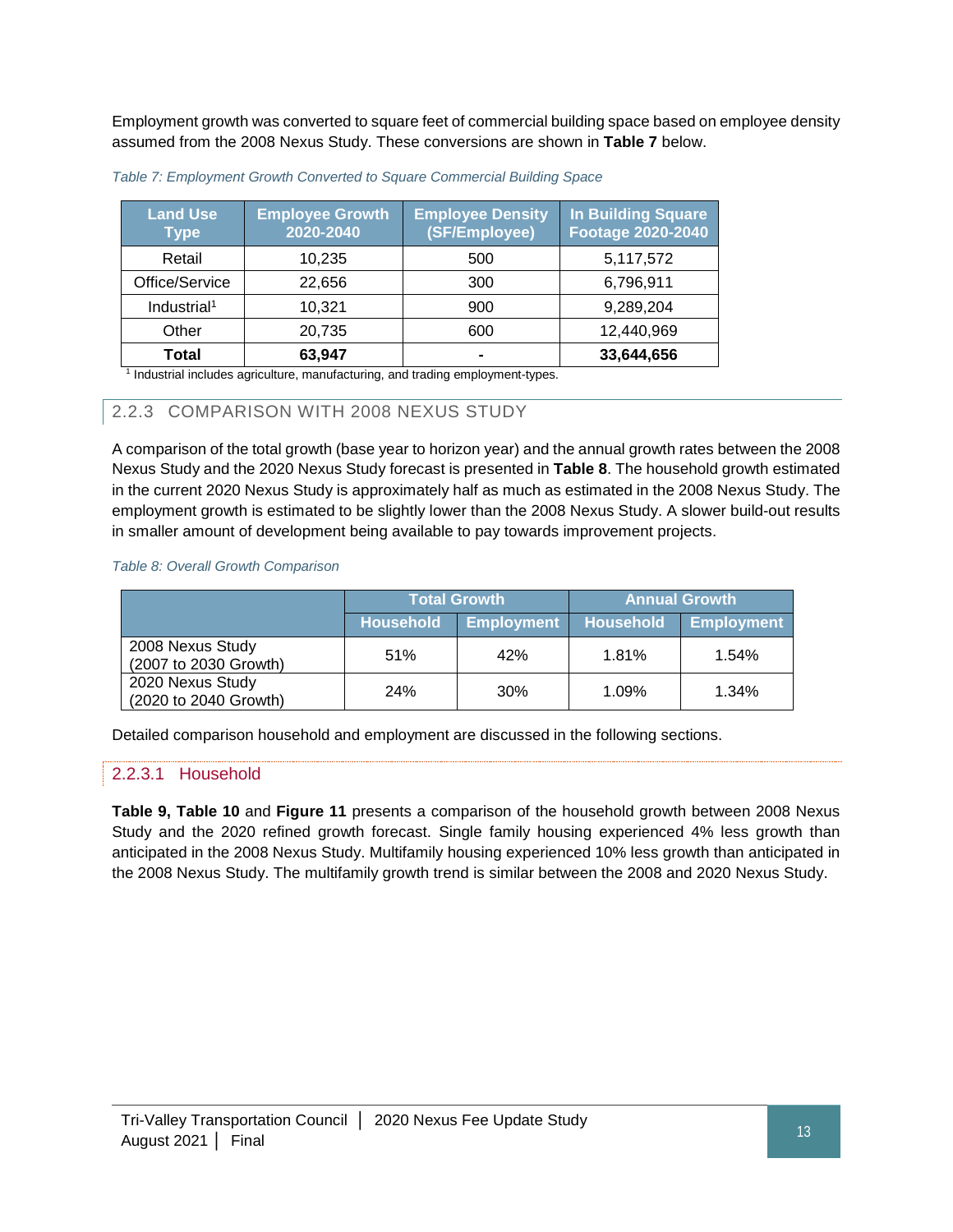

<span id="page-21-0"></span>*Figure 10: 2008 Nexus and 2020 Refined Dwelling Unit Forecast*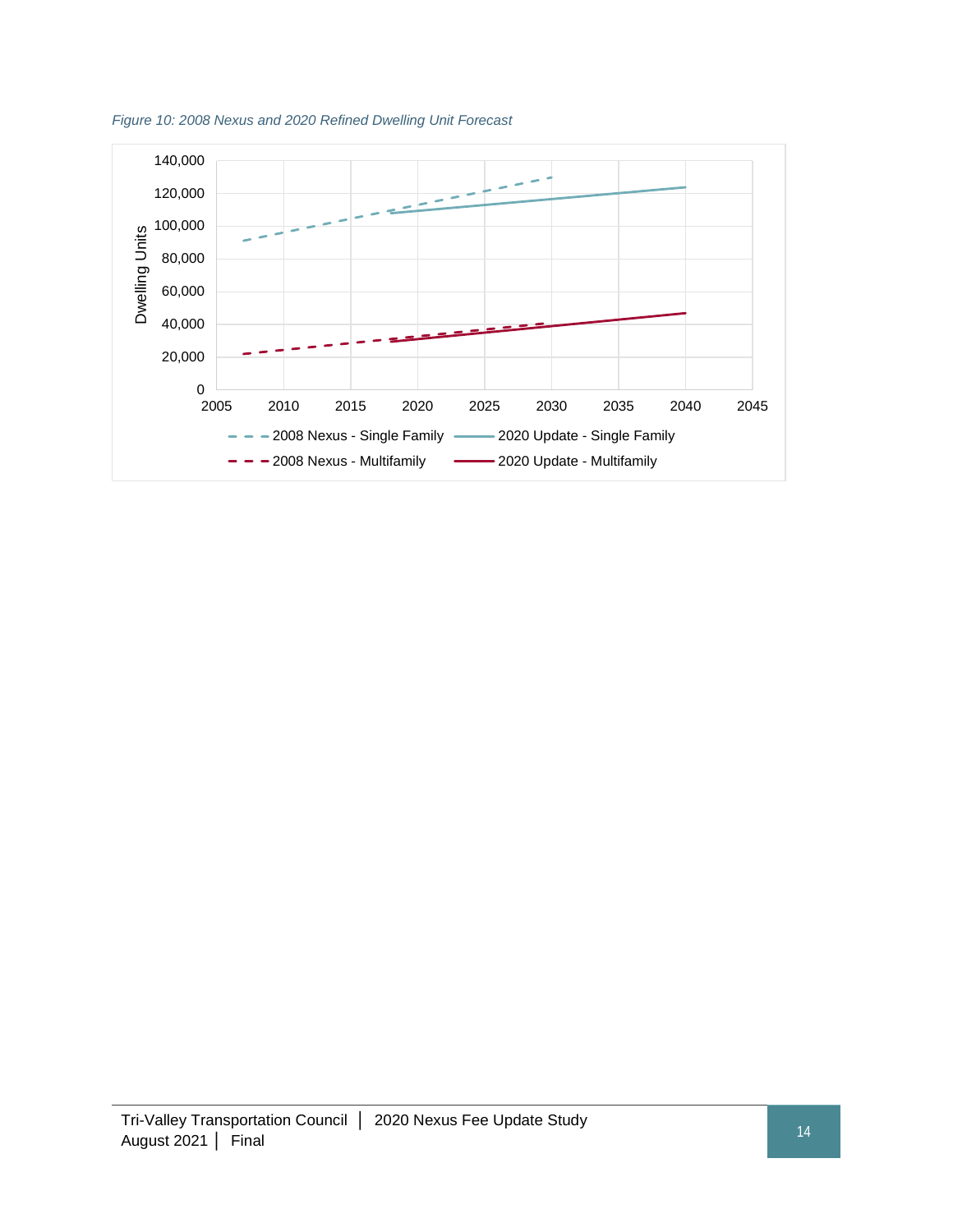*Table 9: Household Growth Comparison*

|                      | 2008 Nexus Study |         |                                   |                          | <b>2020 Nexus Study</b>        |         |         |                                |                          |                                |
|----------------------|------------------|---------|-----------------------------------|--------------------------|--------------------------------|---------|---------|--------------------------------|--------------------------|--------------------------------|
| <b>Dwelling Type</b> | 2007             | 2030    | $2007 -$<br>2030<br><b>Growth</b> | <b>Percent</b><br>Change | <b>Annual</b><br><b>Growth</b> | 2018    | 2040    | 2020-<br>2040<br><b>Growth</b> | <b>Percent</b><br>Change | <b>Annual</b><br><b>Growth</b> |
| Single Family        | 91,136           | 129,818 | 38,682                            | 42%                      | .55%                           | 107,944 | 123,800 | 15.856                         | 15%                      | 0.69%                          |
| Multifamily          | 21,959           | 41,042  | 19,083                            | 87%                      | 2.76%                          | 29,449  | 46,905  | 17.456                         | 59%                      | 2.35%                          |
| Total                | 113,095          | 170,860 | 57,765                            | 51%                      | 1.81%                          | 137,393 | 170,705 | 33,312                         | 24%                      | 1.09%                          |

#### *Table 10: Actual Versus Projected 2020 Household Values*

<span id="page-22-0"></span>

| <b>Dwelling Type</b> | 2020<br><b>Projected</b> | 2020<br><b>Actual</b> | <b>Difference</b> | 'Percent.<br><b>Difference</b> |
|----------------------|--------------------------|-----------------------|-------------------|--------------------------------|
| Single Family        | 113,000                  | 107,944               | -5,056            | $-4\%$                         |
| Multifamily          | 32.745                   | 29,449                | $-3,296$          | $-10%$                         |
| Total                | 145,745                  | 137,393               | $-8,352$          | -6%                            |

<span id="page-22-1"></span>Note: 2020 Projected assumes linear growth based on 2007-2030 growth assumed in 2008 Nexus Study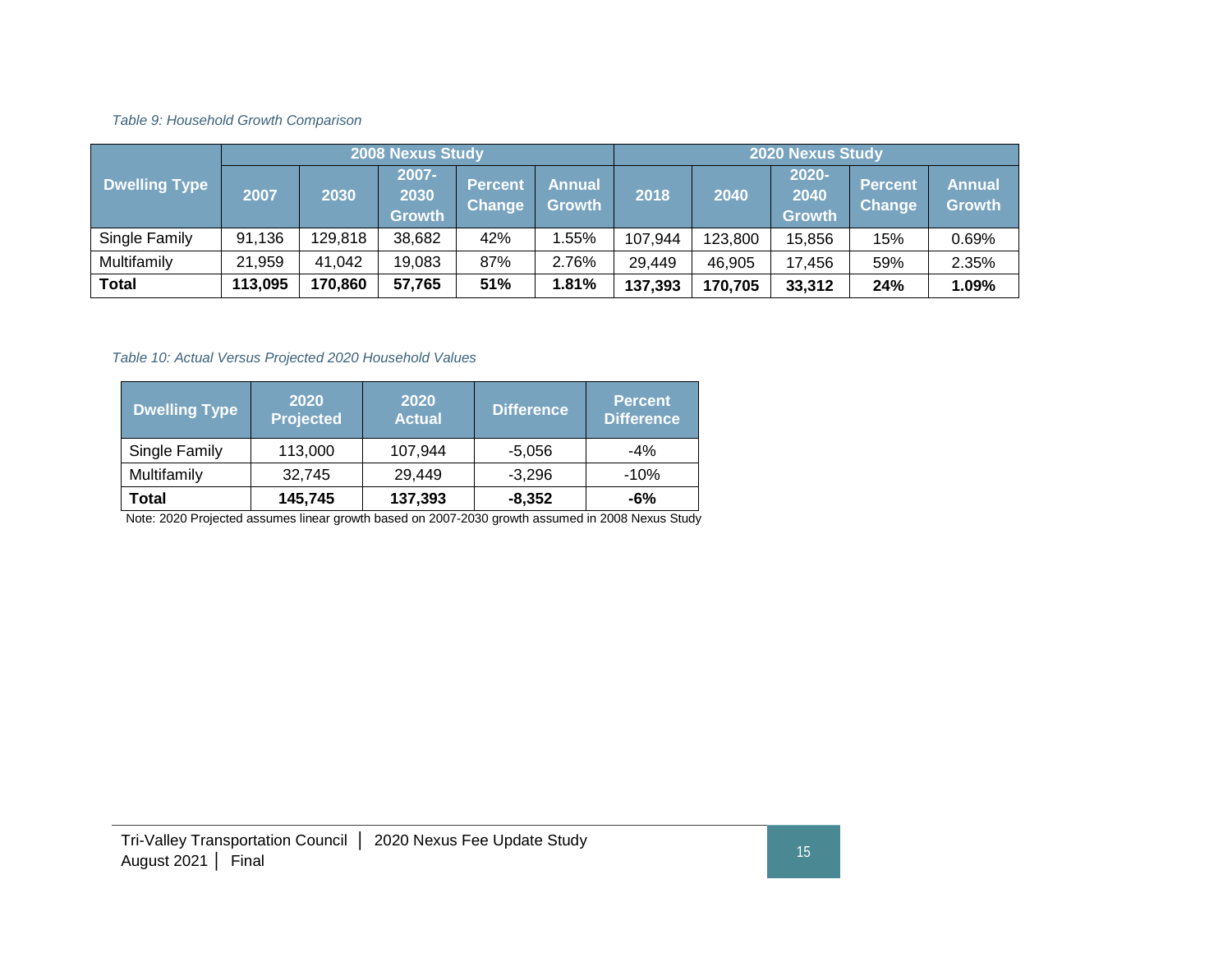#### 2.2.3.2 Employment

**Table 11, Table 12**, **Figure 12,** and **Figure 13** presents a comparison of the employment growth between 2008 Nexus Study and the 2020 Nexus Study. All employment types except for Other are forecast to experience less growth than anticipated in the 2008 Nexus Study. Retail and Other employment experience higher growth at 15% and 8% more than 2020 estimate. For Agriculture employment, there was a -7% difference. Service, manufacturing, and trading employment experienced the greatest difference, ranging from -37% to -43% compared to employment numbers anticipated for 2020 in 2008 Nexus Study. While the actual numbers differ from the anticipated growth assumed in 2008 Nexus Study, the 2020 Nexus Study is anticipating similar growth trends as the previous study for all employment types.



<span id="page-23-0"></span>*Figure 11: 2008 Nexus Study and 2020 Nexus Study Employment Forecast (Retail, Service, Other)*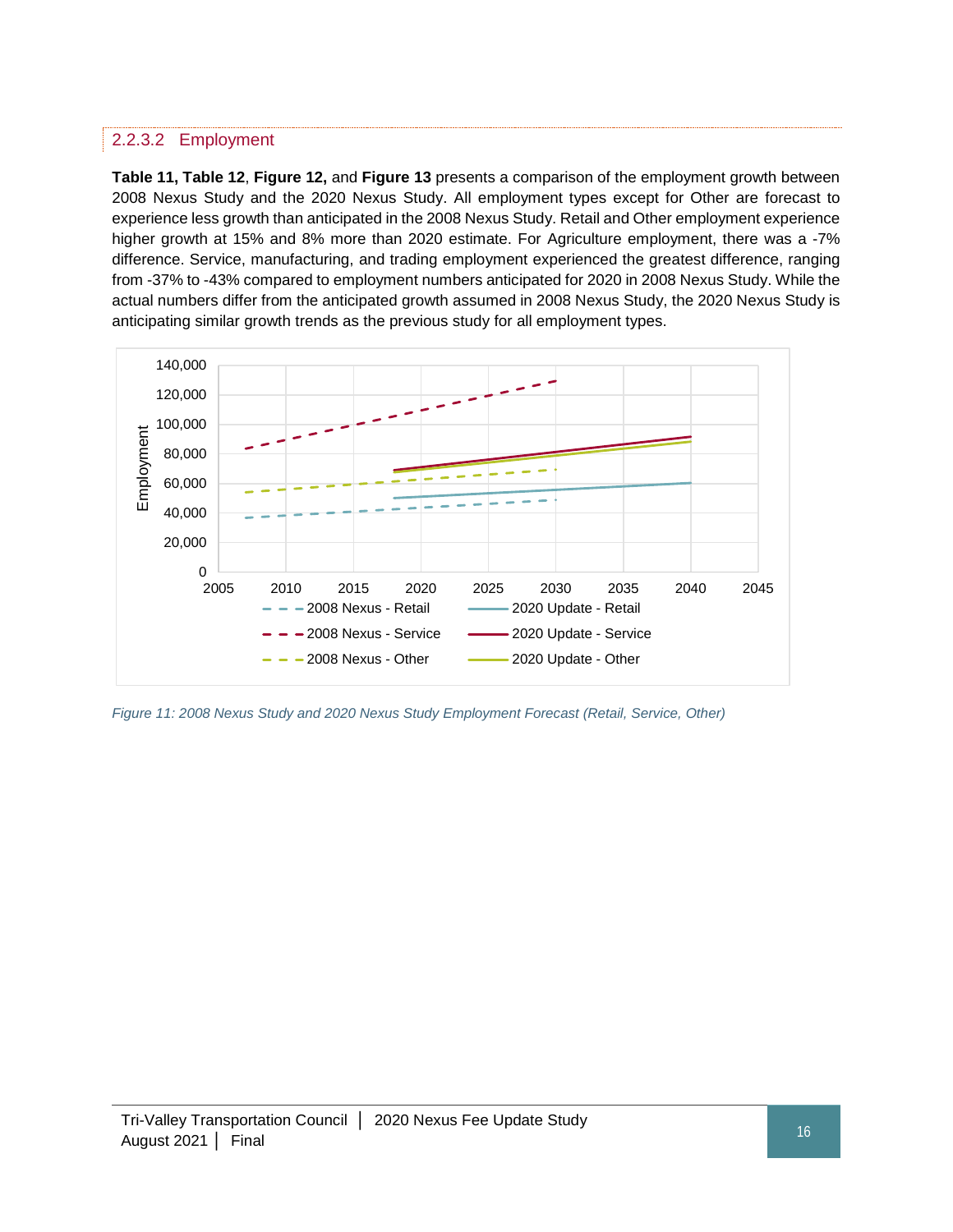

<span id="page-24-0"></span>*Figure 12: 2008 Nexus Study and 2020 Nexus Study Employment Forecast (Agriculture, Manufacturing, Trading)*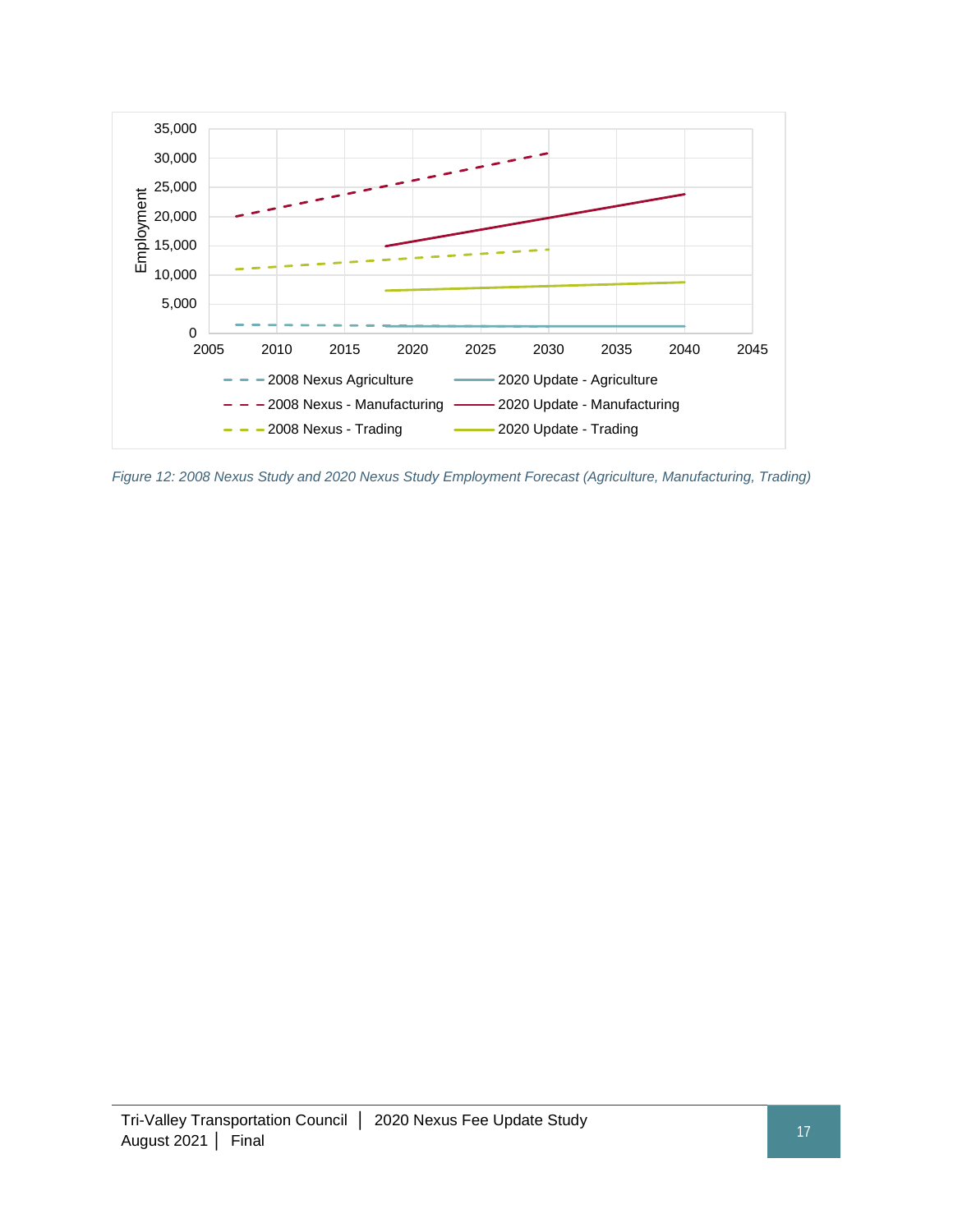#### *Table 11: Employment Growth Comparison*

|                                  | 2008 Nexus Study |         |                                   |                          | <b>2020 Nexus Study</b>        |         |         |                                   |                          |                                |
|----------------------------------|------------------|---------|-----------------------------------|--------------------------|--------------------------------|---------|---------|-----------------------------------|--------------------------|--------------------------------|
| <b>Employment</b><br><b>Type</b> | 2007             | 2030    | $2007 -$<br>2030<br><b>Growth</b> | Percent<br><b>Change</b> | <b>Annual</b><br><b>Growth</b> | 2020    | 2040    | $2020 -$<br>2040<br><b>Growth</b> | Percent<br><b>Change</b> | <b>Annual</b><br><b>Growth</b> |
| Retail                           | 36,806           | 48,927  | 12,121                            | 33%                      | 1.25%                          | 50,168  | 60,403  | 10,235                            | 20%                      | 0.93%                          |
| Service                          | 83,608           | 129,427 | 45,819                            | 55%                      | 1.92%                          | 69,029  | 91,685  | 22,656                            | 33%                      | 1.43%                          |
| Other                            | 54,076           | 69,459  | 15,383                            | 28%                      | 1.09%                          | 67,621  | 88,356  | 20,735                            | 31%                      | 1.35%                          |
| Agriculture                      | 1,483            | 1,182   | $-301$                            | $-20%$                   | $-0.98%$                       | 1,225   | 1,224   | -1                                | $0\%$                    | 0.00%                          |
| Manufacturing                    | 20,048           | 30,895  | 10,847                            | 54%                      | 1.90%                          | 14,942  | 23,842  | 8,900                             | 60%                      | 2.36%                          |
| Trading                          | 10,986           | 14,371  | 3,385                             | 31%                      | 1.17%                          | 7,338   | 8,760   | 1,422                             | 19%                      | 0.89%                          |
| <b>Total</b>                     | 207,007          | 294,261 | 87,254                            | 42%                      | 1.54%                          | 210,323 | 274,270 | 63,947                            | 30%                      | 1.34%                          |

#### <span id="page-25-0"></span>*Table 12: Actual Versus Projected 2020 Employment Values*

| <b>Employment</b><br><b>Type</b> | 2020<br><b>Projected</b> | 2020<br><b>Actual</b> | <b>Difference</b> | <b>Percent</b><br><b>Difference</b> |
|----------------------------------|--------------------------|-----------------------|-------------------|-------------------------------------|
| Retail                           | 42,603                   | 42,603                | 7,565             | 15%                                 |
| Service                          | 105,521                  | 105,521               | $-36,492$         | $-37%$                              |
| Other                            | 61,433                   | 61,433                | 6,188             | 8%                                  |
| Agriculture                      | 1,339                    | 1,339                 | $-114$            | -7%                                 |
| Manufacturing                    | 25,236                   | 25,236                | $-10,294$         | $-43%$                              |
| Trading                          | 12,605                   | 12,605                | $-5,267$          | $-43%$                              |
| Total                            | 248,737                  | 248,737               | $-38,414$         | $-18%$                              |

<span id="page-25-1"></span>Note: 2020 Projected assumes linear growth based on 2007-2030 growth assumed in 2008 Nexus Study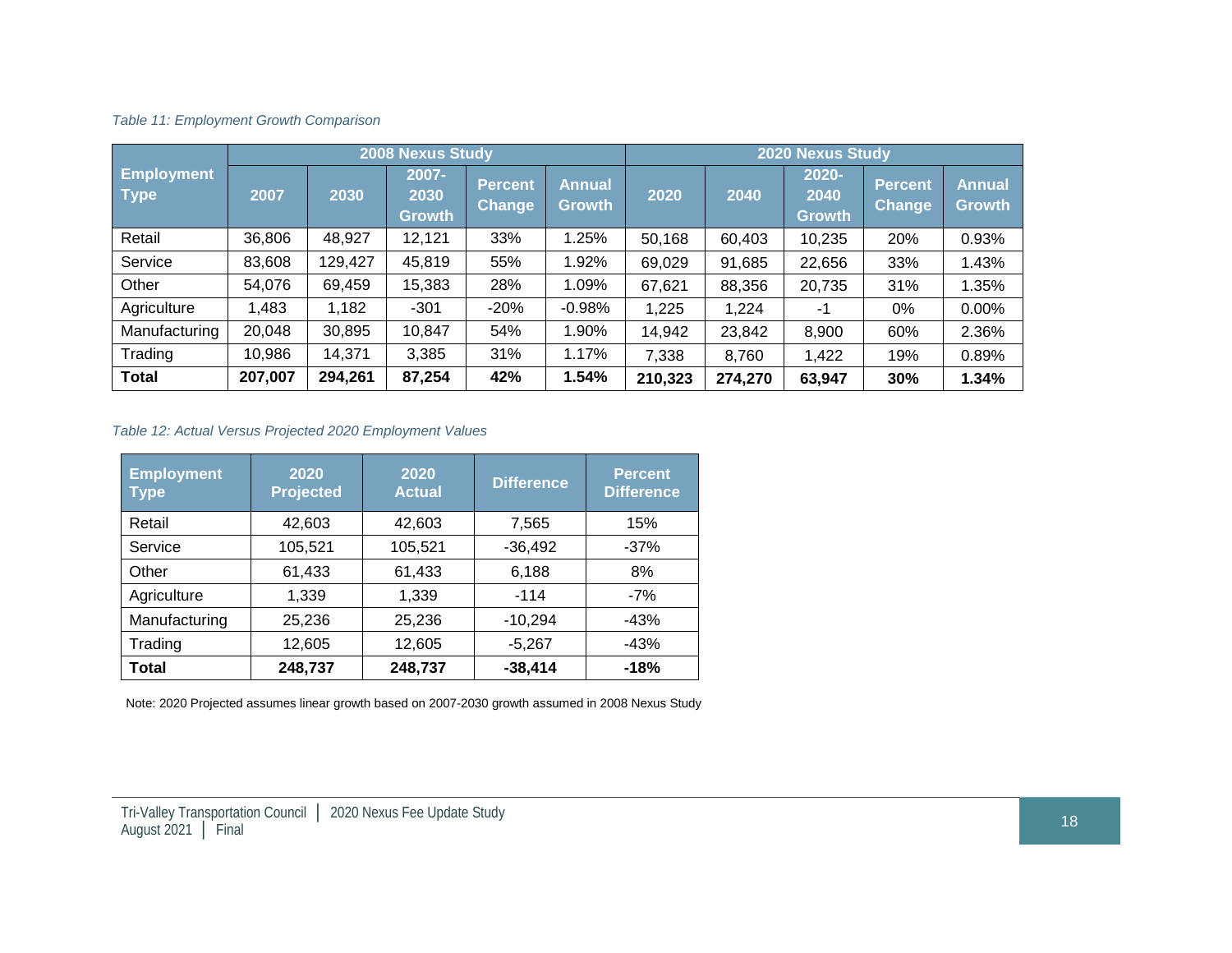# <span id="page-26-0"></span>3 IMPROVEMENT PROJECTS AND COST ESTIMATES

This chapter presents the 38 improvement projects included as part of the 2020 Nexus Updates.

#### 3.1 IMPROVEMENT PROJECTS

There are 38 improvement projects that the TVTC has included in the Tri-Valley Transportation Development Fee (TVTDF) for the 2020 Nexus Study. Of those projects, 15 projects exist in the current TVTDF and 23 that are to be considered as part of this nexus update study.

#### 3.1.1 CURRENT PROJECT LIST

Current projects are divided into two lists. The first list, List A, includes 7 projects that were included in the original program adopted in 1995. The second list, List B, includes 8 projects that were included in the 2008 Nexus Study.

Out of the 27 existing projects, 10 projects have been completed and are no longer considered for further funding. In addition, two projects (B-9 Danville Boulevard/Stone Valley Road I-680 Intersection and B-11a I-680 HOV Direct Access Ramps) have been removed from the project list and are no longer being considered for funding (for a total of 12 projects removed from the prior lists). The remaining projects have not been fully completed. **Table 13** summaries the projects in List A and B along with their total project costs and their remaining unfunded cost. Detailed description of projects in Lists A and B are provided in **Appendix A**.

#### 3.1.2 NEW SELECTED PROJECT LIST

With almost half of the current project list completed and no longer receiving funding, TVTC reviewed and selected additional projects to be considered for receiving funding from the TVTDF. This selection process involved a comprehensive planning process to develop a project list that mitigates the impacts of new development based on feasibility and stakeholder support. From this process, 23 additional projects (List C) were identified to receive funding from the TVTDF. List C projects, along with their total project costs and their remaining unfunded costs are listed in **Table 14**. Detailed descriptions of projects in List C are provided in **Appendix B**.

## 3.2 UNFUNDED COST

**Tables 13** and **14** presents total project cost and their remaining unfunded cost. The total investment for projects eligible to receive TVTDF funding is estimated to be \$4.470 billion, where \$3.677 billion is unfunded. An additional reduction was applied to account for external "cut-though" trips on roadway congestion projects. Future development within the Tri-Valley area is not responsible to pay for these trips since these trips are caused by growth outside of the Tri-Valley area. This reduces the total unfunded cost to be covered by the maximum TVTDF to \$2.928 billion. Note that this does not change the overall project costs.

The funded amount includes the current TVTDF amount currently allocated toward projects as well as additional federal, state, regional, or local funding sources. Based on input received from member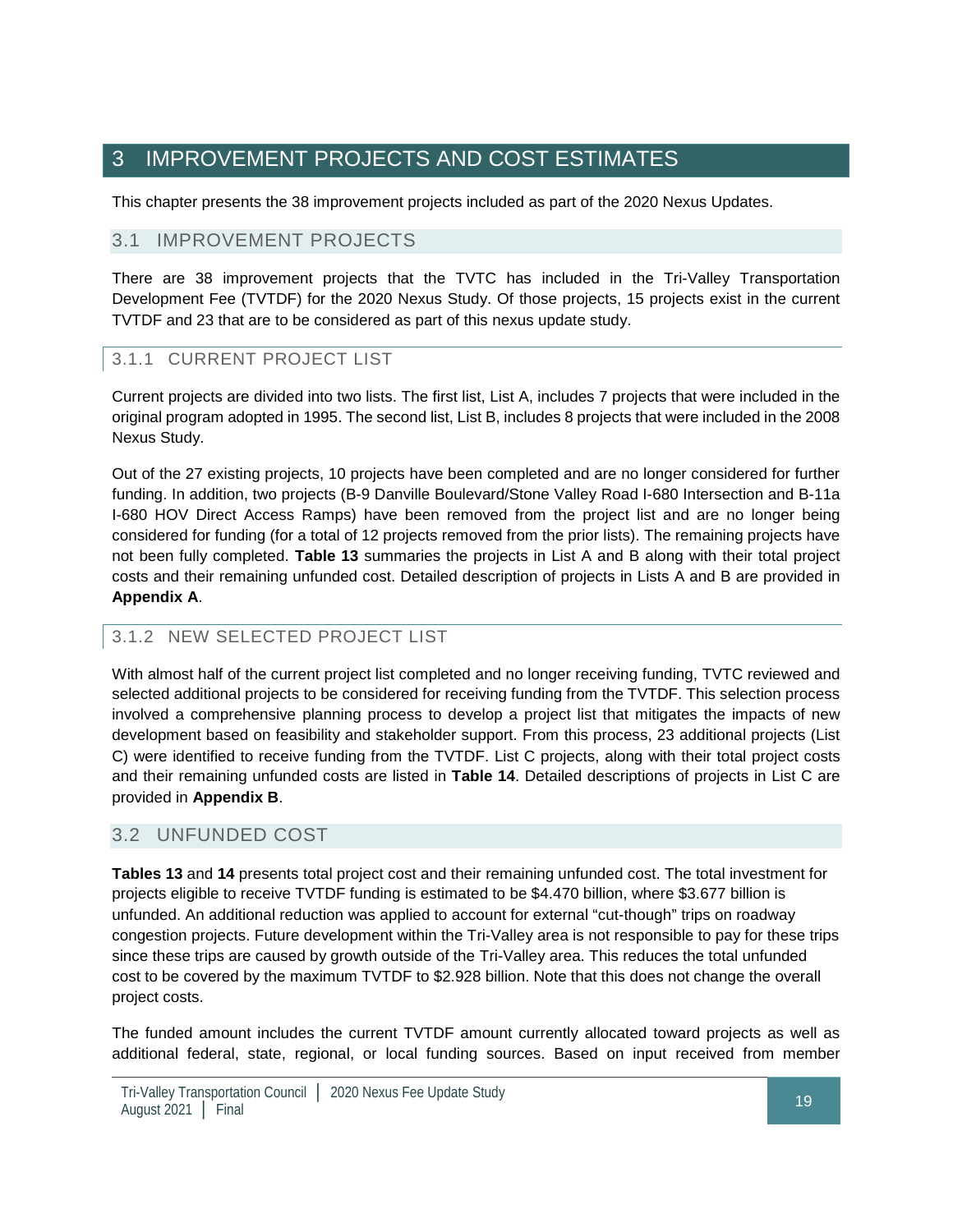jurisdictions, it is anticipated that approximately \$793.24 million of funding has been identified for the current project list. **Appendices A** and **B** include a cost estimate and a portfolio of likely funding sources.

<span id="page-27-0"></span>*Table 13: Existing Projects – List A& B*

|              | <b>Project</b>                                                                                            | <b>Total Cost</b><br>(2021)<br><b>\$Millions)</b> | <b>Unfunded</b><br><b>Cost</b><br>(2021)<br><b>\$Millions)</b> |
|--------------|-----------------------------------------------------------------------------------------------------------|---------------------------------------------------|----------------------------------------------------------------|
| $A-1$        | Interstate 580 (I-580)/Interstate 680 (I-680) Interchange<br>(southbound to eastbound)                    |                                                   |                                                                |
| $A-2a$       | State Route 84 (SR 84) Expressway (I-580 to I-680)                                                        | \$325.4                                           |                                                                |
| $A-2b$       | SR 84/I-580 Interchange                                                                                   | \$22.7                                            | \$6.42                                                         |
| $A-3$        | I-680 Auxiliary Lanes (Segment 2)                                                                         |                                                   |                                                                |
| $A-4$        | West Dublin/Pleasanton Bay Area Rapid Transit (BART)<br>Station                                           |                                                   | $\overline{a}$                                                 |
| A-5a         | I-580 Eastbound Auxiliary Lane                                                                            |                                                   |                                                                |
| $A-5b$       | I-580 High Occupancy Vehicle (HOV) Lane Westbound                                                         |                                                   |                                                                |
| $A-6$        | I-680 HOV Lanes, SR 84 to Top of Sunol Grade                                                              |                                                   |                                                                |
| $A - 7$      | I-580/Foothill Road/San Ramon Road Interchange<br>Modifications                                           |                                                   |                                                                |
| $A-8$        | I-680/Alcosta Boulevard Interchange                                                                       |                                                   |                                                                |
| A-9a         | Crow Canyon Road Improvements Phase 1                                                                     | \$10.87                                           | \$8.42                                                         |
| A-9b         | Crow Canyon Road Improvements Phase 2                                                                     | \$58.77                                           | \$57.08                                                        |
| $A-10a$      | Vasco Road Safety Improvements Phase 1                                                                    | \$40.57                                           | \$11.14                                                        |
| $A-10b$      | Vasco Road Safety Improvements Phase 2                                                                    | \$31.20                                           | \$28.62                                                        |
| $A-11$       | Express Bus/Bus Rapid Transit (BRT) - Phase 2                                                             | \$22.35                                           | \$21.21                                                        |
| $B-1$        | I-580/I-680 Interchange (westbound to southbound)                                                         | \$1,785.65                                        | \$1,746.65                                                     |
| $B-2$        | Fifth Eastbound Lane on I-580 from Santa Rita Road to<br>Vasco Road                                       |                                                   |                                                                |
| $B-3$        | I-580/First Street Interchange Modification                                                               | \$61.00                                           | \$7.93                                                         |
| $B-4$        | I-580/Vasco Road Interchange Modification                                                                 | \$85.65                                           | \$16.61                                                        |
| $B-5$        | I-580/Greenville Road Interchange Modification                                                            | \$86.00                                           | \$18.92                                                        |
| B-6          | Jack London Boulevard Extension                                                                           | \$28.16                                           | \$10.08                                                        |
| $B-7$        | El Charro Road Extension (Stoneridge Drive/Jack London<br><b>Boulevard to Stanley Boulevard)</b>          | \$72.48                                           | \$72.48                                                        |
| $B-8$        | Camino Tassajara/Tassajara Road Widening Project (East of<br>Blackhawk Drive to North Dublin Ranch Drive) | \$88.08                                           | \$54.55                                                        |
| $B-9$        | Danville Boulevard/Stone Valley Road I-680 Interchange<br>Improvements                                    |                                                   |                                                                |
| $B-10$       | I-680 Southbound HOV Lane Gap Closure (North Main Street<br>to Rudgear Road)                              |                                                   |                                                                |
| <b>B-11a</b> | I-680 HOV Direct Access Ramps                                                                             |                                                   |                                                                |
| $B-11b$      | I-680 Transit Corridor Improvements                                                                       | \$277.85                                          | \$274.85                                                       |

Note: Completed or removed projects that are no longer considered for further funding are shaded.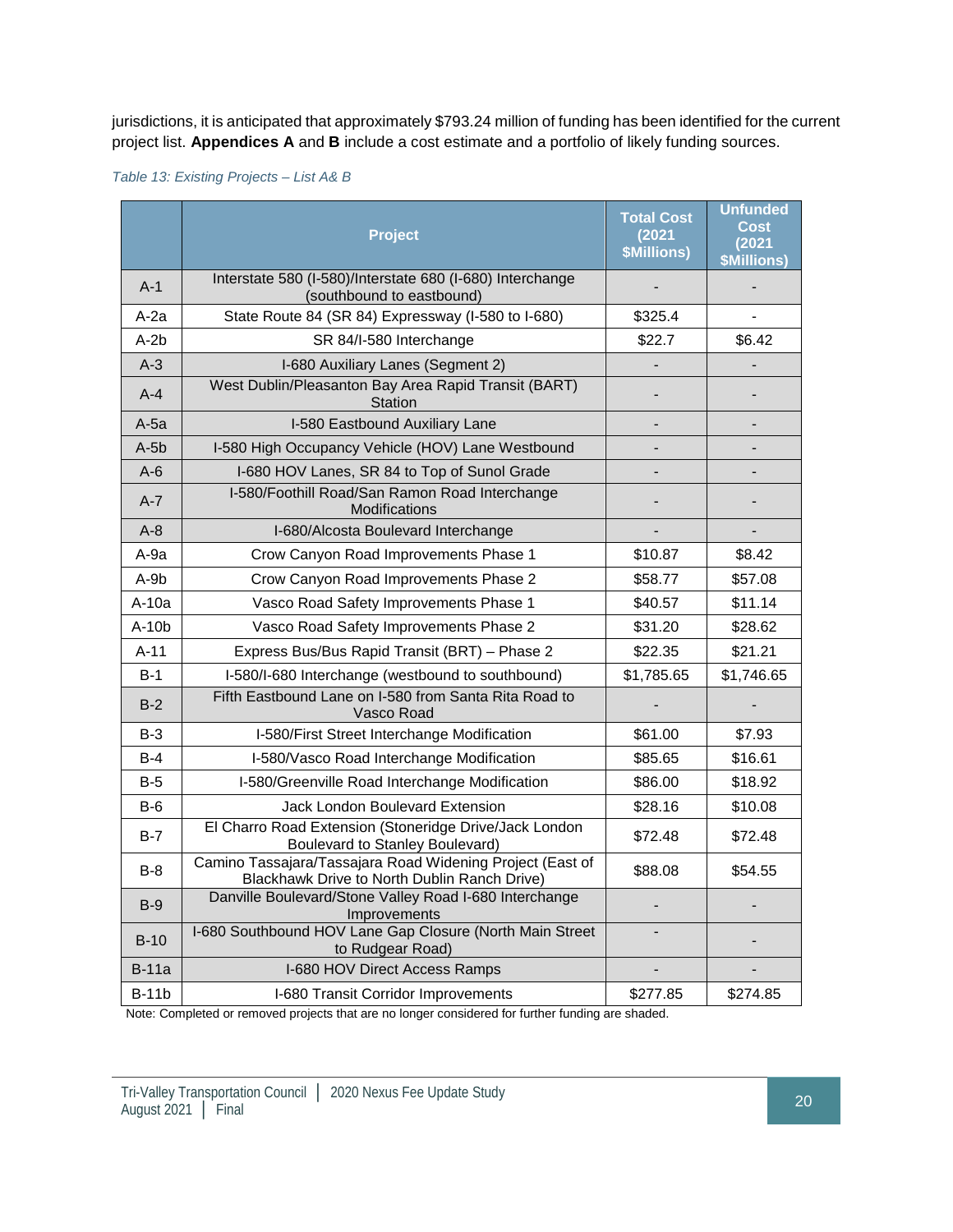#### <span id="page-28-0"></span>*Table 14: New Selected Projects – List C*

|         | <b>Project</b>                                                                    | <b>Total Cost</b><br>(Millions) | <b>Unfunded Cost</b><br>(Millions) |
|---------|-----------------------------------------------------------------------------------|---------------------------------|------------------------------------|
| $C-1$   | <b>Tesla Road Safety Improvements</b>                                             | \$13.19                         | \$13.19                            |
| $C-2$   | Norris Canyon Road Safety Improvement                                             | \$24.49                         | \$18.49                            |
| $C-3$   | Dublin Boulevard - North Canyons Parkway Extensions                               | \$160.39                        | \$134.91                           |
| $C-4$   | Vasco Road at Dalton Avenue Intersection Improvements                             | \$3.39                          | \$3.39                             |
| $C-5$   | El Charro Road Widening                                                           | \$68.09                         | \$38.09                            |
| $C-6$   | Sunol/680 Interchange Improvements                                                | \$16.60                         | \$7.60                             |
| $C-7$   | I-680 Express Lanes - Hwy 84 to Alcosta                                           | \$527.57                        | \$507.57                           |
| $C-8$   | Santa Rita/I-580 Interchange                                                      | \$10.33                         | \$2.63                             |
| $C-9$   | Stoneridge/I-680 Interchange                                                      | \$11.98                         | \$4.08                             |
| $C-10$  | Innovate 680                                                                      | \$57.21                         | \$54.66                            |
| $C-11a$ | Iron Horse Trail Bicycle-Pedestrian Overcrossing - Bollinger<br>Canyon Road       | \$22.88                         | \$8.58                             |
| $C-11b$ | Iron Horse Trail Bicycle-Pedestrian Overcrossing - Crow<br>Canyon Road            | \$19.69                         | \$19.69                            |
| $C-11c$ | Iron Horse Trail - Dublin                                                         | \$11.60                         |                                    |
| $C-11d$ | Iron Horse Trail - Livermore                                                      | \$26.99                         | \$26.99                            |
| $C-11e$ | Iron Horse Trail to Shadow Cliffs                                                 | \$1.65                          | \$0.30                             |
| $C-11f$ | Iron House Trail Connection Improvements at Santa Rita<br>Road                    | \$0.87                          | \$0.48                             |
| $C-11g$ | Iron Horse Trail Bicycle/Pedestrian Overcrossing -<br><b>Sycamore Valley Road</b> | \$19.78                         | \$19.78                            |
| $C-11h$ | Iron Horse Trail Safety Improvements                                              | \$85.60                         | \$85.60                            |
| $C-12$  | Hacienda/I-580 Interchange Improvements                                           | \$39.13                         | \$34.50                            |
| $C-13$  | Fallon/El Charro Interchange Improvements                                         | \$34.51                         | \$19.96                            |
| $C-14$  | Valley Link Rail (Phase 1)                                                        | \$258.25                        | \$258.25                           |
| $C-15$  | <b>Technology Enhancements</b>                                                    | \$0.33                          | \$0.33                             |
| $C-16$  | I-680 Express Bus Service                                                         | \$59.35                         | \$59.35                            |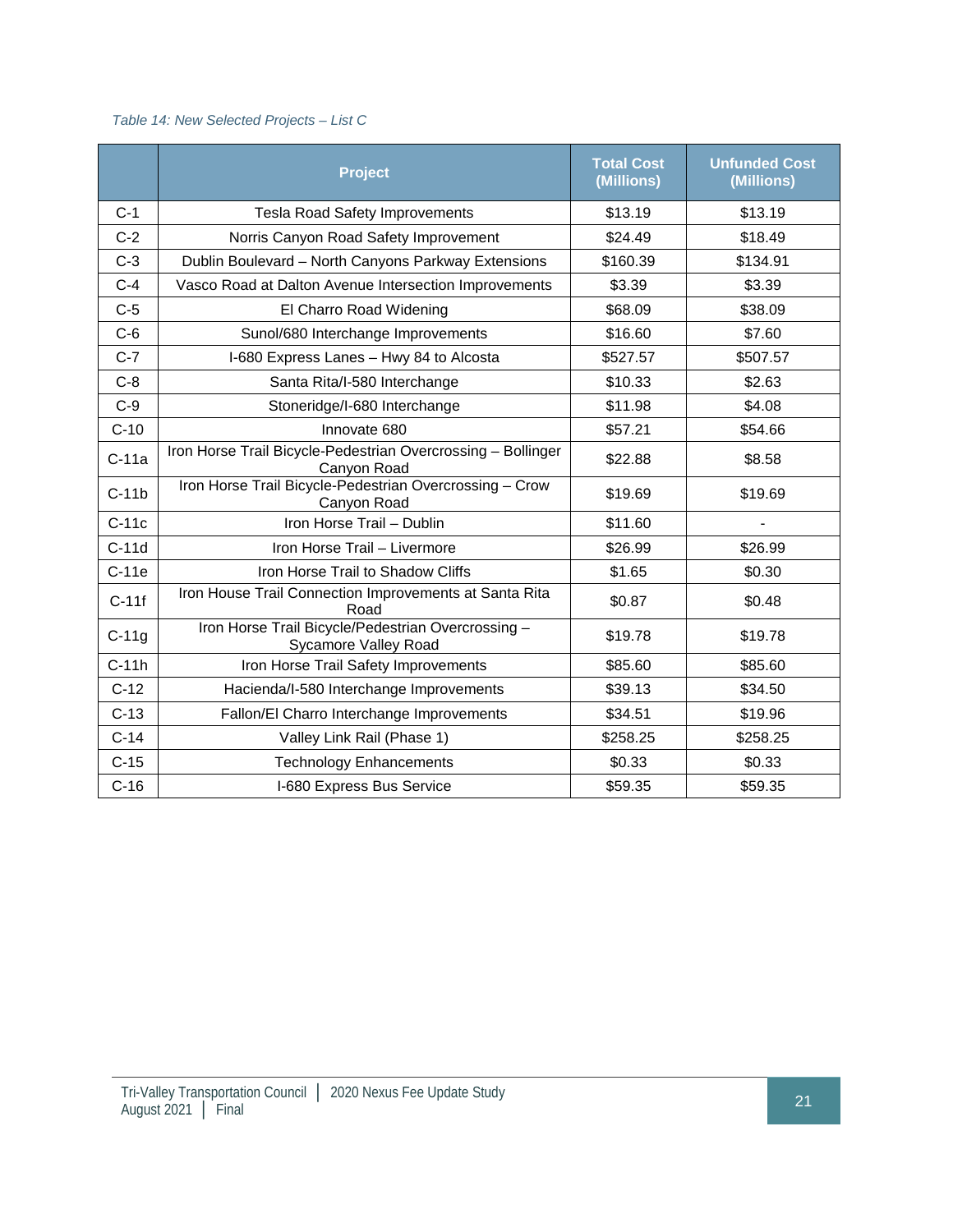# <span id="page-29-0"></span>4 NEXUS FINDINGS

This chapter presents the relationship of between the increase travel demand from new development, the cost of improvements needed to accommodate that growth, and the impact fee to fund those investments.

#### 4.1 OVERALL METHODOLOGY

Impact fees may be calculated using a purely technical method that would fund the cost of facilities required to accommodate growth. The four steps followed in any development impact fee study include the following:

- 1. Prepare growth projections;
- 2. Identify facility standards;
- 3. Determine the amount and cost of facilities required to accommodate new development based on facility standards and growth projections; and
- 4. Calculate the public facilities fee by allocating the total cost of facilities per unit of development.

This nexus study results in a calculation of the maximum fee based on the list of projects identified in Chapter 3 (and described in Appendices A and B) to the greatest extent technically defensible under the Mitigation Fee Act. Consistent with the TVTC's directions, the full cost of funding these improvements is used to calculate the maximum fee rates the TVTC could apply to all new residential and non-residential development in the Tri-Valley between 2020 and 2040.

#### 4.2 MITIGATION FEE ACT FINDINGS

Development impact fees are one-time fees typically paid when a building permit is issued and imposed on development projects by local agencies responsible for regulating land use (cities and counties). To guide the widespread imposition of public facilities fees, the State Legislature adopted the Mitigation Fee Act (Act) with Assembly Bill 1600 in 1987 and subsequent amendments. The Act, contained in California Government Code Sections 66000 through 66025, establishes requirements on local agencies for the imposition and administration of fee programs. The Act requires local agencies to document five findings when adopting a fee.

The five statutory findings required for adoption of the TVTC updated impact fee were adopted when the first TVTC fee was adopted in 1995 and subsequently again when the Nexus Study was updated in 2008 and 2017. They are presented here and supported by the Nexus Analysis section (Chapter 2) of this report. All statutory references below are to the Act. This sample framework for the Mitigation Fee Act findings is only to provide local agencies with guidance and is not a substitute for legal advice. Local agencies will customize the findings for their jurisdiction and consult with their legal counsel prior to adoption of the updated TVTDF.

#### 4.2.1 PURPOSE OF FEE

For the first finding, the local agency must identify the purpose of the fee (Section 66001(a)(1)). The TVTC policy, as expressed through the TVTC Action Plan, is that new development shall contribute for mitigation of their impacts on the Routes of Regional Significance, and that the cost sharing of recommended improvements will be implemented through the TVTDF regional impact fee program. This is administered by the seven jurisdictions of Alameda County, Contra Costa County, Dublin, Pleasanton, Livermore, Danville, and San Ramon, which all signed a joint powers authority (JPA). The fee advances a legitimate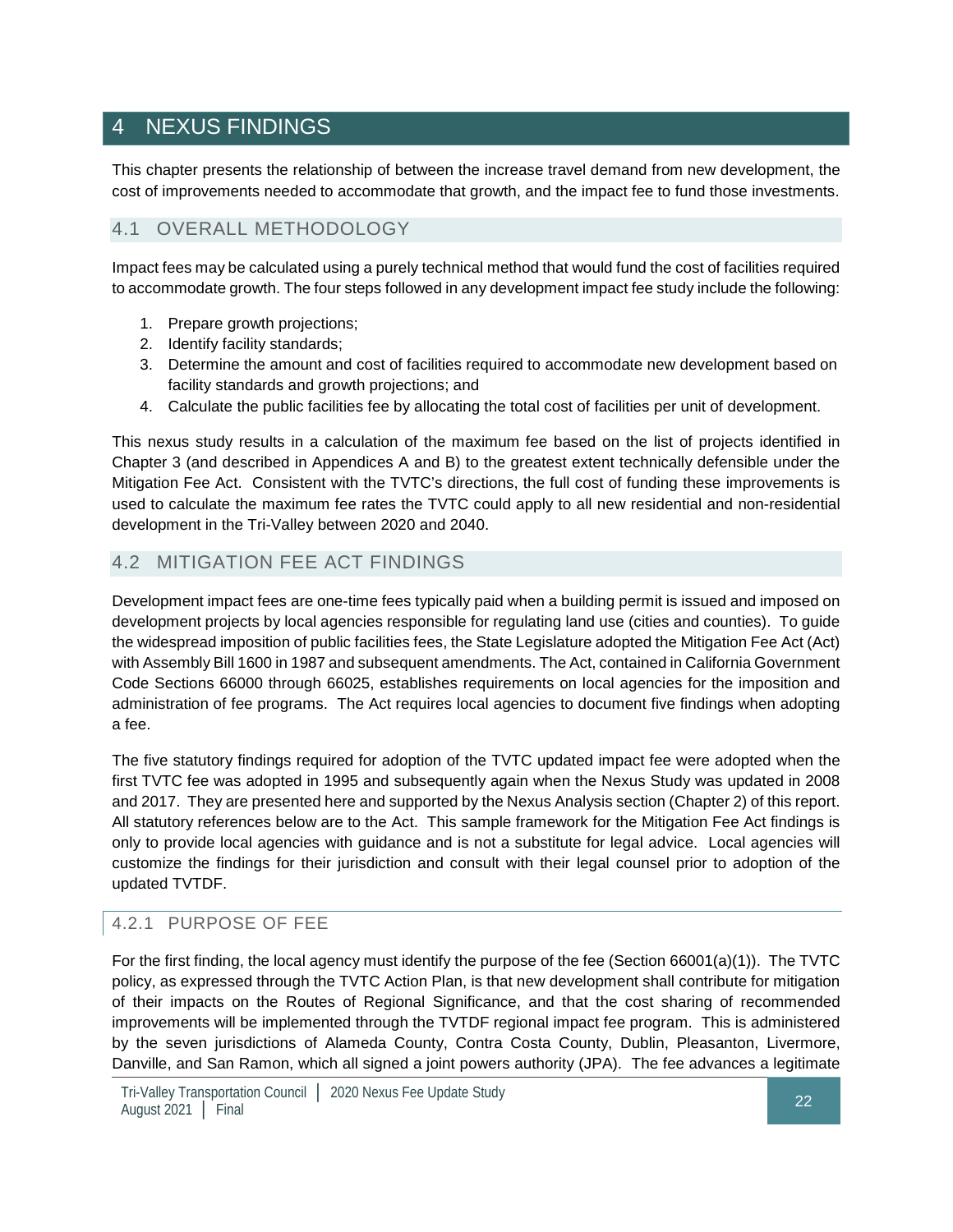public interest by enabling the TVTC to fund improvements to transportation infrastructure required to accommodate new development.

# 4.2.2 USE OF FEE REVENUES

For the second finding, the local agency must identify the use to which the fee is to be put. If the use is financing public facilities, the facilities shall be identified. That identification may, but need not, be made by reference to a capital improvement plan, as specified in Section 65403 or 66002, may be made in applicable general or specific plan requirements, or may be made in other public documents that identify the public facilities for which the fee is charged (Section 66001(a)(2)). The TVTDF will fund expanded facilities on the Routes of Regional Significance to serve new development. These facilities include the following:

- Roadway widening;
- Roadway extension;
- Traffic signal coordination and other traffic improvements;
- Freeway interchanges and related freeway improvements;
- Active transportation (pedestrian/bicycle) improvements;
- Safety improvements needed to mitigate the higher volume of traffic generated by new development on a major arterial or other regional facility; and
- Improvements required for regional express bus and rail transit.

## 4.3 BENEFIT RELATIONSHIP

The nexus must show a reasonable benefit relationship between the fee's use and the type of development project upon which the fee is imposed. In other words, the nexus must demonstrate that the improvement projects will mitigate the impacts of new development upon which the fee is imposed. This section describes the methodology and results for establishing the benefit relationship.

#### 4.3.1 METHODOLOGY

The previous 2008 Nexus Study used a model-based delay methodology to determine how List A and List B would mitigate the impacts of new development by comparing vehicle hours of delay (VHD) from the 2005 base year with the Future 2030 No-build and Future 2030 Build scenarios. Given that some of the new recommended projects cannot be effectively analyzed using this same methodology, additional methodologies are being introduced as part of this update to appropriately assess the benefits of some select projects.

To facilitate this approach, projects were aggregated into different improvement categories. These categories include roadway capacity, transit, safety, pedestrian/bicycle, intersection, and technology. If the project's benefit could not be sufficiently analyzed based on model-delay, either because the project could not be reflected in the model or that the model is insensitive to the benefits associated with a specific project, the project was categorized as a safety, pedestrian/bicycle, intersection, or technology improvement and accordingly analyzed using off-model techniques. Since these improvement categories improve different aspects of the transportation system, differing methodologies and measures of effectiveness (MOEs) are necessary to appropriately evaluate their anticipated benefit to the transportation system. It should be noted some projects could be categorized into multiple improvement types; however, projects were limited to the category which best reflects their primary benefit for the purposes of supporting this Nexus Study. **Table**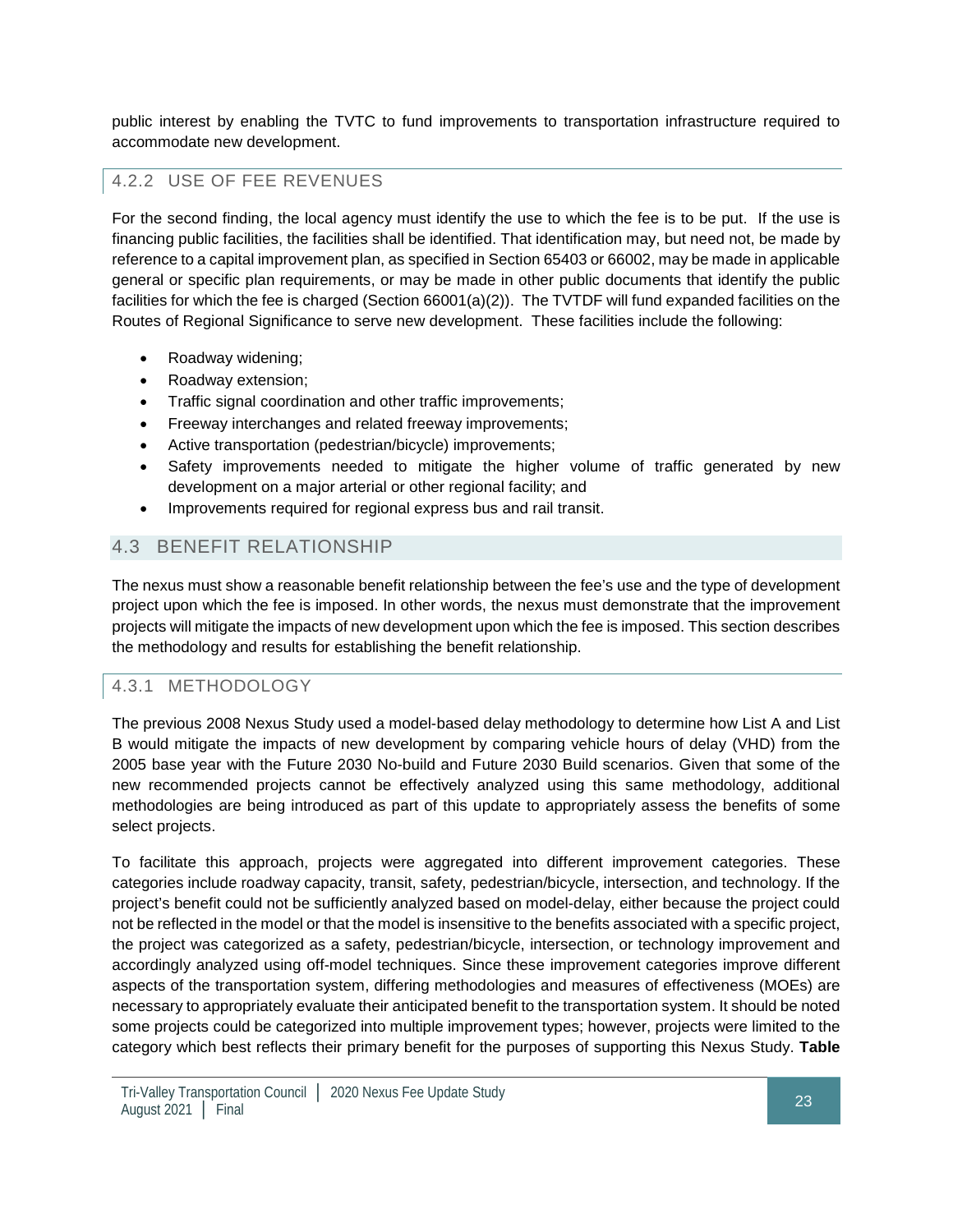**15** summarizes the different methodology and MOEs that are proposed for this evaluation. A full list of how each project was categorized is included in **Appendix C**.

<span id="page-31-0"></span>*Table 15: Methodology and Improvements*

| <b>Improvement</b><br><b>Type</b> | <b>Methodology</b>                                     | <b>MOE/Benefit</b>                                                                                                                                                                                                      |
|-----------------------------------|--------------------------------------------------------|-------------------------------------------------------------------------------------------------------------------------------------------------------------------------------------------------------------------------|
| Roadway<br>Capacity               | Model-based Delay                                      | AM and PM Peak Hour Delay (combined<br>$\bullet$<br>with Transit and Pedestrian/Bicycle<br><b>Improvement Categories)</b>                                                                                               |
| Transit                           | Model-based Delay                                      | AM and PM Peak Hour Delay (combined<br>$\bullet$<br>with Capacity and Pedestrian/Bicycle<br>Improvement Categories)                                                                                                     |
| Safety                            | <b>Crash Reduction Factors</b>                         | <b>Crash Reduction Estimates</b><br>$\bullet$<br>Qualitative Assessment of Resultant Delay<br>٠<br>Reduction                                                                                                            |
| Pedestrian/<br><b>Bicycle</b>     | <b>Planning-level Assessment</b><br>Based on NCHRP 552 | Delay Based on the Conversion of<br>٠<br><b>Estimated Commuter Usage of Proposed</b><br>Facilities (combined with Capacity<br>and Transit Improvement Categories)<br>٠<br><b>Crash Reduction Estimates</b><br>$\bullet$ |
| Intersection                      | Planning-level Assessment                              | <b>Qualitative Assessment of Resultant Delay</b><br>Reduction                                                                                                                                                           |
| Technology                        | Planning-level Assessment                              | Qualitative Assessment of Resultant Delay<br>٠<br>Reduction                                                                                                                                                             |

#### 4.3.2 ROADWAY CAPACITY AND TRANSIT IMPROVEMENTS

Roadway capacity projects include improvements that involve increasing capacity such as widening a roadway to add additional through lanes or extending existing roadways. Transit projects include improvements that upgrade or expand existing transit service or assist with the implementation of new transit routes and services. Both roadway capacity and transit improvement projects were evaluated based on region wide delay derived using the CCTA travel demand model. Morning and evening region wide peak hours of delay from the two future scenarios, 2040 No-Build (without improvement projects) and 2040 Build (with improvement projects), were compared to the 2020 base year conditions.

The 2040 No-Build scenario is based on a year 2040 transportation network that will carry all of the locally produced or attracted new trips, but that only includes improvements that are expected to be funded under the financially-constrained RTP without the proposed Tri-Valley Transportation Development Fee projects (List A, B, and C). The 2040 Build scenario is based on a year 2040 transportation network that includes all the additional improvements that are expected to be funded with the updated Tri-Valley Transportation Development Fee. Both the 2040 No-Build and 2040 Build project scenarios include all of the travel associated with new development within the Tri-Valley. Under both scenarios, travel associated with through trips was excluded from the resultant delay summary (i.e., trips that have origins and destinations outside the Tri-Valley). Excluding through trips is common practice for this analysis given that the impact of this travel is not generated by land uses within the Tri-Valley area and therefor assessing a fee is impractical.

The improvement projects were evaluated using the aggregate regional peak-hour average weekday VHD delay on all the significant roadways (includes freeways, expressways arterials, and major collectors) in the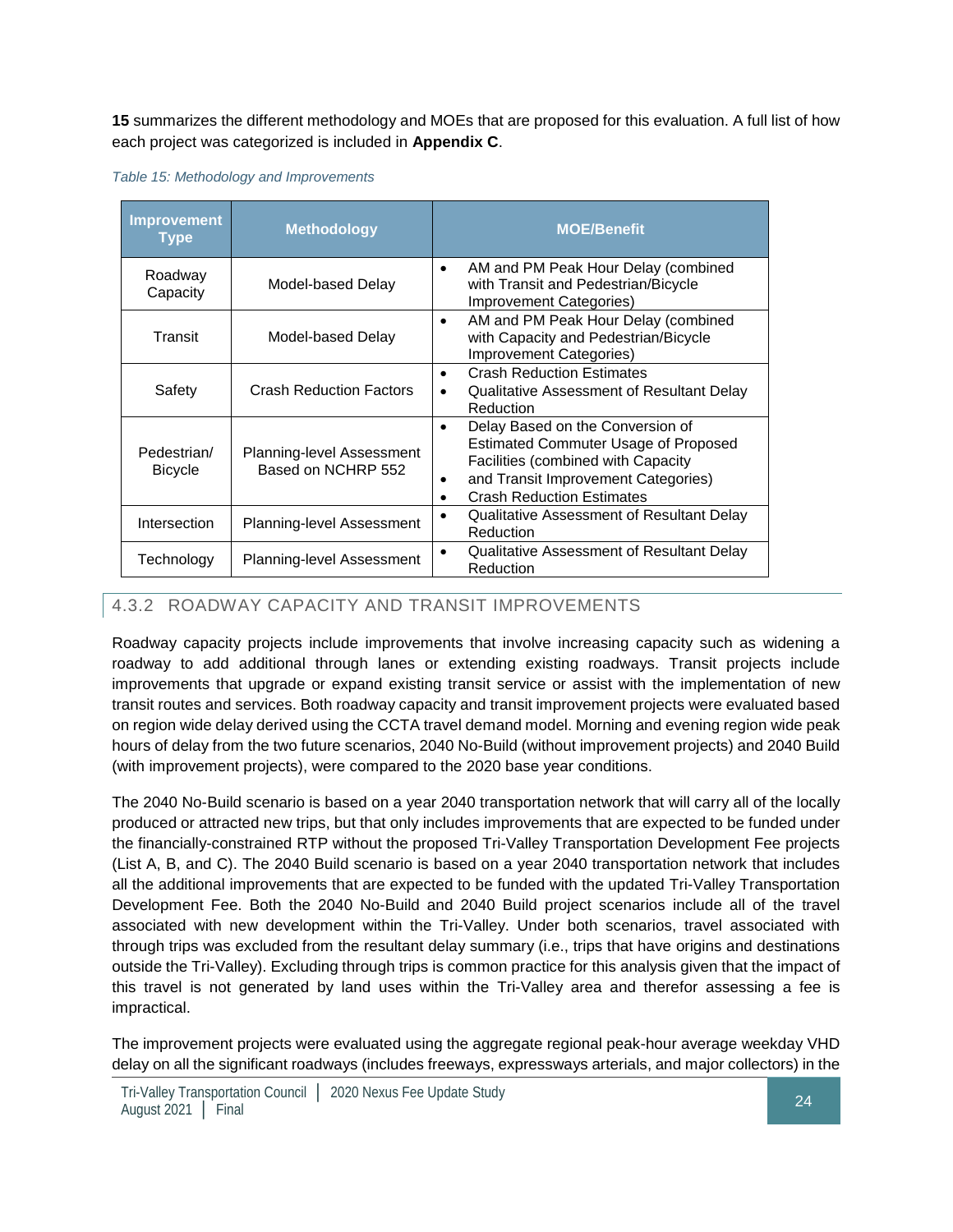Tri-Valley on the 2020 Base Year networks and the 2040 No-Build and Build networks. The aggregate VHD provide a reasonable system wide measure of the impact of new development on congestion and mobility.

According to the CCTA travel demand model, between 2020 and 2040, if no projects are undertaken, the number of AM peak hours of delay is expected to increase 60 percent from 24,718 to 39,570 hours, while the number of PM peak hours of delay is expected to escalate 88 percent from 15,613 to 29,376 hours. If the projects are undertaken, the number of AM peak hours of delay would decrease 15 percent compared to the 2040 No-Build scenario, whereas, the number of PM peak hour of delay would decrease 23 percent. This modest improvement demonstrates that the proposed improvement projects only partially mitigate future congestion by new development. **Table 16** and **Figure 14** show the comparison between the Future 2040 Build and Future 2040 No-Build scenarios.

In the aggregate, the comparison between the three scenarios showed that: 1) the 2020 Base Year conditions are better than the Future 2040 No-Build conditions; 2) the Future 2040 Build conditions are better than the Future 2040 No-Build; and 3) the Future 2040 Build conditions are not better than the 2020 Base Year conditions. These comparisons demonstrated that, in the aggregate, new development does not fund infrastructure needed to address existing deficiency caused by existing development.

| <b>Peak Period</b> | <b>2020 Base</b><br>Year | <b>Future 2040</b> |              | <b>Difference</b> |              |
|--------------------|--------------------------|--------------------|--------------|-------------------|--------------|
|                    |                          | <b>No-Build</b>    | <b>Build</b> | <b>No-Build</b>   | <b>Build</b> |
| AM Peak Hour       | 24.718                   | 39,570             | 35,852       | 60%               | 45%          |
| PM Peak Hour       | 15.613                   | 29,376             | 25,813       | 88%               | 65%          |

<span id="page-32-0"></span>*Table 16: Future Build vs No Build Scenario Vehicle Hours of Delay (VHD)*

Note: Hours of delay are based on trips with origin or destination in the TVTC region.



<span id="page-32-1"></span>*Figure 13: Future Build vs No Build Scenario Vehicle Hours of Delay (VHD)*

Note: Hours of delay are based on trips with origin or destination in the TVTC region.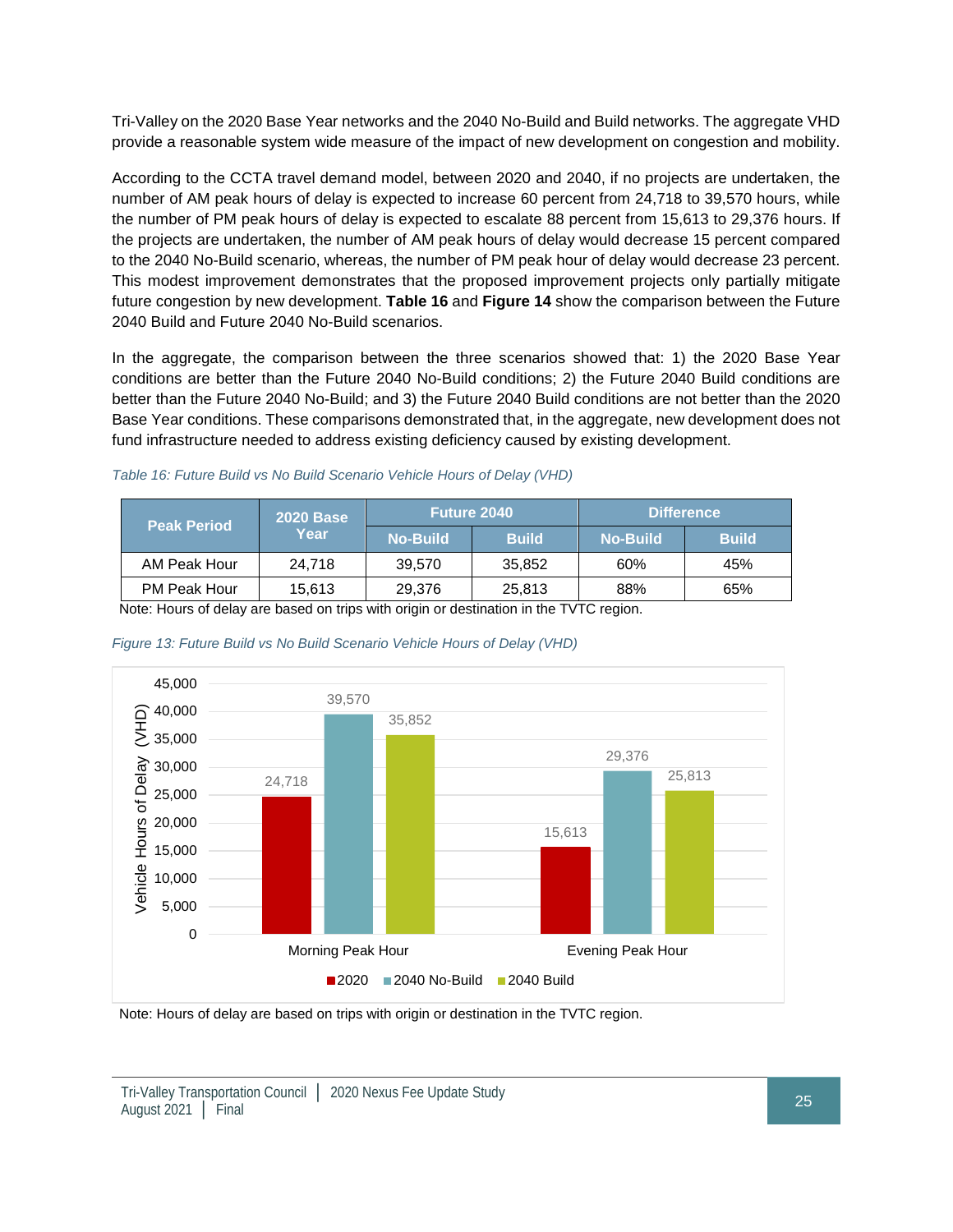In addition to reducing VHD, many roadway capacity and transit projects include additional secondary benefits to the transportation system. Many of these projects will result in safety benefits, as congestion can often exacerbate unsafe motoring conditions. Additionally, specific project attributes such as modifying interchanges or widening roadways to provide additional lanes so vehicles can safely maneuver along the roadway or provide space for slower moving vehicles during peak times can also improve safety. Other common project benefits may include pedestrian and bicycle improvements either directly or indirectly. For example, interchange can often be barriers for bicycles and pedestrian, however several of the interchange projects (e.g. C-12: Hacienda/I-580 Interchange Improvements and C-13: Fallon/El Charro Interchange Improvements) include bicycle and pedestrian improvements which close existing gaps and encourage more pedestrian and bicycle activity.

Based on this analysis it is determined that the planned projects identified in this report will expand the capacity of the Routes of Regional Significance to accommodate the increased trips generated by new development and thus, there is a reasonable relationship between the use of the fee for these projects and the new development on which the fee will be imposed.

#### 4.3.3 SAFETY IMPROVEMENTS

Safety projects involves safety-related improvements such as shoulder widening, installing guardrail, installing median barriers, or realigning roadway. For these projects, a crash reduction factor was calculated based on each safety improvements being implemented. The crash reductions were subsequently applied to crash forecasts for the purpose of identifying future benefits. The safety improvements considered in the evaluation are listed below:

- California Highway Patrol (CHP) Enforcement Area
- **Intersection**
- Guard Rail Update **•** Roadway Median Barrier Signal Timing Optimization
- Improvement Shoulder Widening
- 
- 
- 
- Additional Turn Lanes
- 
- Guardrails Roadway Realignment Speed Feedback Signs
- High Friction Pavement Retaining Walls Increased Super elevation

Each of the safety elements for the proposed improvements were converted to a total number of annual crash savings in the region based on the Caltrans' Local Roadway Safety Manual (LRSM) and Federal Highway Authority's (FHWA) Crash Modification Factors (CMF) Clearing House guide. CMFs are based on before and after research of safety improvement implementations. They indicate the proportion of future crashes that may be prevented by implementing a given countermeasure, reducing the crash frequency for an intersection or roadway segment. In other words, a CMF is a multiplicative factor used to compute the expected number of crashes after implementing a given countermeasure at a specific site.

The CMF was applied to a crash forecast which was based on 5-years of historical crash data which resulted in fatality or injury. The reduction in crashes was then then converted to annual crash saving based on Highway Safety Improvement Program (HSIP) crash saving dollar amounts shown in **Table 17**.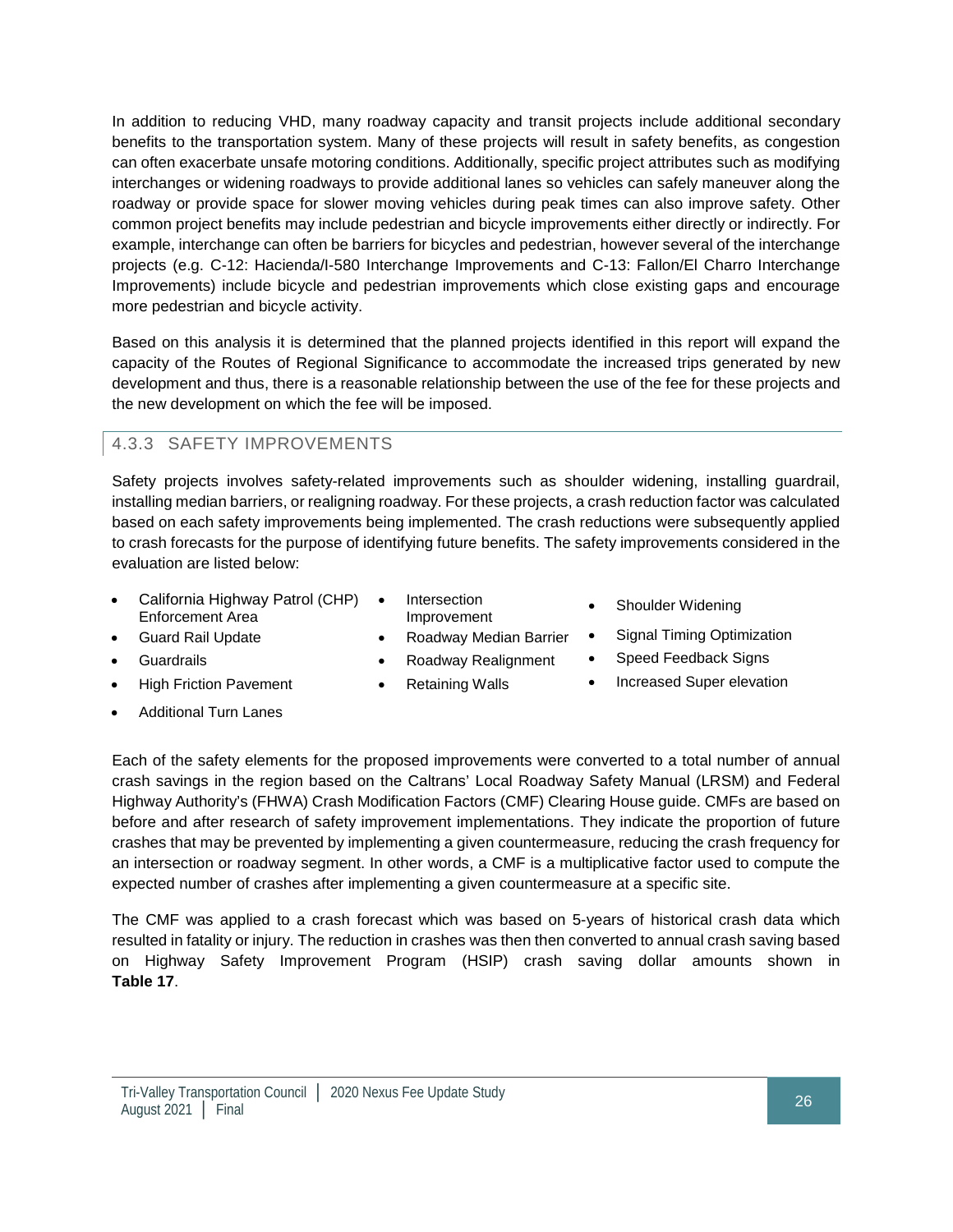#### <span id="page-34-0"></span>*Table 17: HSIP Crash Saving Dollar Amounts*

| <b>Severity</b> | <b>Crash Savings</b><br>(per crash) |  |  |
|-----------------|-------------------------------------|--|--|
| Fatal           | \$2,190,000                         |  |  |
| Serious         | \$2,190,000                         |  |  |
| Moderate        | \$142,300                           |  |  |
| Minor           | \$80,900                            |  |  |

**Table 18** shows the overall annual crashes saving from traffic injuries that were potentially eliminated. Note that this analysis excludes property costs and as such should be conservative. Also note that the forecast only considers the effect of new traffic impacts and excludes the effect of existing conditions for the purposes of establishing Nexus.

#### <span id="page-34-1"></span>*Table 18: Future Safety Benefits with Project Improvements*

| <b>Safety Benefits</b>            | <b>Total</b> | <b>Fatal</b> | <b>Serious</b> | <b>Moderate</b> | <b>Minor</b> |
|-----------------------------------|--------------|--------------|----------------|-----------------|--------------|
| 5-Years Reduction<br>in Crashes   | 153.0        | 2.5          | 14.1           | 45.3            | 91.0         |
| 1-Year Reduction<br>in Crashes    | 30.6         | 0.5          | 2.8            | 9.1             | 18.2         |
| Value per Annum<br>(2019 Dollars) | \$10,048,590 | \$1,092,810  | \$6,192,599    | \$1,290,003     | \$1,473,178  |

As shown in **Table 19**, there is a direct cost benefit to the investments made for roadway safety improvements in the region. While it is difficult to estimate an absolute percentage in reduced peak hour delays, the expected reductions in crashes will also enhance system reliability and resilience.

#### 4.3.4 PEDESTRIAN/BICYCLE IMPROVEMENTS

While projects may include pedestrian and/or bicycle improvements, out of the 38 projects, project C-11 Iron Horse Trail Improvements is the only project that predominantly focuses on pedestrian and bicycle improvements. Project C-11 consists of various improvements to the Iron Horse Trail within the TVTC boundaries including overcrossing construction, closing existing gaps, and adding safety improvements through the trail system. Pedestrian and bicycle improvement were evaluated based on *NCHRP 552 Guidelines for Analysis of Investments in Bicycle Facilities.* This approach relies on spatial analysis techniques to determine the likely number of new active transportation users resulting from the introduction of a new pedestrian/bicycle improvement. **Table 19** shows the comparison between the Future 2040 Build and Future 2040 No-Build scenarios.

<span id="page-34-2"></span>

|  |  |  |  |  |  |  | Table 19: Future Project Induced Daily Bicycle Demand |
|--|--|--|--|--|--|--|-------------------------------------------------------|
|--|--|--|--|--|--|--|-------------------------------------------------------|

| <b>Total Induced Demand</b> | 2020 Base Year | Future 2040<br><b>No-Build</b> | Future 2040<br><b>Build</b> |  |
|-----------------------------|----------------|--------------------------------|-----------------------------|--|
| <b>Adult Bicyclists</b>     | 1.275          | 1.778                          | 3.338                       |  |
| <b>Child Bicyclists</b>     | 731            | 1.038                          | 2.077                       |  |
| <b>Total Facility Users</b> | 2.006          | 2,817                          | 5.415                       |  |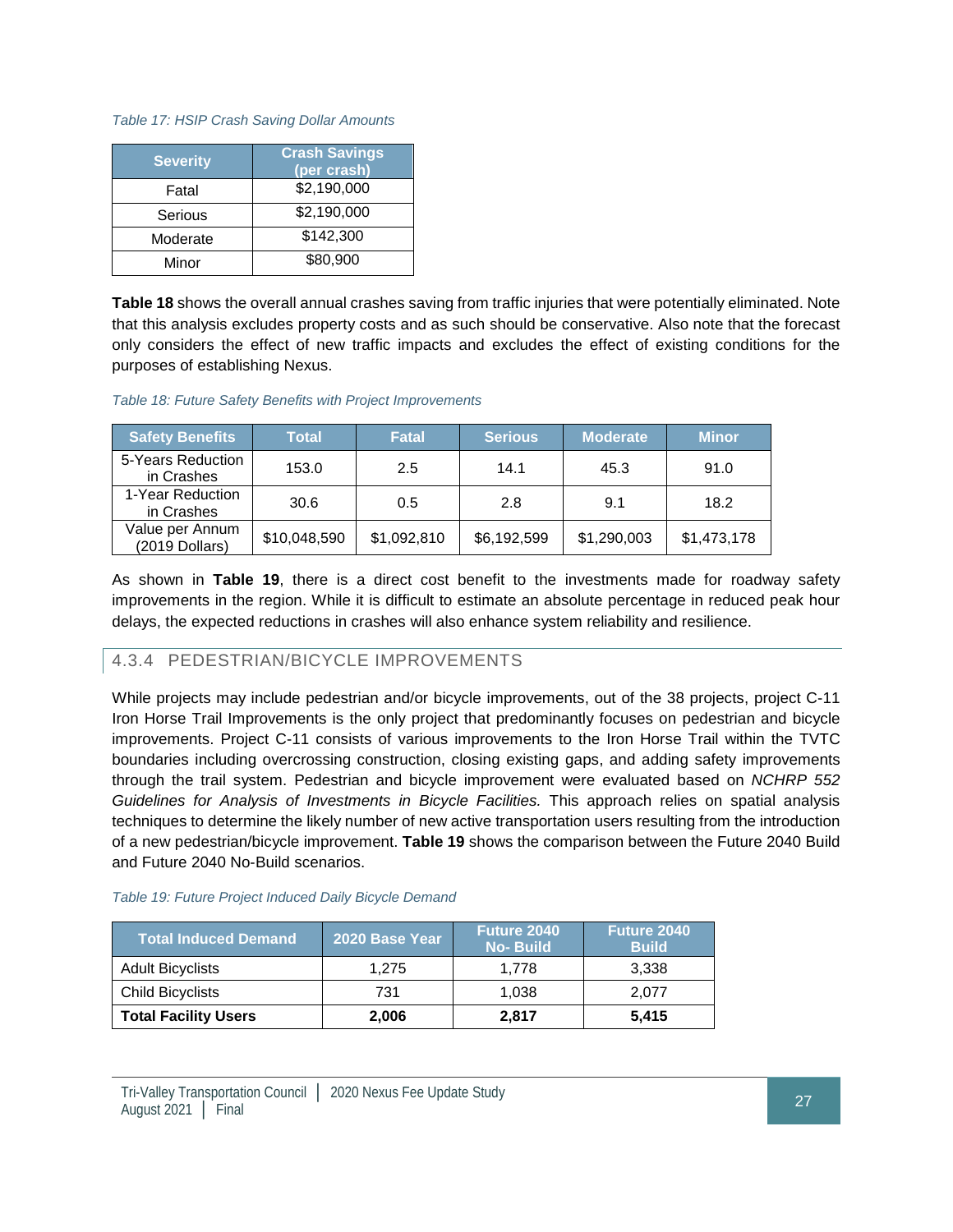As shown in **Table 19**, Project C-11 could add over 2,500 bicycle trips per day on the Iron Horse Trail by 2040 which will provide an alternative to congested vehicular travel as well as significant health and recreational value. Closing existing gaps in the trail will also encourage bicycle trips for other trip purposes beyond just commute trips, including school, commercial and recreational trips.

Project C-11 improvements will result in additional secondary operational and safety benefits. Currently many at-grade crossings are located at intersections with high vehicular, pedestrian, and bicycle volumes which are regularly disrupted by conflicting at-grade operations given required traffic signal phasing. These improvements will help improve vehicular traffic operations by relocating pedestrian and bicycle traffic away from vehicular traffic helping to offset the transportation impacts associated with future development. These improvements will also provide safety benefits by reducing the potential for vehicle-bicycle and vehiclepedestrian conflicts. Using the same methodology described in the previous section, a separate safety analysis was conducted to quantify the safety benefits of all the C-11 project. **Table 20** summarizes the safety benefit for Project C-11.

| <b>Safety Benefits</b>                | Total       | <b>Fatal</b> | <b>Serious</b> | <b>Moderate</b> | /Minor |
|---------------------------------------|-------------|--------------|----------------|-----------------|--------|
| <b>Annual Reduction</b><br>in Crashes |             |              |                |                 |        |
| Value per Annum<br>$(2019$ Dollars)   | \$7.166.200 | \$4,380,000  | \$2,190,000    | \$596,200       |        |

<span id="page-35-0"></span>*Table 20: Safety Benefits with Project C-11*

#### 4.3.5 INTERSECTION IMPROVEMENTS

There are two projects in List C with intersection improvements. Project C-4: Vasco Road & Dalton Avenue intersection Improvements, includes the addition of a traffic lane, signal optimization, and other improvements such as shoulder widening and roadway alignment to improve safety. Vasco Road is a major commute corridor connecting the City of Livermore and City of Brentwood. The intersection at Dalton Avenue provides access to the communities in the San Ramon Valley. With the planned and anticipated residential and industrial development along the corridor, this intersection is expected to have significant delays during the peak hours of commute.

Project C-8: Santa Rita and I-580 Interchange, will construct a second southbound left turn lane from Santa Rita onto Pimilico Drive. The City of Pleasanton General Plan has identified this intersection to have a reduced Level of Service under build out conditions.

#### 4.3.6 TECHNOLOGY IMPROVEMENTS

There are two technology projects in List C. While Project C-10: Innovate 680 consist of multiple components including transit infrastructure and service improvements, roadway improvements, and technology enhancement, this project has been categorized as a technology improvement because TVTDF funding is being requested only for the Advance Technology component of the project. Other project components are expected to be funded through alternative sources. The Advance Technology component consist of implementing three technology-related strategies to improve operation along the I-680 corridor. Strategies include providing an enhanced 511 mobile app and implementing a shared autonomous vehicles (SAV) program to shift travel away from single occupant vehicles by providing travelers with better information about mode choice opportunities, resultant travel time, cost per trip, and the availability of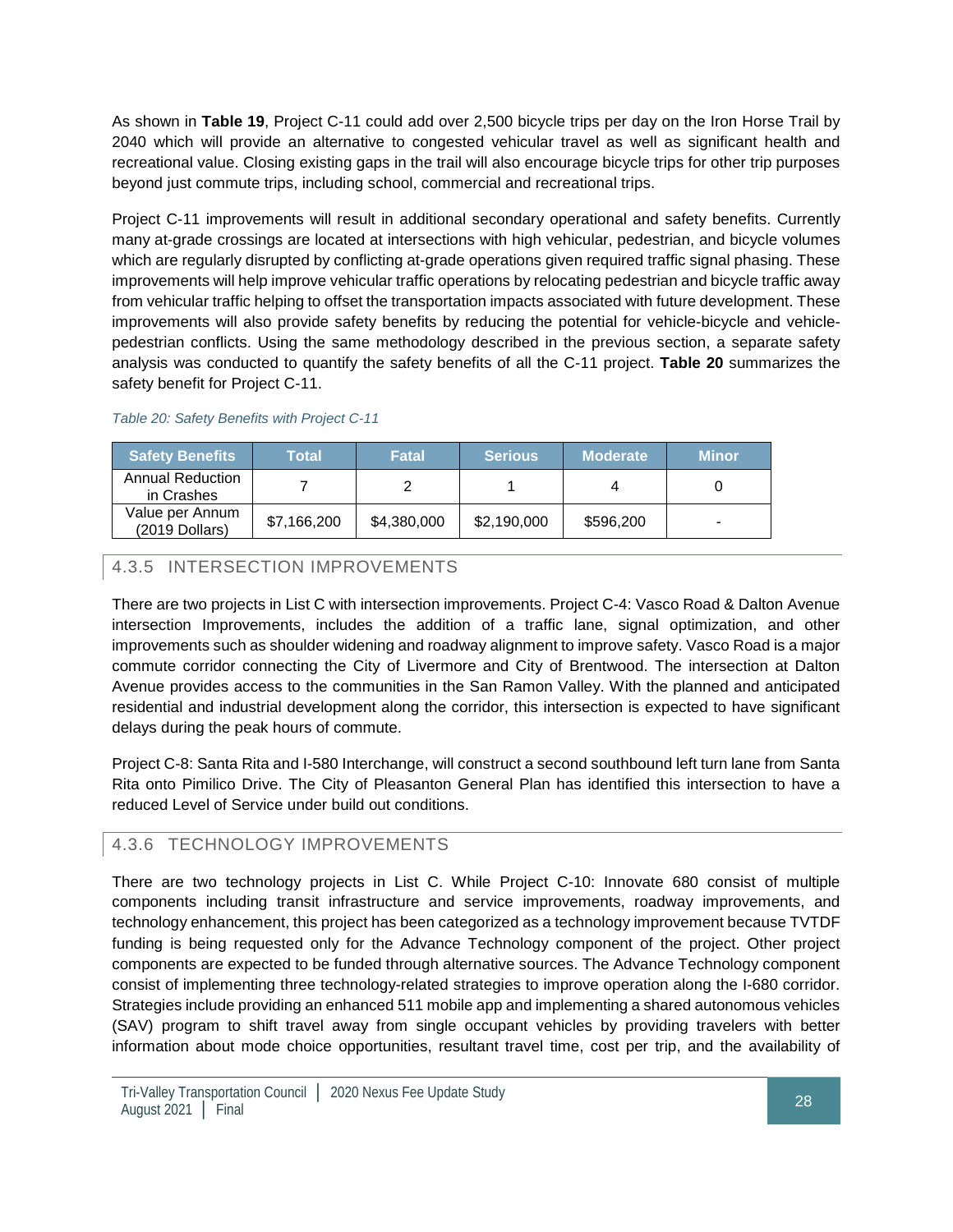transit. Other technology strategies include integrating adaptive ramp metering and/or corridor/incident management systems which can help improve the efficiency and safety of the transportation system.

Project C-15: Technology Enhancements proposes to provide connectivity for transit and vehicles between local arterials and regional facilities. The project is expected to be completed in three phases - Feasibility, Design, and Construction. The TVTDF will help fund the feasibility study phase of the study, since the details of the design and construction phase are unknown at this time. The feasibility study will focus on the first and last mile connectivity opportunities at key transit hubs and along major transit routes in the Tri-Valley area. Leveraging existing and emerging technology, such as connected and autonomous vehicles, may help increase safety and mobility for all modes. These technologies may also help with increasing transit ridership or expanding transit service to less-served areas, especially for communities that currently lack service. Given that the resultant projects are intended to offset the impacts of future development, the feasibility study is appropriate to include in the TVTC project list.

## 4.4 BURDEN RELATIONSHIP

The need for the TVTDF is based on the forecasted increase in congestion on routes of regional significance as well as other transportation impacts resulting from new development. Consistent with the methodology from the 2008, the contribution by each land use was based on the proportion of average AM/PM trips generated by each land use. As demonstrated in this Study, there is a reasonable relationship between the need for the planned projects and the types of development upon which the fee is imposed because the planned projects will mitigate the transportation impacts of said new development.

## 4.4.1 TRIP RATE

The 2008 Nexus Study used the 7<sup>th</sup> Edition of Institute of Transportation Engineers (ITE)'s Trip Generation Handbook to develop the trip rates for each land use category. Since then, three additional editions of the Trip Generation Handbook have been published for use, ending with the most recent 10<sup>th</sup> Edition. It was determined that for all categories except the 'Other' category, the trip rates would be developed using the 10<sup>th</sup> Edition rather than the 7<sup>th</sup> Edition for this update. In addition, consistent with the 2008 Nexus Study, the trip rates were developed based on adjacent street traffic rather than peak-hour of generator. A 30 percent reduction was also taken for retail trips to account for pass-by trips, consistent with the 2008 Nexus Study. **Table 21** below summarizes the comparison in average AM and PM peak-hour trip rates by land use type. As shown in **Table 21**, every land use category results in a lower trip rate using the 10th Edition when compared to the 7<sup>th</sup> Edition.

| <b>Land Use Type</b>      | 7th Edition Average<br><b>Trip Rate</b> | 10th Edition Average<br><b>Trip Rate</b> | <b>Difference</b> |
|---------------------------|-----------------------------------------|------------------------------------------|-------------------|
| Single-Family Residential | 0.90                                    | 0.87                                     | $-0.03$           |
| Multi-Family Residential  | 0.62                                    | 0.51                                     | $-0.11$           |
| Retail                    | 1.67                                    | 1.66                                     | $-0.01$           |
| Office                    | 1.53                                    | 1.16                                     | $-0.37$           |
| Industrial                | 0.89                                    | 0.67                                     | $-0.22$           |
| Other                     | 1.00                                    | 1.00                                     | 0.00              |

#### *Table 21: AM/PM Peak-Hour Average Trip Rate Comparison Between 7th Edition and 10th Edition*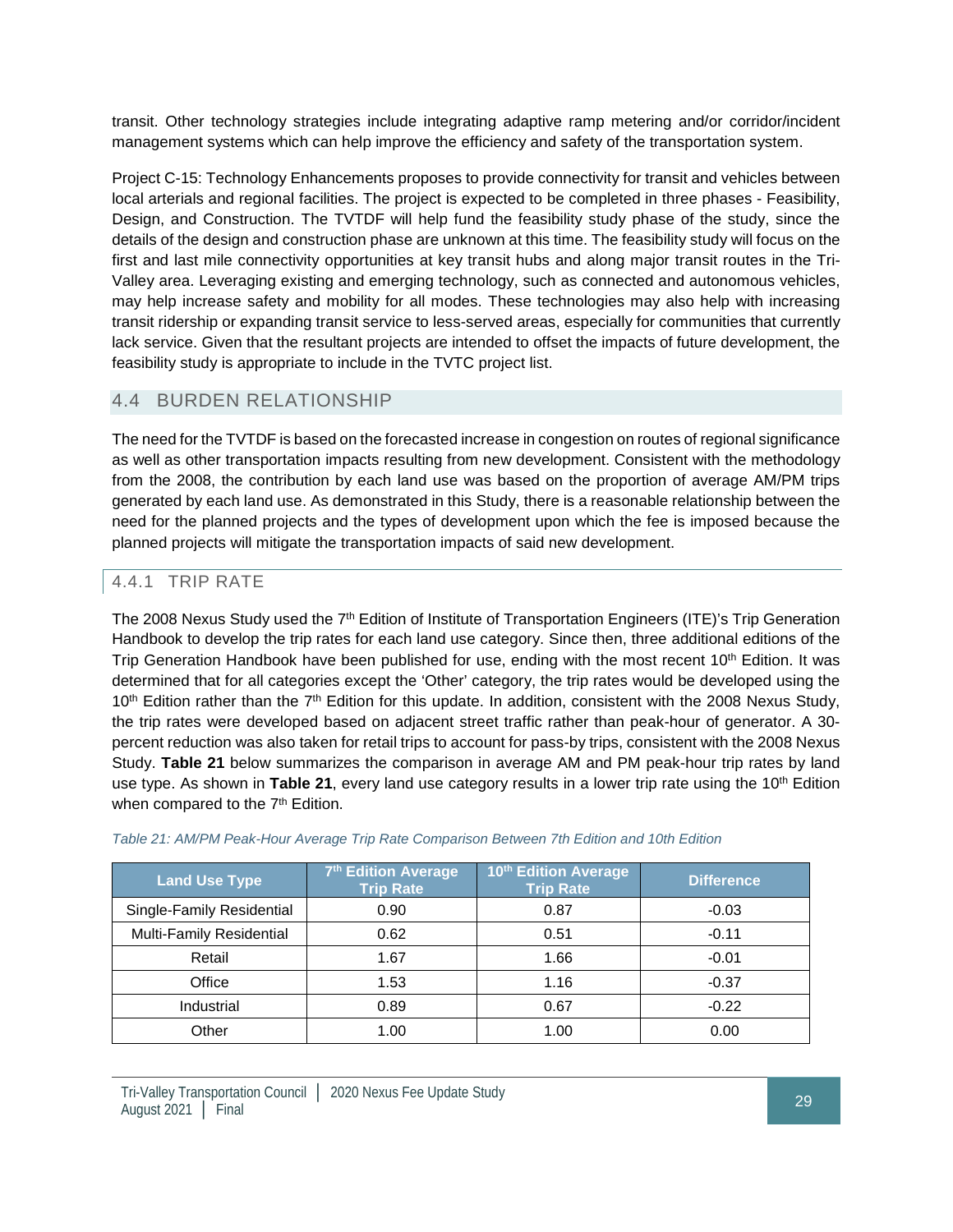## 4.4.2 TOTAL TRIPS BY LAND USE

The total number of trips generated by the growth in either dwelling units or square-feet for each land use category are shown in **Table 22**. As shown in **Table 22**, a total of 57,596 trip ends are generated by the land use growth between 2020 and 2040. The growth attributable to single-family residential units generates the largest number of trips, 13,716, or almost 25-percent of the total trips. The growth attributable to industrial employment or industrial buildings generates the fewest number of trips, 6,178, or just over 10 percent of the total trips.

| <b>Land Use Type</b>      | <b>Growth</b><br>(HH or Sq. Ft) | <b>Trip Rate</b> | <b>Forecast Trips</b> |
|---------------------------|---------------------------------|------------------|-----------------------|
| Single-Family Residential | 15,857                          | 0.87             | 13,716                |
| Multi-Family Residential  | 17,456                          | 0.51             | 8,903                 |
| Retail                    | 5,117,500                       | 1.66             | 8,508                 |
| Office                    | 6,796,800                       | 1.16             | 7,850                 |
| Industrial                | 9,289,800                       | 0.67             | 6,178                 |
| Other                     | 12,441,000                      | 1.00             | 12.441                |

### *Table 22: Total Trip Ends by Land Use Category*

## 4.5 FEE ESTIMATION

As required by the Mitigation Fee Act, the following section outlines the methodology for calculating the proposed fee and demonstrates how there is a reasonable relationship between the amount of the proposed fee and the cost of the public facility or portion of the public facility attributable to the development on which the fees will be imposed.

The following steps were taken to determine the fee for each land use type:

- 1. Determine total unfunded cost.
- 2. Determine average AM/PM forecast peak-hour trips generated
- 3. Determine Fee per Land Use Category
- 4. Determine Maximum Fee

## 4.5.1 TOTAL UNFUNDED COST

The total investment for projects eligible to receive TVTDF funding is estimated to be \$4.470 billion, where \$3.677 billion is unfunded. An additional reduction was applied to account for external "cut-though" trips on roadway congestion projects. Future development within the Tri-Valley area is not responsible to pay for these trips since these trips are caused by growth outside of the Tri-Valley area. This reduces the total unfunded cost to be covered by the maximum TVTDF to \$2.928 billion. Note that this not change the overall project costs.

4.5.2 PEAK-HOUR TRIP FORECAST

Section 4.4.2. describes how the peak hour forecast was determined. Based on **Table 22**, an average of 57,596 AM/PM peak hour trips are generated by the land use growth between 2020 and 2040.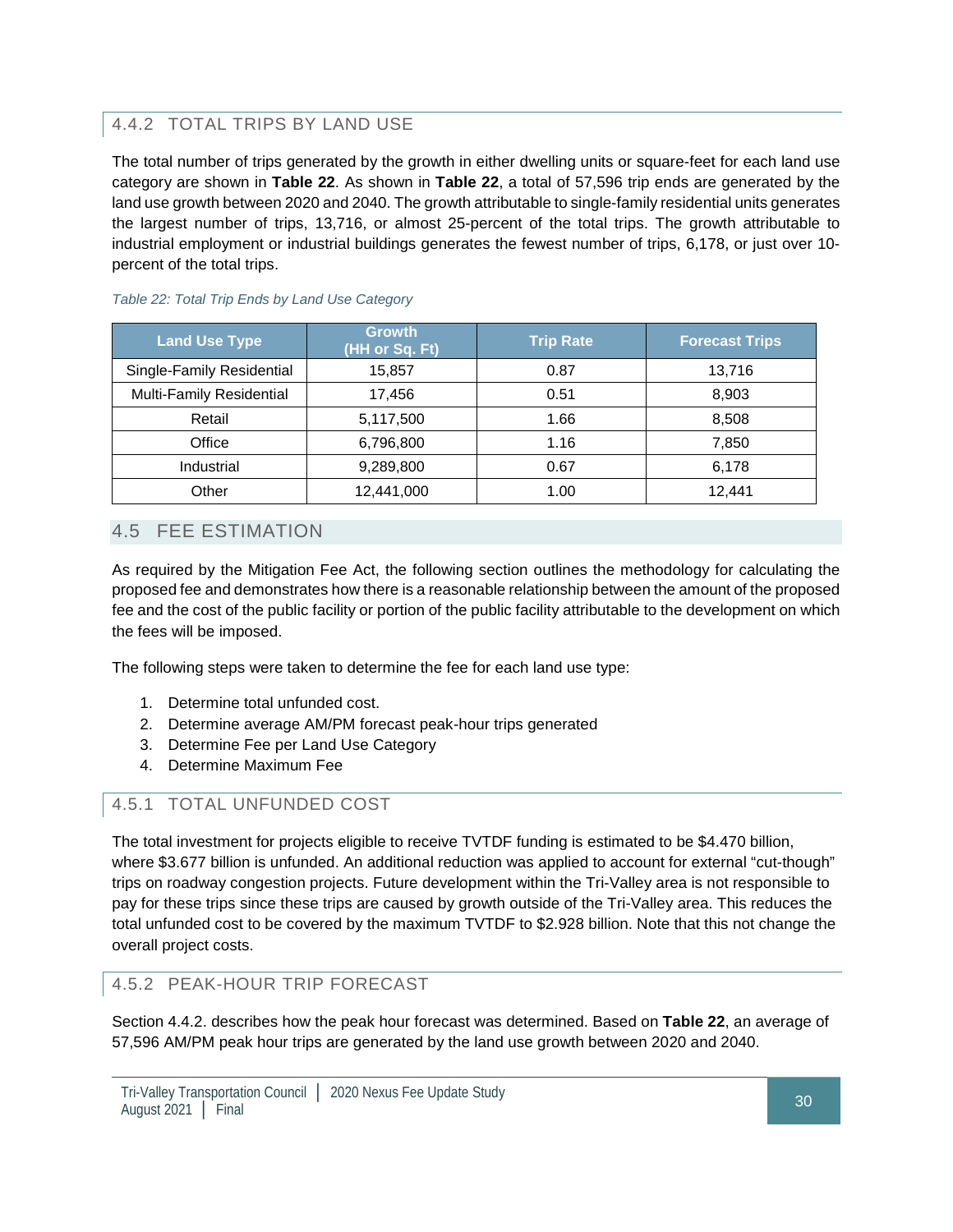## 4.5.3 FEE PER LAND USE CATEGORY

To determine the total project cost by category, each land use category's share of the total trips generated by land use growth was multiplied by the total cost. An example calculation is shown below:

Single Family Residential =  $\frac{2}{3}$ XXX Million  $\times \frac{13,716 \text{ Single Family Residential Trips}}{57,596 \text{ Total Average Trips}} = \frac{2}{3}$ XXX Millio

The total cost by land use category is shown in **Table 23**. As shown in **Table 23**, the total cost ranges from \$396.27 million for industrial uses to \$879.78 million for single-family residential uses.

| <b>Land Use Type</b>      | <b>Forecast Trips*</b> | <b>Total Fee by Land</b><br><b>Use</b><br>(Millions) |
|---------------------------|------------------------|------------------------------------------------------|
| Single-Family Residential | 13,716                 | \$697.31                                             |
| Multi-Family Residential  | 8,903                  | \$452.62                                             |
| Retail                    | 8,508                  | \$432.54                                             |
| Office                    | 7,850                  | \$399.09                                             |
| Industrial                | 6,178                  | \$314.08                                             |
| Other                     | 12,441                 | \$632.49                                             |

#### *Table 23: Total Fee by Land Use Category*

\* Average AM/PM trip

### 4.5.4 MAXIMUM FEE

To determine the maximum fee per dwelling unit, square-foot, or trip depending on the land use category, the total cost per category was divided by the total number of units, square-feet, or trips that occur between 2020 and 2040. An example calculation is shown below

*Single Family Residental* = 
$$
\frac{\$XXX \text{ million}}{15,857 \text{ Dwelling Unit}} = \$XXX \text{ per dwelling unit}
$$

The maximum fees are summarized in **Table 24**. As shown in **Table 24**, the maximum fee for a singlefamily residential unit is \$43,397 while the maximum fee for one square-foot of retail use is \$84.52.

Historically the TVTC has not applied the maximum fee schedule. For both the 1995 and 2008 nexus studies, the TVTC jurisdiction set rates at approximate one-third of the maximum fee calculated in the 1995 and 2008 Nexus studies to help foster growth within the Tri-Valley area, while providing a regional funding source that could be used to match and help compete for Federal and State transportation grants and funding programs.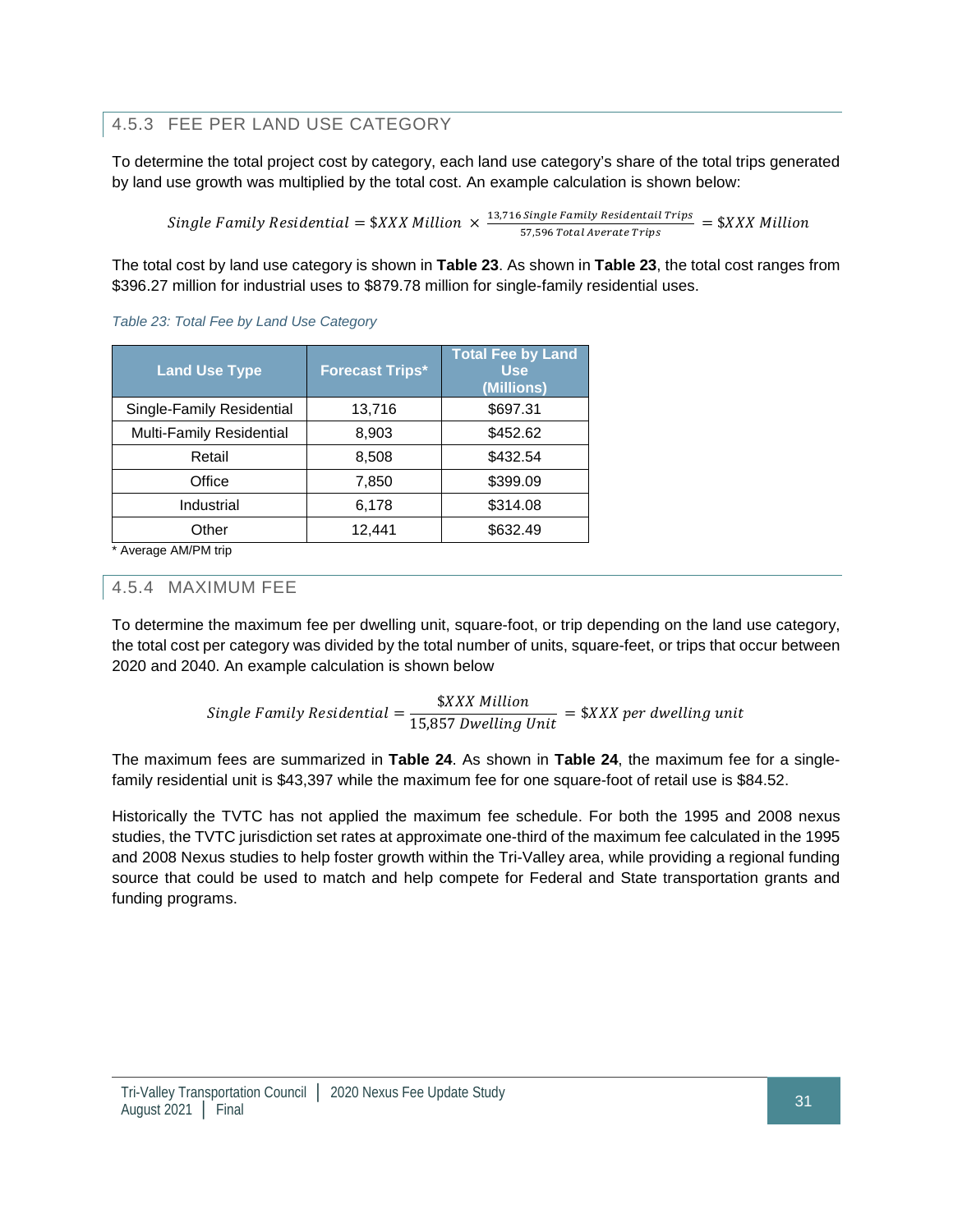#### *Table 24: Total Cost and Maximum Fee by Land Use Category*

| <b>Land Use Type</b>      | <b>Growth</b> | <b>Maximum Fee</b> |
|---------------------------|---------------|--------------------|
| Single-Family Residential | 15,857 DU     | \$43,976 per DU    |
| Multi-Family Residential  | 17,456 DU     | \$25,928 per DU    |
| Retail                    | 5,117,500 SF  | \$84.52 per SF     |
| Office                    | 6,796,800 SF  | \$58.72 per SF     |
| Industrial                | 9,289,800 SF  | \$33.81 per SF     |
| Other                     | 12,441 trips* | \$50,839 per trip* |

*Note: Reduction cost is only provided for comparison purposes and should not be seen as the preferred fees.\* Average AM/PM trip*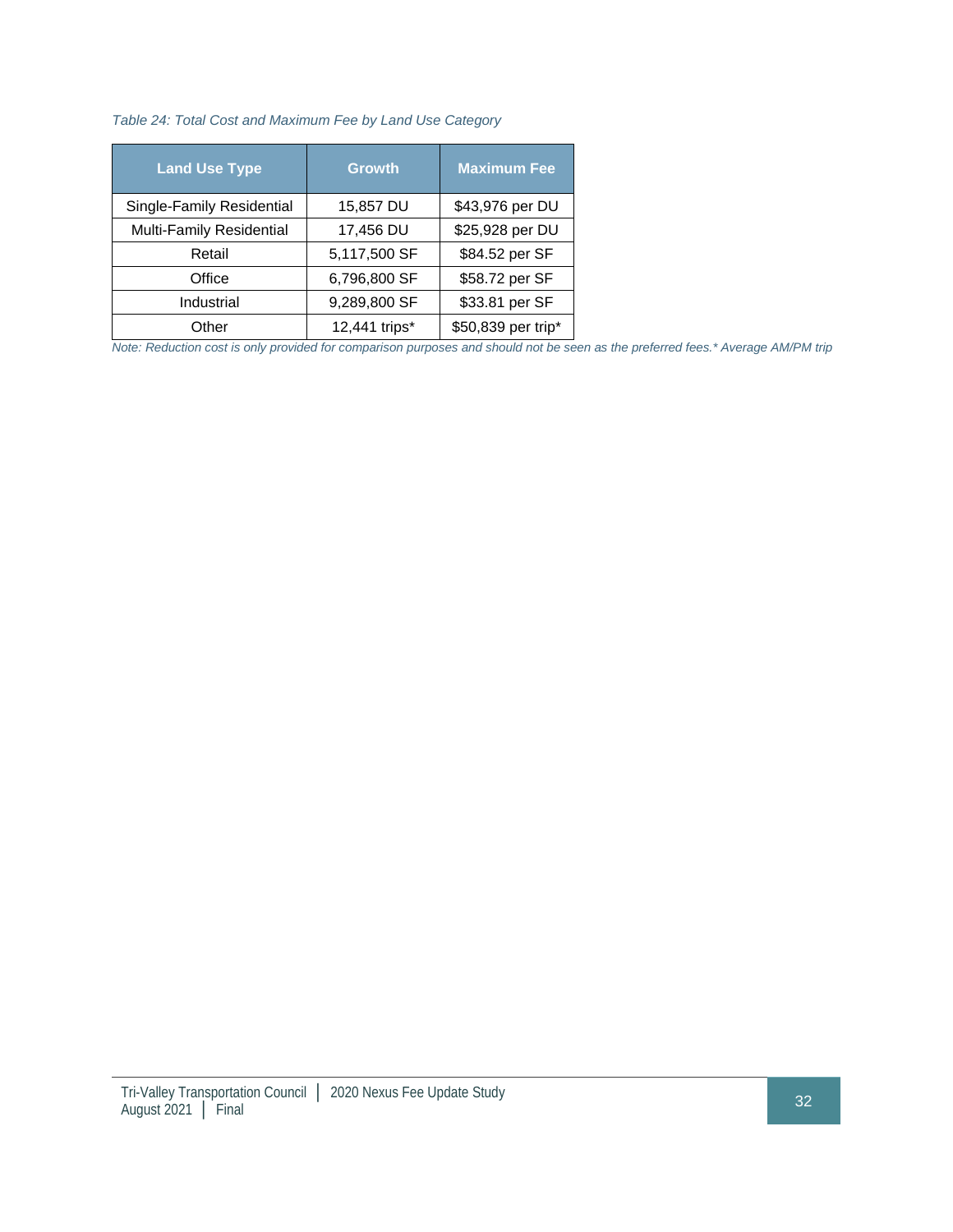# 5 NEXT STEPS

This report documents the findings needed to adopt a fee schedule to fund the improvements projects elected to receive funding from the TVTDF. Below are next steps needed for the TVTC to adopt a fee schedule that is most appreciate for their needs.

## 5.1 ADJUSTMENT TO MAXIMUM FEE CALCULATION

As previously discussed, the maximum fee would generate sufficient revenues to fund the total unfunded cost of all selected projects. However, if the TVTC adopts fee schedule below the maximum, this would result in revenue shortfall and TVTC would need to take one or both of the following actions:

- Increase funding from other sources
- Fund selected projects or project phases

## 5.1.1 INCREASE FUNDING FROM OTHER SOURCES

TVTC could reduce the funding shortfall for specific projects by increasing funding form other federal, state, regional, and local fund sources. Some potential funding sources as listed below:

- **Federal** 
	- o One Bay Area Grant Program (OBAG)
- **State** 
	- o State Transportation Improvement Program (STIP)
	- o Senate Bill 1 (SB 1)
	- o Office of Traffic Safety (OTS) Grant
	- o Active Transportation Program (ATP)
- **Regional** 
	- o Transportation Fund for Clean Air (TFCA) County Program Manager (CPM) Fund Local
	- o Measure B & Measure BB
	- o Measure J
- Local
	- o Traffic Impact/Mitigation Fees
	- o Development Fees
	- o General Purpose Funds

## 5.1.2 FUND SELECTED PROJECTS OR PROJECT PHASES

TVTC could determine to fund the full amount for selected projects or fund certain phases of the project such as the planning or design phase of a project.

## 5.2 UPDATE STRATEGIC EXPENDITURE PLAN (SEP)

Once the final fee schedule has been adopted TVTC should update the SEP to set priority for which projects should be funded first.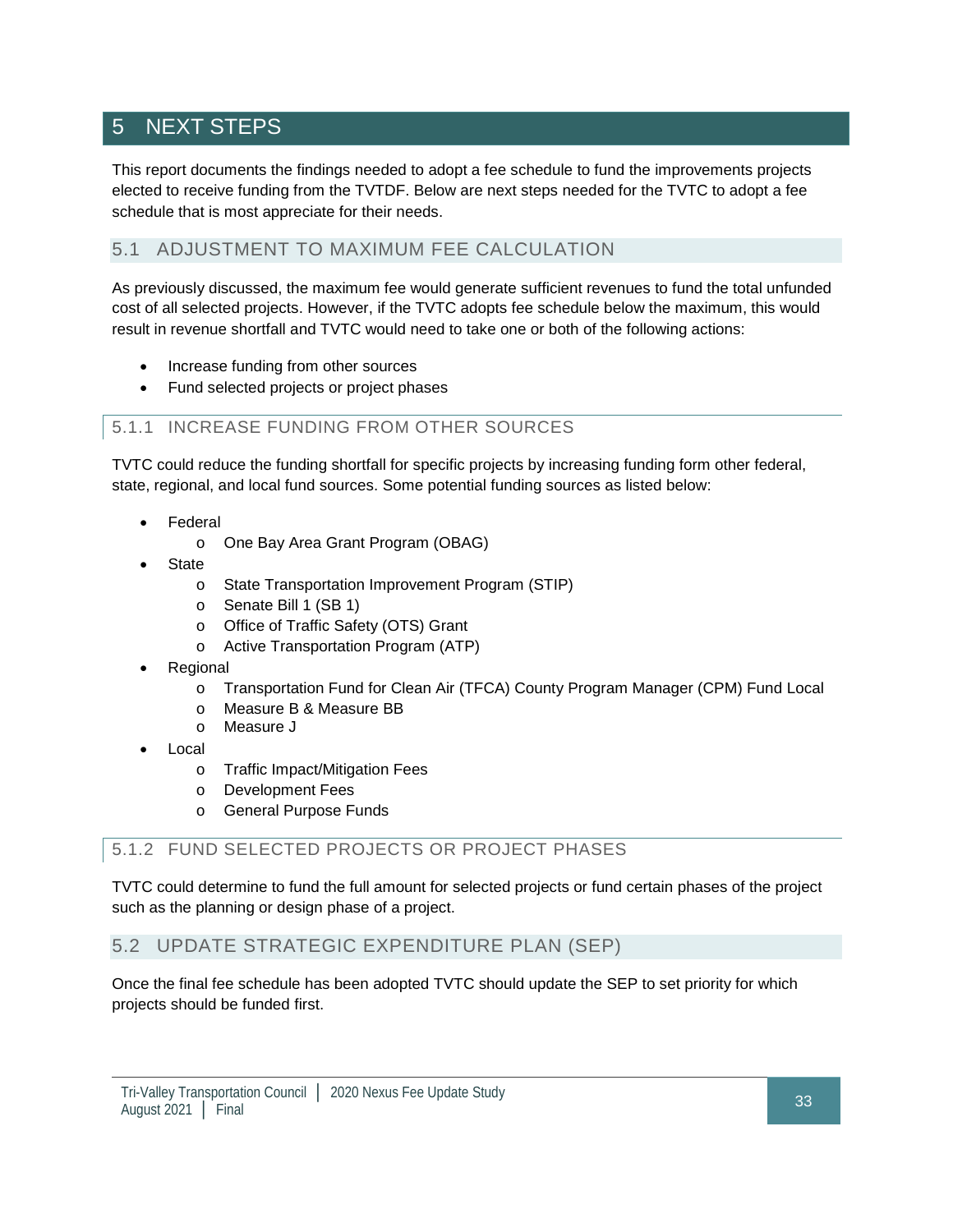# APPENDIX

- A Existing TVTC Projects
- B Additional TVTC Projects
- C Project Improvement Category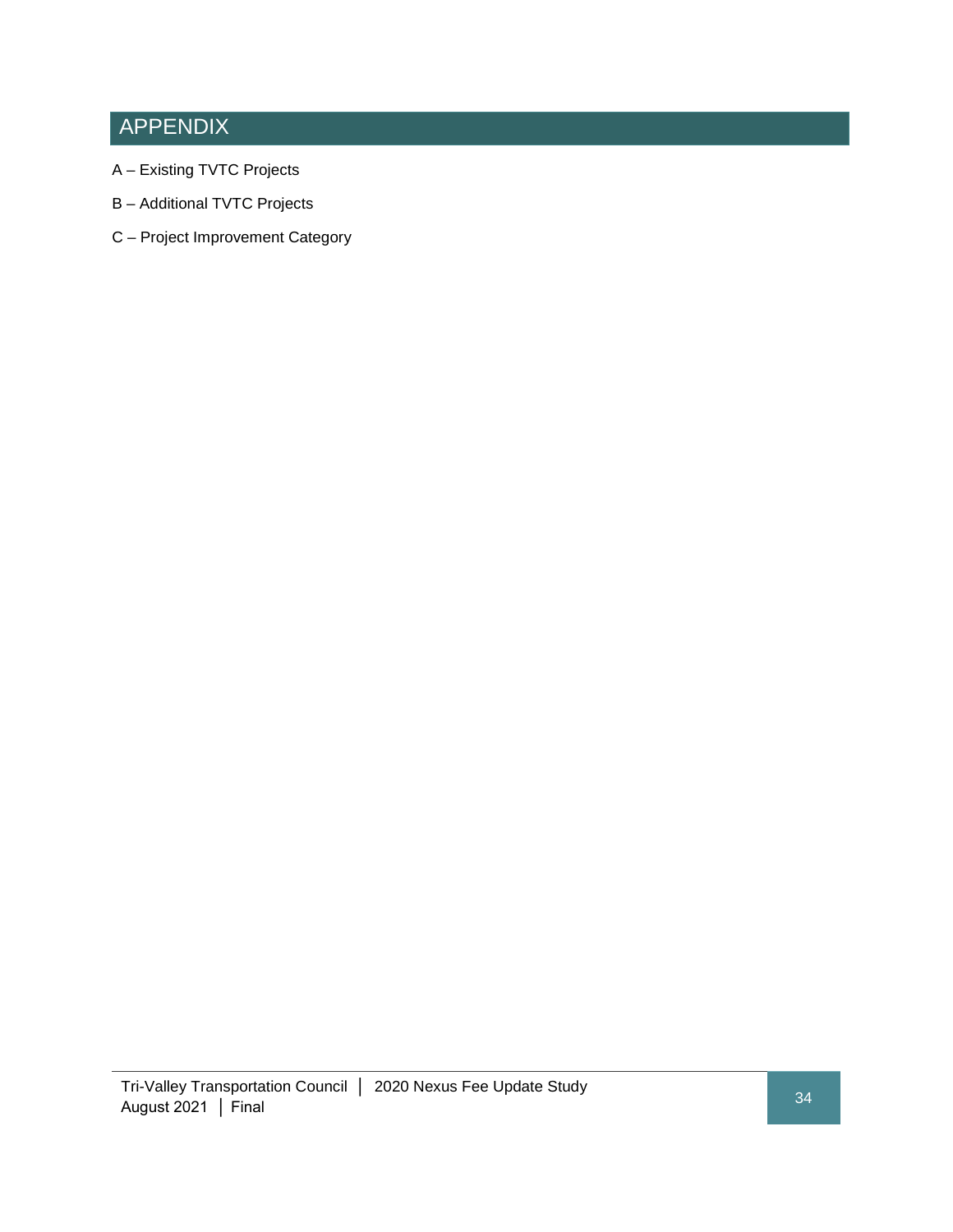# APPENDIX A – EXISTING TVTC PROJECTS

## A-1. I-580/I-680 INTERCHANGE (SOUTHBOUND TO EASTBOUND)

## **TVTC Project Sponsor:** Alameda County

#### **Lead Agency:** Caltrans

**Project Description:** Project A-1 was located at the I-580 and I-680 interchange. The project constructed the southbound to eastbound flyover, northbound to eastbound direct connector, southbound on- and offloop ramps, and a northbound on-ramp.

The project was needed to improve safety and reduce congestion on southbound and northbound I-680 near I-580, and mitigate the impacts of local and regional growth in housing and employment. This project was approved by the voters of Alameda County, as a portion of the Measure B sales tax program.

**Status:** This project has been completed.

## A-2A. SR 84 EXPRESSWAY (I-580 TO I-680)

**TVTC Project Sponsor:** City of Livermore, City of Pleasanton

**Lead Agency:** Alameda County Transportation Commission (ACTC)

**Project Description:** Project A-2a is located along SR 84 between I-580 and I-680 in Livermore and Pleasanton. The project will widen and reconstruct SR 84 to expressway standards. The ultimate configuration is expected to consist of six lanes from I-580 to Stanley Boulevard and four lanes from Stanley Boulevard to I-680.

The project has been segmented into five primary sections:

- Segment 1 (I-580 to Jack London Boulevard) widening and Phase I of the I-580/SR 84 Interchange project (Project A-2b).
- Segment 2 (Jack London Boulevard to a point roughly halfway between Concannon Boulevard and Stanley Boulevard) – widening existing configuration from two lanes to four lanes and from four lanes to six lanes.
- Segment 3 (Halfway between Concannon Boulevard and Stanley Boulevard to Ruby Hill Drive) widening from two lanes to four lanes.
- Segment 4 (Ruby Hill Drive to Pigeon Pass) straightening the roadway alignments and adding truck climbing lanes.
- Segment 5 (Pigeon Pass to I-680) widening the roadway from two lanes to four lanes and improvements at the SR 84/I-680 interchange.

**Status:** Below is the status of the project.

- Final design and right-of-way acquisition was completed in September 2020.
- Construction began in May 2021.
- Completion of construction is anticipated in spring 2024.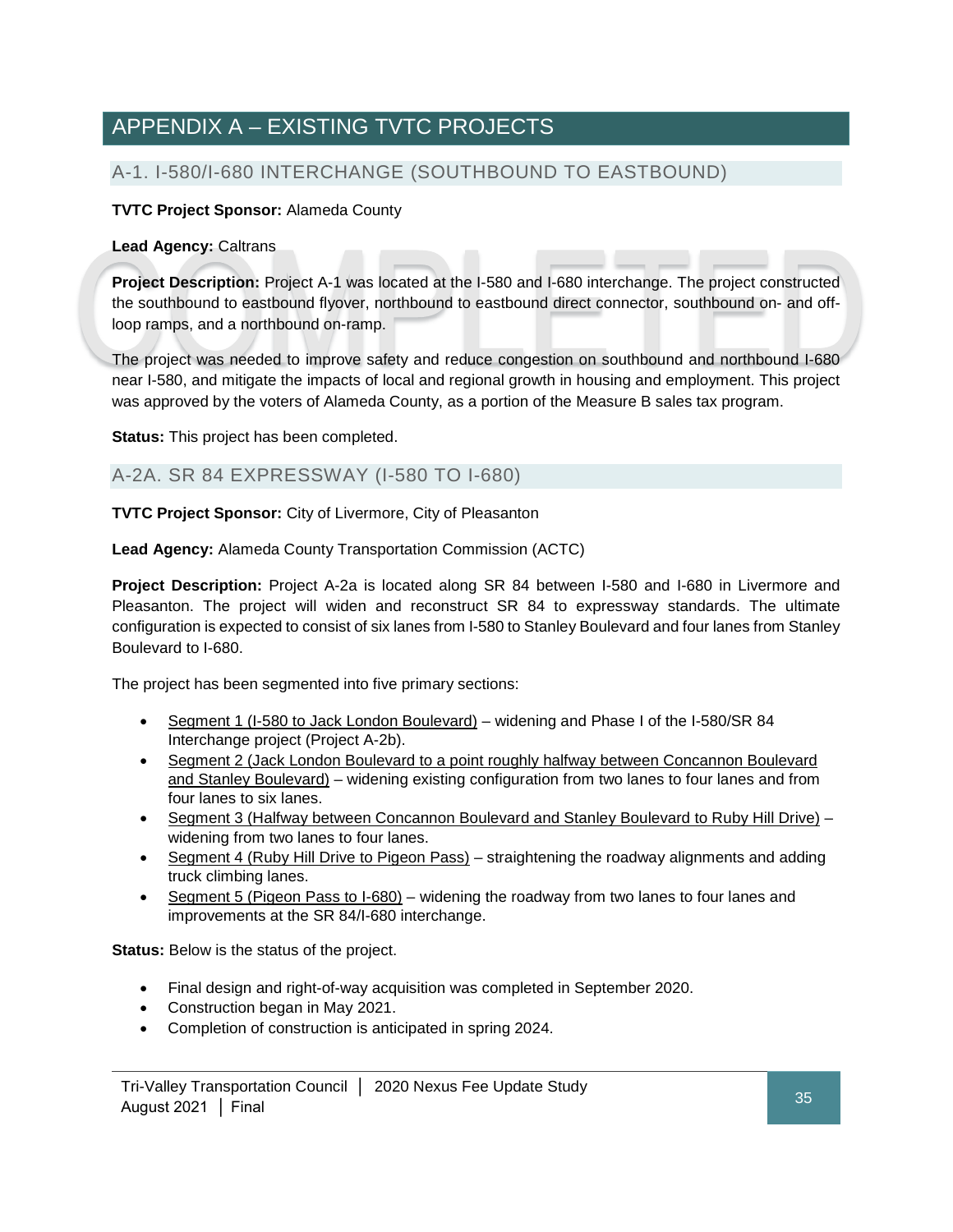### **Cost Estimate and Funding Sources**

#### **Segment 3:**

| <b>Cost (Millions)</b>                    | \$105.40 |
|-------------------------------------------|----------|
| Funding (Millions)                        |          |
| Measure B                                 | \$34.87  |
| Measure BB                                | \$10.00  |
| <b>State</b>                              | \$47.03  |
| Local (CMA-TIP)                           | \$2.00   |
| Local (City)                              | \$1.50   |
| <b>TVTDF</b>                              | \$10.00  |
| <b>Total Funding (Millions)</b>           | \$105.40 |
| <b>Total Funding Shortfall (Millions)</b> | \$0.00   |

#### **Segment 5:**

| <b>Cost (Millions)</b>                    | \$244.10 |
|-------------------------------------------|----------|
| Funding (Millions)                        |          |
| Measure B                                 | \$1.05   |
| Measure BB                                | \$123.40 |
| State (SB 1 LPP)                          | \$8.60   |
| Regional Improvement Program (RIP)        | \$11.11  |
| Regional Measure 3 (RM 3)                 | \$85.00  |
| <b>TVTDF</b>                              | \$14.94  |
| <b>Total Funding (Millions)</b>           | \$244.10 |
| <b>Total Funding Shortfall (Millions)</b> | \$0.00   |

## A-2B. SR 84/I-580 INTERCHANGE

#### **TVTC Project Sponsor:** City of Livermore

#### **Lead Agency:** Caltrans and City of Livermore

**Project Description:** Project A-2b is located in Livermore, at the intersection of I-580 and Isabel Avenue including Portal Avenue.

The project consists of two phases:

- Phase 1 The Isabel Avenue Interchange project which included replacing the I-580/Portola Avenue interchange with the I-580/Isabel Avenue-SR 84 interchange. Phase I also included realignment of Isabel Avenue and the realignment and extension of Portola Avenue from East Airway Boulevard to Isabel Avenue.
- Phase 2 The ultimate improvements at the I-580/Isabel Avenue-SR 84 Interchange are to provide six lanes over I-580 at the Isabel Avenue-SR 84 Interchange and four lanes over I-580 at the Portola Avenue overcrossing.

**Status:** A programmatic environmental assessment and right-of-way acquisition is complete.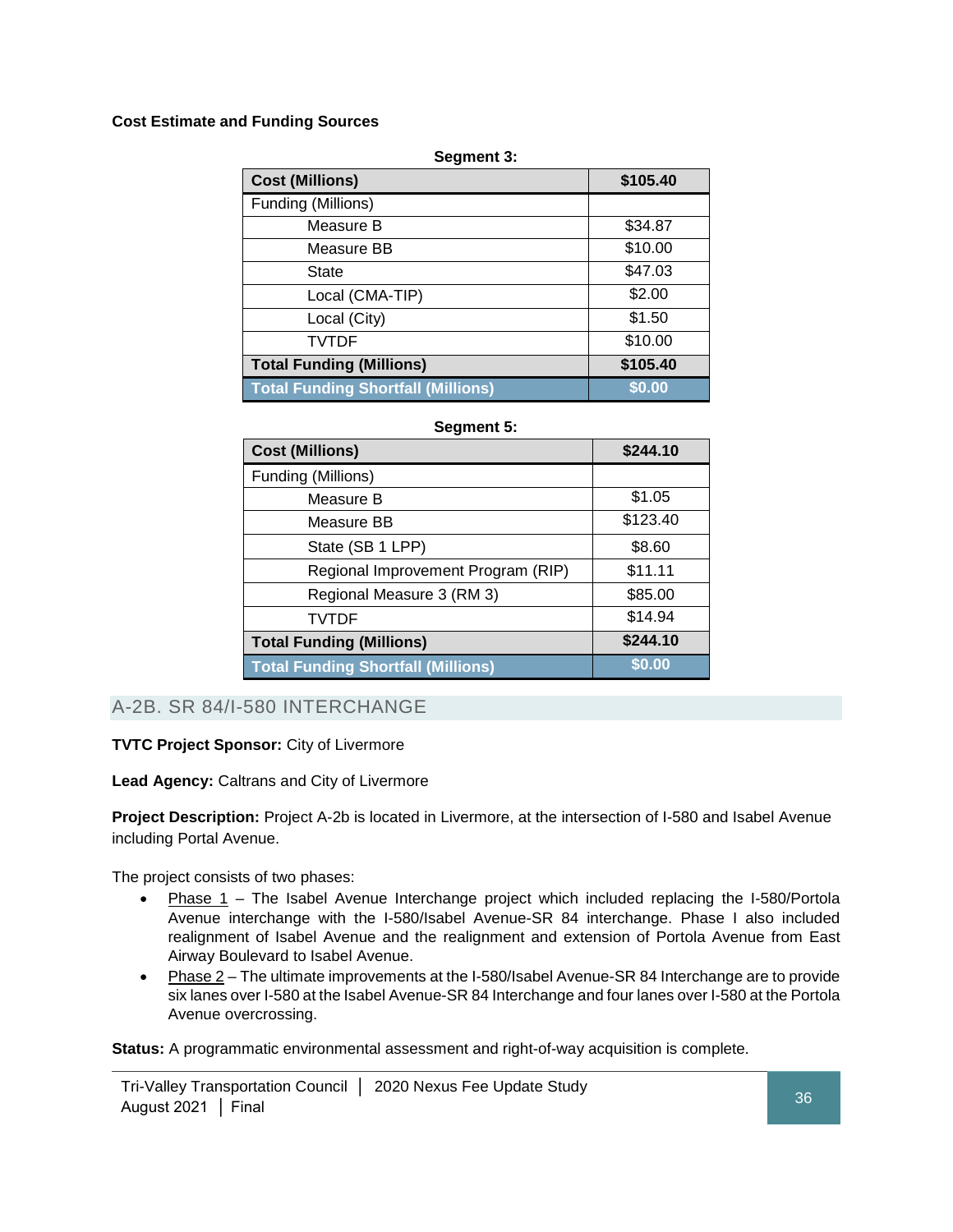- Phase 1 Construction of Phase I of the project was completed in March 2012.
- Phase 2 Conceptual design is approved. Project development activities are anticipated to begin in 2023.

## **Cost Estimate and Funding Sources**

#### **Phase 2:**

| <b>Cost (Millions)</b>                    | \$22.00 |
|-------------------------------------------|---------|
| Funding (Millions)                        |         |
| Livermore Traffic Impact Fee (TIF)        | \$16.28 |
| <b>TVTDF</b>                              | \$5.15  |
| <b>Total Funding (Millions)</b>           | \$21.43 |
| <b>Total Funding Shortfall (Millions)</b> | \$0.57  |

## A-3. I-680 AUXILIARY LANES (SEGMENT 2)

**TVTC Project Sponsor:** Town of Danville

**Lead Agency:** Contra Costa Transportation Authority (CCTA)

**Project Description:** Project A-3 was located along I-680 in Danville and constructed auxiliary lanes in both directions between Crow Canyon Road in San Ramon and Sycamore Valley Road in Danville. The project was the last segment of auxiliary lanes in both directions of I-680 between Bollinger Canyon Road in San Ramon and Diablo Road in Danville.

**Status:** This project has been completed.

## A-4. WEST DUBLIN/PLEASANTON BART STATION

**TVTC Project Sponsor:** City of Dublin, City of Pleasanton

## **Lead Agency:** BART

**Project Description:** Project A-4 was located in Dublin and Pleasanton and constructed the West Dublin/Pleasanton BART station and related transit improvements. The project was a joint public and private venture to build a station on the active BART line in the median of I-580. The related transit improvements were located on both the north (Dublin) and south (Pleasanton) sides of the freeway on property owned by BART and included patron parking garages, passenger pick-up and drop-offs, and bus drop-offs.

**Status:** This project has been completed.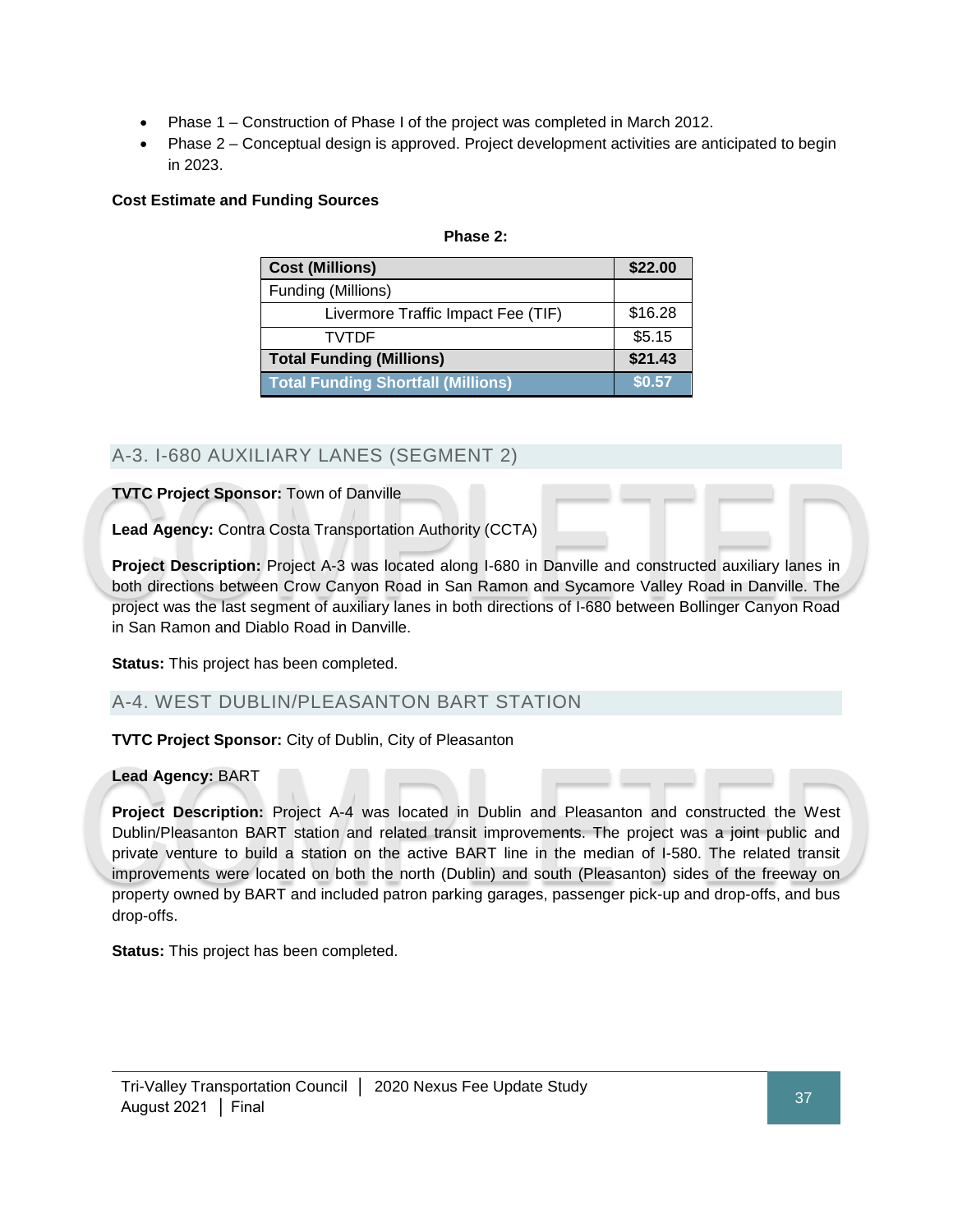## A-5A. I-580 EASTBOUND AUXILIARY LANE

### **TVTC Project Sponsor:** City of Pleasanton

### **Lead Agency:** Alameda CTC

**Project Description:** Project A-5a was located along eastbound I-580 from Hacienda Drive in Pleasanton and Greenville Road in Livermore. The project constructed eastbound auxiliary lanes between Isabel Avenue and North Livermore Avenue and between North Livermore Avenue and First Street in Livermore. In addition, the project included widening two eastbound bridges at Arroyo-Los Positas Road and adding final asphalt concrete pavement across all lanes in the eastbound direction from Hacienda Drive to Greenville Road.

**Status:** This project has been completed.

## A-5B. I-580 HOV LANE WESTBOUND

**TVTC Project Sponsor:** City of Pleasanton

**Lead Agency:** Alameda CTC

**Project Description:** Project A-5b was located along westbound I-580 from Greenville Road in Livermore to Foothill Road overcrossing in Dublin and Pleasanton. The project constructed westbound HOV lanes and rehabilitated existing pavement.

The project increased capacity, safety, and efficiency for commuters and freight along the primary trade corridor connecting the Bay Area with the Central Valley.

The project was completed in two segments:

- **East Segment** Greenville Road overcrossing to Isabel Avenue in Livermore
- West Segment Isabel Avenue to Foothill Road overcrossing

**Status:** This project has been completed.

## A-6. I-680 HOV LANES, SR 84 TO TOP OF SUNOL GRADE

**TVTC Project Sponsor:** City of Pleasanton

**Lead Agency:** Caltrans and Alameda CTC

**Project Description:** Project A-6 was located along southbound I-680 between SR-84 and the top of the Sunol Grade. The project constructed HOV lanes along approximately a 3.5-mile segment of I-680.

**Status:** This project has been completed.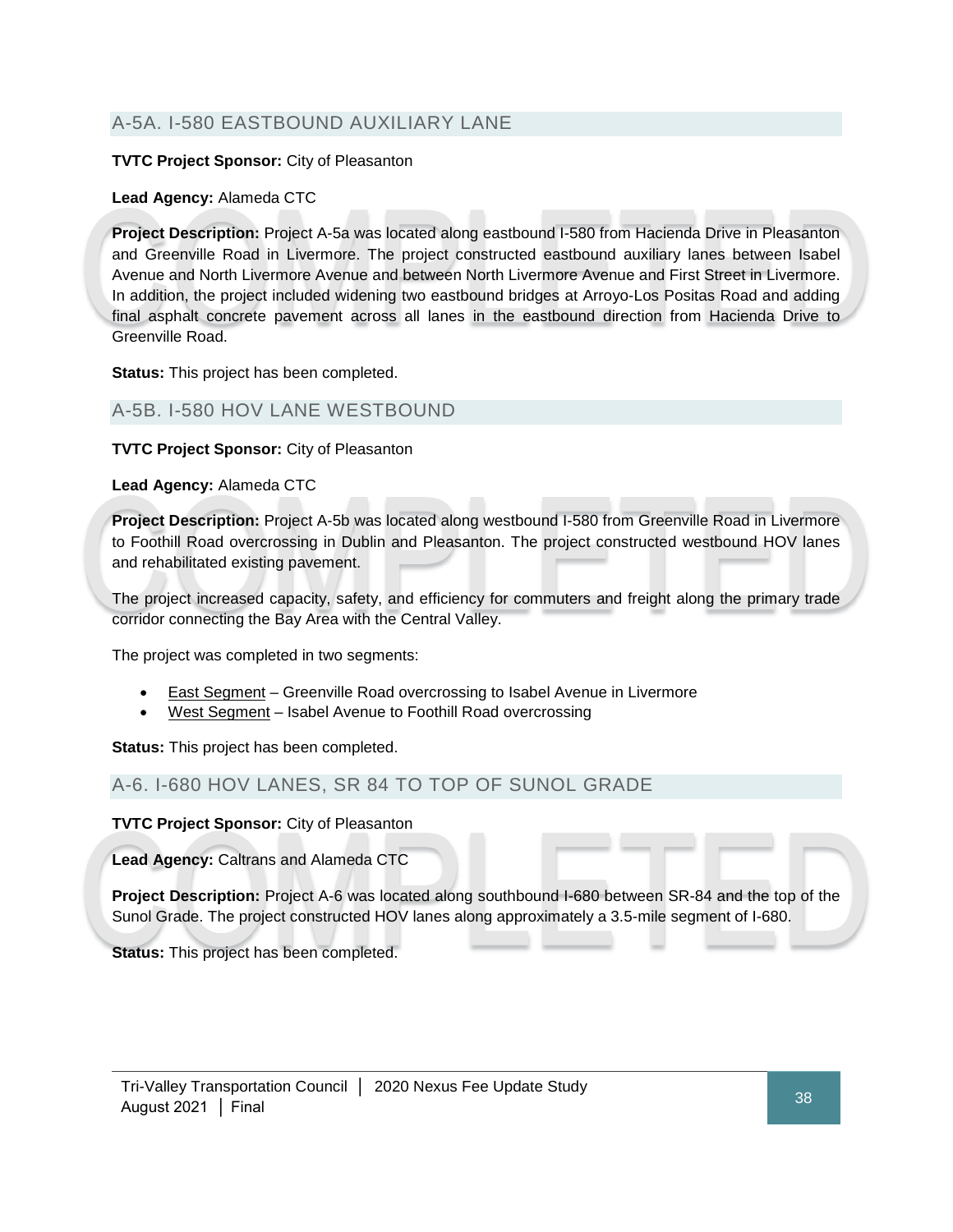## A-7. I-580/FOOTHILL ROAD/SAN RAMON ROAD INTERCHANGE MODIFICATIONS

#### **TVTC Project Sponsor:** City of Pleasanton

#### **Lead Agency:** Caltrans

**Project Description:** Project A-7 was located at the intersection of the I-580 ramps and Foothill Road in Pleasanton. The project constructed improvements to improve intersection operations and safety. The project modified the intersection to remove the direct eastbound to southbound connection and eastbound to northbound loop connection so that it terminates into a "T" style signalized intersection at Foothill Road just south of the Foothill Road Bridge.

**Status:** This project has been completed.

## A-8. I-680/ALCOSTA BOULEVARD INTERCHANGE

**TVTC Project Sponsor:** City of San Ramon

**Lead Agency:** Caltrans

**Project Description:** Project A-8 was located at the I-680/Alcosta Boulevard interchange in San Ramon. The project reconstructed the southbound off-ramp and added a new on-ramp to improve operations at the interchange. This project closed the southbound off-ramp and built new on- and off-ramps north of Alcosta Boulevard.

**Status:** This project has been completed.

## A-9A. CROW CANYON ROAD IMPROVEMENTS PHASE 1

**TVTC Project Sponsor:** Alameda County

**Lead Agency:** Alameda County

**Project Description:** Project A-9a is located along Crow Canyon Road between E. Castro Valley Boulevard and the Alameda/Contra Costa County line.

Project A-9a is Phase 1 of a two-phase safety improvement project along Crow Canyon Road. Please refer to Project A-9b for details on Phase 2.

Phase 1 safety improvements include speed feedback signs, shoulder widening, California Highway Patrol (CHP) enforcement areas, and guard rail modifications.

Overall, the short-term safety improvements will facilitate traffic safety and operations, while reducing congestion for residents traveling between Alameda and Contra Costa Counties.

**Status:** The project is currently in the Preliminary Engineering/Environmental Studies stage. Construction of Phase 1 is to be determined.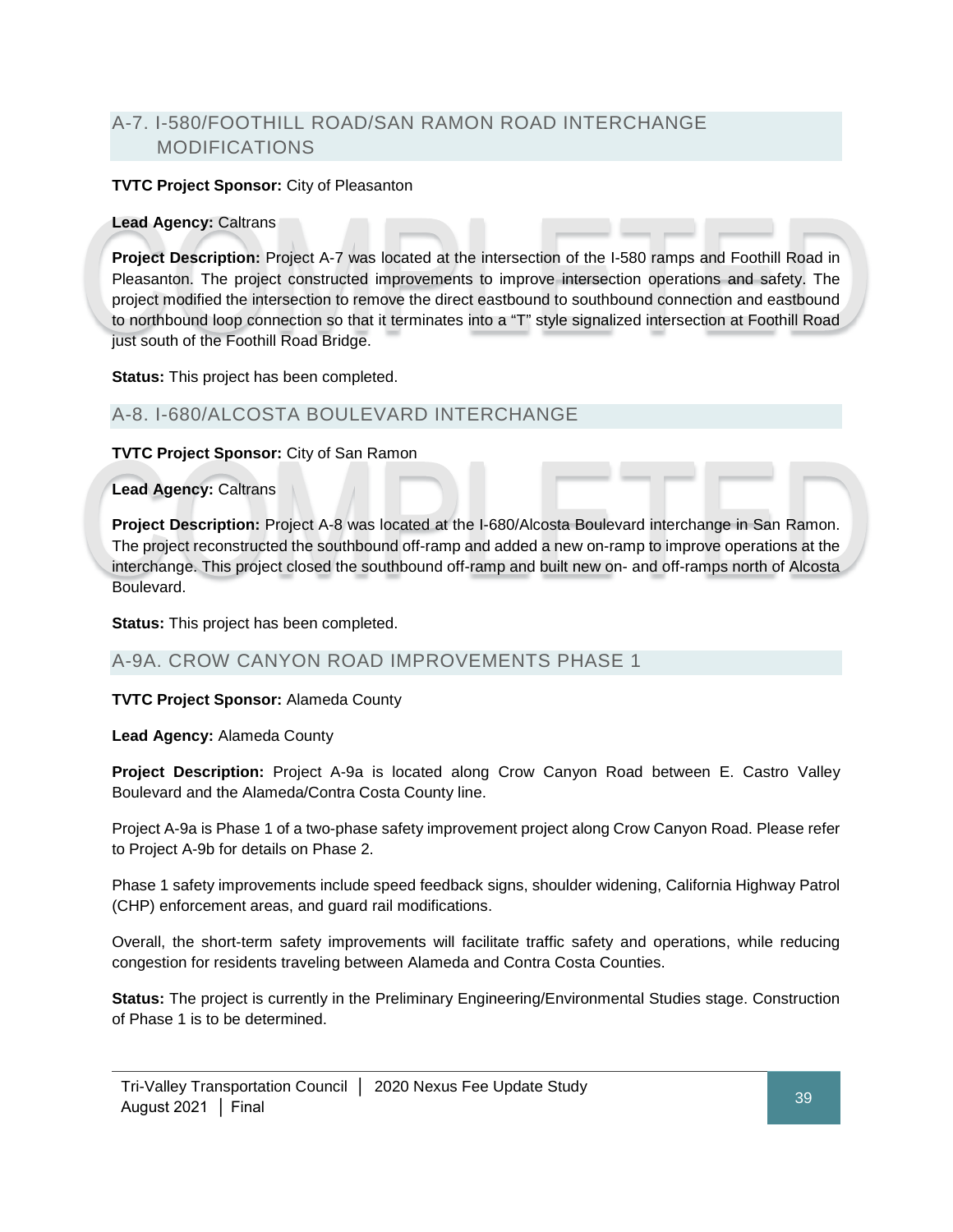### **Cost and Funding Source**

| <b>Cost (Millions)</b>                    | \$18.87 |
|-------------------------------------------|---------|
| Funding (Millions)                        |         |
| <b>CMA TIP</b>                            | \$0.45  |
| Local Alameda County                      | \$0.45  |
| TVTDF                                     | \$1.55  |
| <b>Total Funding (Millions)</b>           | \$2.45  |
| <b>Total Funding Shortfall (Millions)</b> | \$8.42  |

## A-9B. CROW CANYON ROAD IMPROVEMENTS PHASE 2

### **TVTC Project Sponsor:** Alameda County

#### **Lead Agency:** Alameda County

**Project Description:** Project A-9b is located along Crow Canyon Road between E. Castro Valley Boulevard and the Alameda/Contra Costa County Line.

Project A-9b is Phase 2 of the two-phase safety improvement project along Crow Canyon Road. Please refer to Project A-9a for details on Phase 1.

Phase 2 safety improvements include roadway realignment, shoulder widening, roundabouts, two-way left turn lanes (as needed), and tunnels at post mile (PM) 2.15.

This project will increase safety for motorists traveling along this major arterial roadway between Castro Valley in Alameda County and San Ramon in Contra Costa County. The realignment of various curves, shoulder widening, and tunnels at PM 2.15 will facilitate improved traffic operations and reduce congestion for residents traveling between Alameda and Contra Costa Counties.

**Status:** This project is in the scoping stage. Construction is expected to begin after completion of Phase 1 (Project A-9a). Phasing and schedule have not yet been determined.

#### **Cost and Funding Source**

| <b>Cost (Millions)</b>                          | \$58.77 |
|-------------------------------------------------|---------|
| Funding (Millions)                              |         |
| <b>TVTDF</b>                                    | \$1.69  |
| <b>Total Funding (Millions)</b>                 | \$1.69  |
| <b>Total Funding Shortfall (Millions, 2015)</b> | \$57.08 |

## A-10A. VASCO ROAD SAFETY IMPROVEMENTS PHASE 1

#### **TVTC Project Sponsor:** Alameda County

**Lead Agency:** Alameda County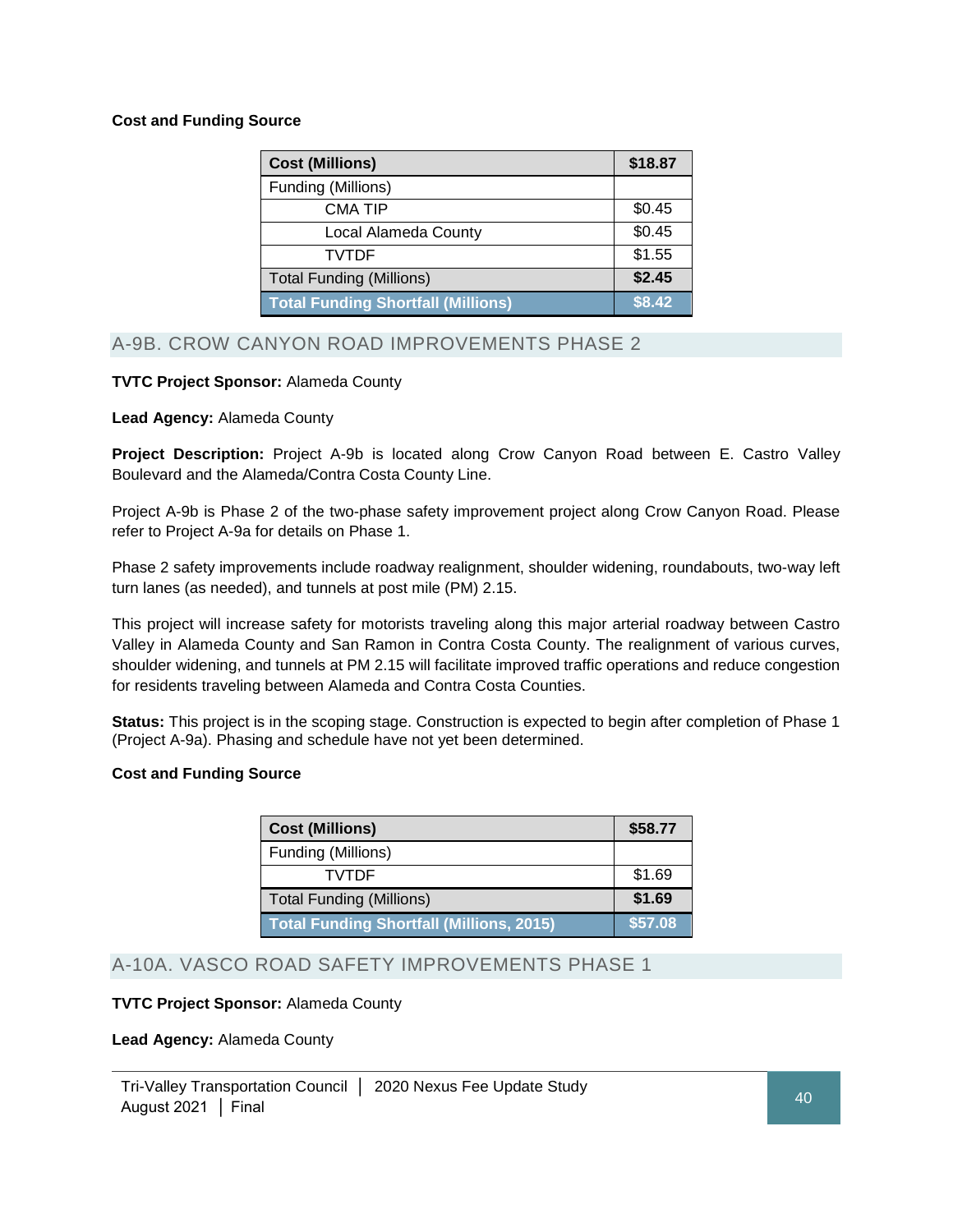**Project Description:** Project A-10a is located along Vasco Road in Alameda County.

Project A-10a is Phase 1 of the Vasco Road Safety Improvements, a two-phase safety improvement project along Vasco Road. The project includes roadway realignment, shoulder widening, and installment of median barriers along Vasco Road. Please refer to Project A-10b for details on Phase 2.

Roadway realignments have been completed and consisted of straightening the alignment of Vasco Road at about 1.8-miles north of the Livermore city limits to the Alameda/Contra Costa county line. A median barrier has been installed between the Contra Costa County line and about 1.8-miles north of the Livermore city limits. The installation of median barriers eliminates crossover-type collisions that resulted in fatalities in the past. The realignment of tight curves facilitates Tri Delta bus services between Alameda and Contra Costa Counties.

The remaining components of Phase 1 includes sub-standard shoulder modifications.

Status: The utility relocation phase of this project has been completed. Construction of the realignment project was completed in November 2009. Installation of the median barriers was also completed. The Vasco Road Safety Improvement Project is scheduled to be constructed in two stages. Shoulder improvements for Phase 1 are expected to be completed by 2020.

#### **Cost and Funding Sources**

| <b>Cost (Millions)</b>                          | \$40.57 |
|-------------------------------------------------|---------|
| Funding (Millions)                              |         |
| Measure B                                       | \$1.50  |
| <b>STIP</b>                                     | \$4.60  |
| TCRP                                            | \$6.50  |
| Local Alameda County                            | \$2.81  |
| STP/CMAQ                                        | \$3.90  |
| Prop 1-B                                        | \$6.00  |
| Fed demo                                        | \$0.80  |
| <b>TVTDF</b>                                    | \$3.32  |
| <b>Total Funding (Millions)</b>                 | \$29.43 |
| <b>Total Funding Shortfall (Millions, 2015)</b> | \$11.14 |

## A-10B. VASCO ROAD SAFETY IMPROVEMENTS PHASE 2

#### **TVTC Project Sponsor:** Alameda County

**Lead Agency:** Alameda County

**Project Description:** Project A-10b is located along Vasco Road in Alameda County. Project A-10b is Phase 2 of the Vasco Road Safety Improvements, a two-phase safety improvement project along Vasco Road. Please refer to Project A-10a for details on Phase 1.

Phase 2 includes roadway realignment, shoulder widening, and installation of median barriers. This phase of the project will install median barriers along Vasco Road within Alameda County on portions of the roadway not covered by Phase 1. In addition, this phase will include shoulder widening and curve modifications, as needed. Phase 2 of Vasco Road will provide continuous median barrier protection

Tri-Valley Transportation Council │ 2020 Nexus Fee Update Study August 2021 │ Final 41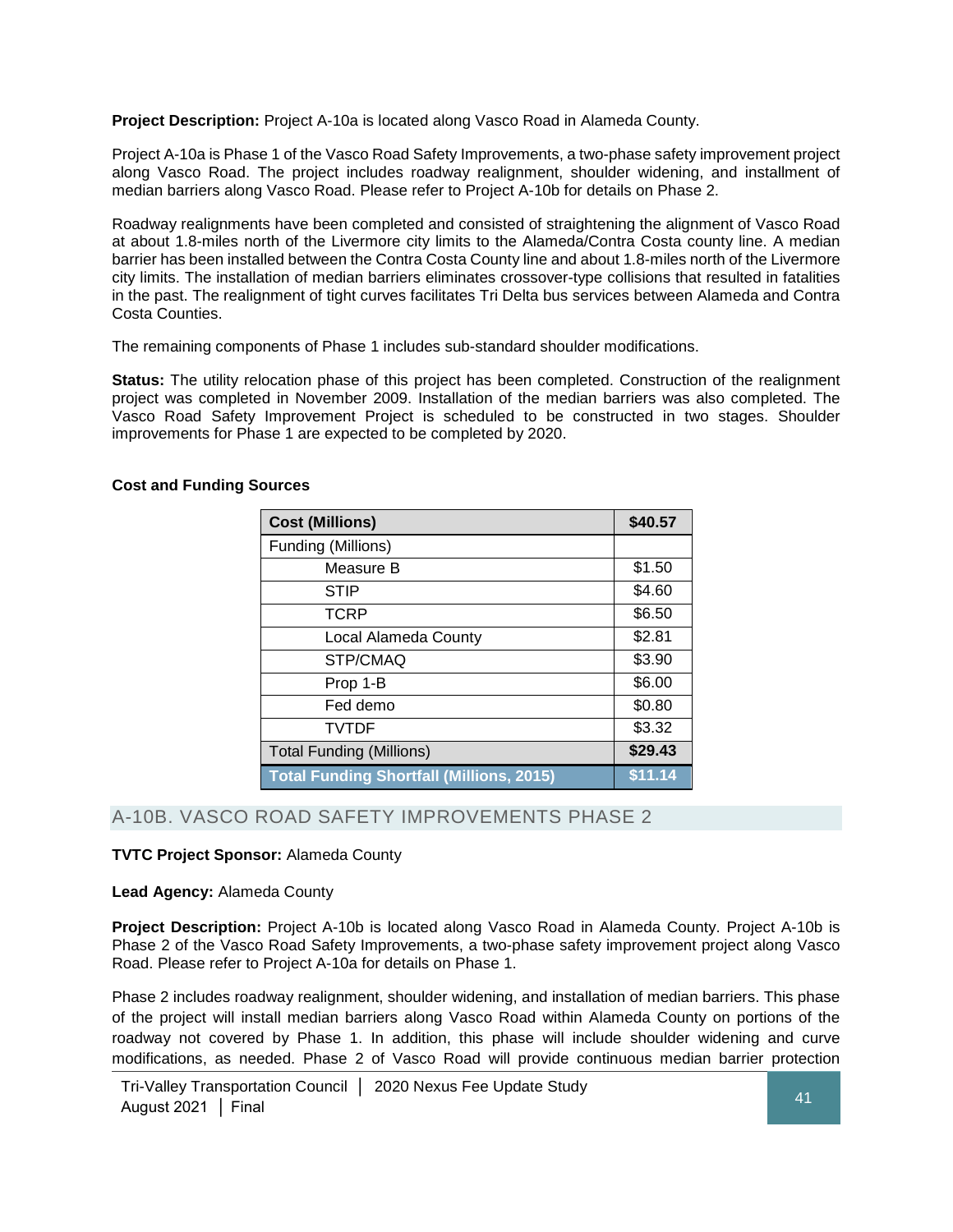between Contra Costa County and the City of Livermore. The installation of median barriers will eliminate crossover-type collisions that resulted in fatalities in the past.

**Status:** The Phase 2 project is in the scoping stage. The Phase 2 project includes the PSR to be done by Alameda County.

### **Cost and Funding Sources**

| <b>Cost (Millions)</b>                          | \$31.20 |
|-------------------------------------------------|---------|
| Funding (Millions)                              |         |
| <b>TVTDF</b>                                    | \$2.58  |
| <b>Total Funding (Millions)</b>                 | \$2.58  |
| <b>Total Funding Shortfall (Millions, 2015)</b> | \$28.62 |

## A-11. EXPRESS BUS/BUS RAPID TRANSIT (BRT) – PHASE 2

## **TVTC Project Sponsor:** City of Dublin

### **Lead Agency:** Livermore Amador Valley Transit Authority (LAVTA)

**Project Description:** Project A-11 is Phase 2 of the Express Bus/BRT, which consists of two phases. The express bus route associated with Phase 1 of the project has been operating since January 2011.

Phase 2 includes upgrades to and expansion of the initial Rapid Project, as well as some project refinements, updates, and maintenance/replacement of original project elements and equipment based on evaluation of the existing components and conditions at the time of funding. The transit system priorities include the following elements:

- A technologically advanced transit system
- A multi-modal transportation system that supports the local economy
- Prioritized regional transfers and connections
- Reliability and efficiency that maximizes value to taxpayers and the community

Phase 2 will consist of five key potential elements (based upon conditions at time of funding):

- 1. **Advanced Technology** Design and installation of advanced technologies and road features allowing rapid transit to operate quickly and efficiently, and help to mitigate delay in dwell times, boardings, and travel times. Some of the advanced technologies and road features that LAVTA is considering for Phase 2 are: transit signal priority (TSP), enhanced stations, queue jumps, environmentally friendly coaches and advanced onboard technology, advanced fare collection systems, level boarding, dedicated travel lanes, and better integrated park and ride facilities and transit centers. Element 1 is currently budgeted at \$2 Million.
- 2. **North/South Express Bus/Rapid Service** In keeping with the Alameda Countywide Transit Plan, and in order to provide a strong foundation for LAVTA's System, I-680 service expansion, North/South Express Bus/BRT service, and other Express/Rapid service options, will be explored and considered. Element 2 is currently budgeted at \$6.5 Million.
- 3. **Dublin Extension** Continued study and planning will be done on how best to integrate the planned extension of Dublin Boulevard and the planned Livermore BART Extension into LAVTA's Express Bus/BRT service. Element 3 is currently budgeted at \$6.5 Million.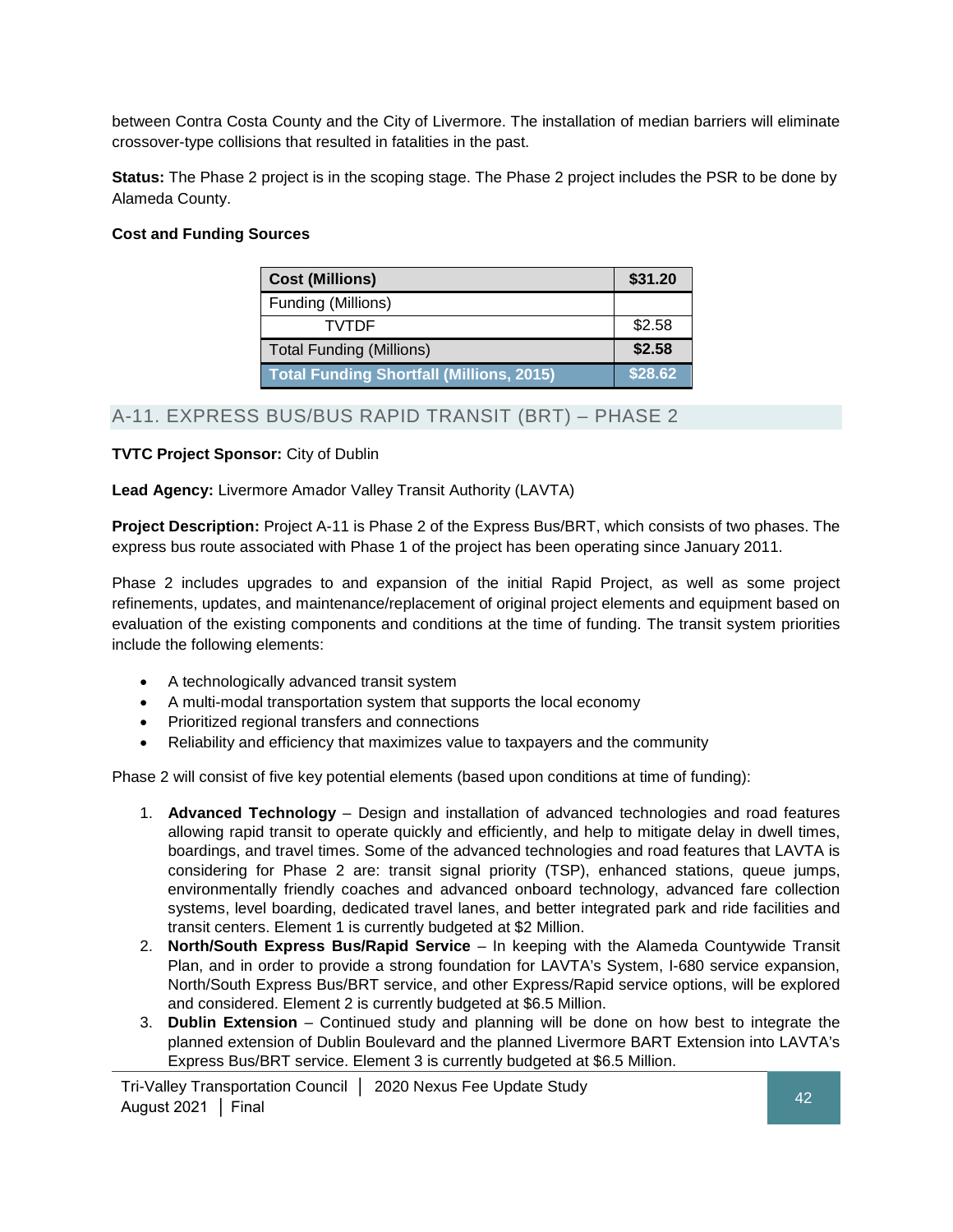- 4. **Pleasanton Alignment** Complete "Rapidization," of the Livermore to Pleasanton alignment will be evaluated, with advanced technology and improved service elements planned for the south side of I-580, and possible connection to the existing Rapid service. Element 4 is currently budgeted at \$1.5 Million.
- 5. **Park and Ride Lots** In working with local cities and Alameda County, LAVTA will consider improved park and ride elements to support bus, biking, and walking access in the Tri-Valley, and to improve the accessibility of transportation alternatives that would ease congestion on I-580. These options might include: construction of new lots, smart signage, improved bicycle storage, increased pedestrian accessibility and safety, enhanced multi-modal elements on coaches, and increased or revised bus service to rail stations and regional transit connections. Element 5 is currently budgeted at \$2 Million.

**Status:** Phase 1 is fully completed and operational, as of January 2011. Phase 2 is in the research, design, and planning stage. In August 2016, LAVTA realigned the Express Bus/BRT Route (Route 30R) to serve Las Positas College, and transformed existing Route 10 into an Express Bus/BRT (Route 10R) operating through Pleasanton to BART. The transformation of Route 10 into Route 10R was the first step in implementation of the Phase 2 Pleasanton Alignment. LAVTA intends to implement additional items from Phase 2 (Advanced Technology) to both Routes 10R and 30R in 2017, which includes upgrading the traffic signal priority onboard the buses and at key intersections along both Rapid routes. Costs for Phase 2 have been updated to reflect current pricing for the project elements listed above. Phase 2 Scope of work, schedule, and full funding parameters are not known at this time.

## **Cost and Funding Sources**

| Phase 2 |
|---------|
|---------|

| <b>Cost (Millions)</b>                    | \$22.35 |
|-------------------------------------------|---------|
| Funding (Millions)                        |         |
| TVTDF                                     | \$1.14  |
| <b>Total Funding (Millions)</b>           | \$1.14  |
| <b>Total Funding Shortfall (Millions)</b> | \$21.21 |

## B-1. I-580/I-680 INTERCHANGE (WESTBOUND TO SOUTHBOUND)

## **TVTC Project Sponsor:** City of Dublin

## **Lead Agency:** Alameda CTC

**Project Description:** Project B-1 is located at the I-580/I-680 Interchange in Alameda County. The proposed project limits are from 1,700 feet east of the Hacienda Drive Overcrossing to 2,000 feet west of the San Ramon Road Overcrossing along I-580, and from the Amador Valley Boulevard Undercrossing to 3,400 feet south of the Stoneridge Drive Overcrossing along I-680.

**Status:** A Project Study Report-Project Development Support (PSR-PDS) was completed and approved by Caltrans in 2009.

The next steps in project development will be to:

• Review the existing PSR-PDS to validate the information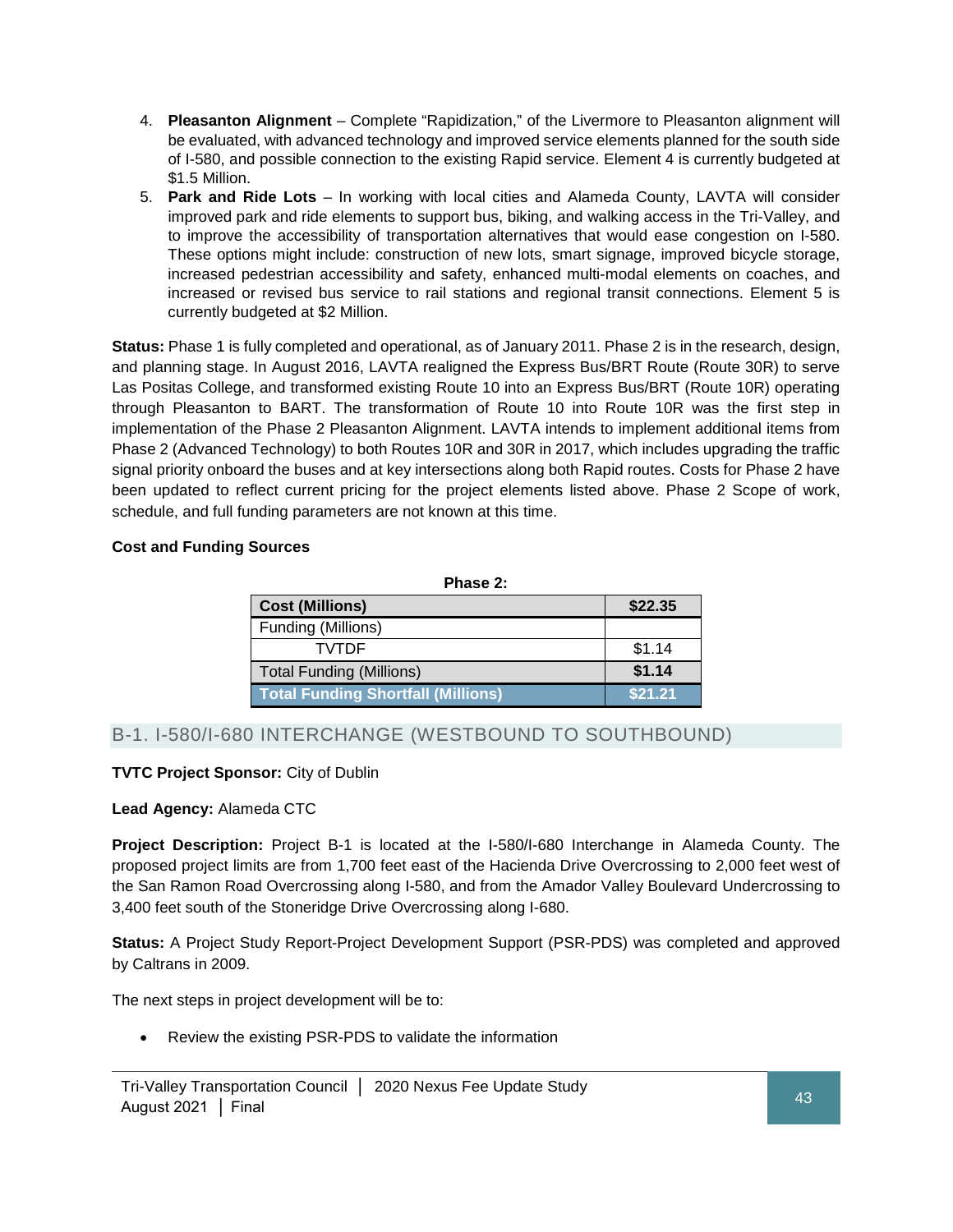• Identify the need for updates/revisions to identify financially feasible improvements to address the latest safety, operational, and congestion issues

The Alameda CTC's 2014 Transportation Expenditure Plan (TEP), approved as part of Measure BB, includes \$20 Million in funding for I-580/I-680 Interchange improvements. Further project development is being explored. Alameda CTC is working with local, regional, and state agencies in identifying funding.

The Alameda CTC's 2020 Countywide Transportation Plan (CTP) split this project into two phases. Phase 1 is part of the County's 10-year priory project list, while Phase 2 is listed under 30-Year project list.

## **Cost and Funding Sources**

| Cost (Millions, 2015)                           | \$1,785.65 |
|-------------------------------------------------|------------|
| Funding (Millions, 2015)                        |            |
| Measure BB                                      | \$20.00    |
| TVTDF                                           | \$1.00     |
| Total Funding (Millions, 2015)                  | \$21.00    |
| <b>Total Funding Shortfall (Millions, 2015)</b> | \$1,764.65 |

## B-2. FIFTH EASTBOUND LANE ON I-580 (SANTA RITA ROAD TO VASCO ROAD)

**TVTC Project Sponsor:** City of Pleasanton, City of Livermore

**Lead Agency:** Alameda CTC

**Project Description:** Project B-2 is located along eastbound I-580 between Santa Rita Road and Vasco Road. The project would construct a fifth eastbound mixed flow lane and would eliminate the lane drop at Santa Rita Road.

**Status:** This project has been completed.

## B-3. I-580/FIRST STREET INTERCHANGE MODIFICATION

**TVTC Project Sponsor:** City of Livermore

**Lead Agency:** Caltrans

**Project Description:** Project B-3 is located at the I-580/First Street interchange in Livermore. The project would modify the interchange by widening the overcrossing to six lanes and reconstructing the ramps to achieve a partial cloverleaf interchange design.

**Status:** A PSR has been completed. The project schedule and phasing are not available at this time.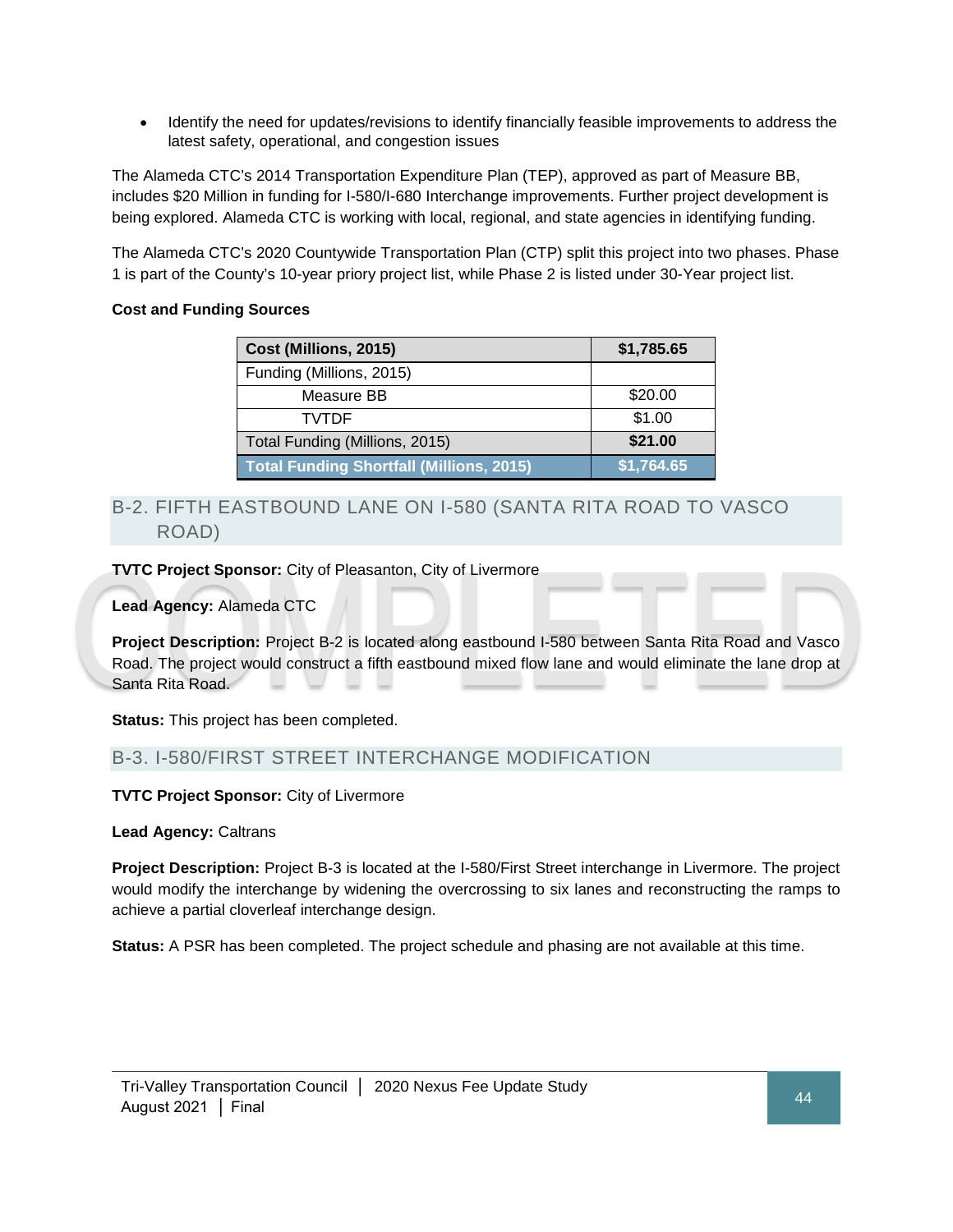### **Cost and Funding Sources**

| <b>Cost (Millions)</b>                    | \$61.00 |
|-------------------------------------------|---------|
| Funding (Millions)                        |         |
| Livermore TIF                             | \$53.07 |
| <b>Total Funding (Millions)</b>           | \$53.07 |
| <b>Total Funding Shortfall (Millions)</b> | \$7.93  |

## B-4. I-580/VASCO ROAD INTERCHANGE MODIFICATION

### **TVTC Project Sponsor:** City of Livermore

#### **Lead Agency:** Caltrans

**Project Description:** Project B-4 is located at the I-580/Vasco Road interchange in Livermore. The project would modify the interchange by widening the overcrossing to eight lanes and reconstructing the ramps to achieve a modified partial cloverleaf interchange design.

**Status:** A PSR and programmatic Environmental Impact Report (EIR) for right-of-way protection has been completed. Right-of-way acquisition is underway. Environmental assessment, project development activities, and design are anticipated to begin in 2018.

#### **Cost and Funding Sources**

| <b>Cost (Millions)</b>                    | \$85.65 |
|-------------------------------------------|---------|
| Funding (Millions)                        |         |
| Livermore TIF                             | \$67.66 |
| Measure BB                                | \$1.38  |
| <b>TVTDF</b>                              | \$6.80  |
| <b>Total Funding (Millions)</b>           | \$75.84 |
| <b>Total Funding Shortfall (Millions)</b> | \$9.81  |

## B-5. I-580/GREENVILLE ROAD INTERCHANGE MODIFICATION

#### **TVTC Project Sponsor:** City of Livermore

#### **Lead Agency:** Caltrans

**Project Description:** Project B-5 is located at the I-580/Greenville Road interchange in Livermore. The project would modify the interchange by widening the undercrossing to six lanes and reconstructing the ramps to achieve a modified partial cloverleaf interchange design. The project would also construct segments of auxiliary lanes in the vicinity of the interchange.

**Status:** A PSR and programmatic EIR for right-of-way protection has been completed. Right-of-way acquisition is underway. The project phasing and schedule is unavailable.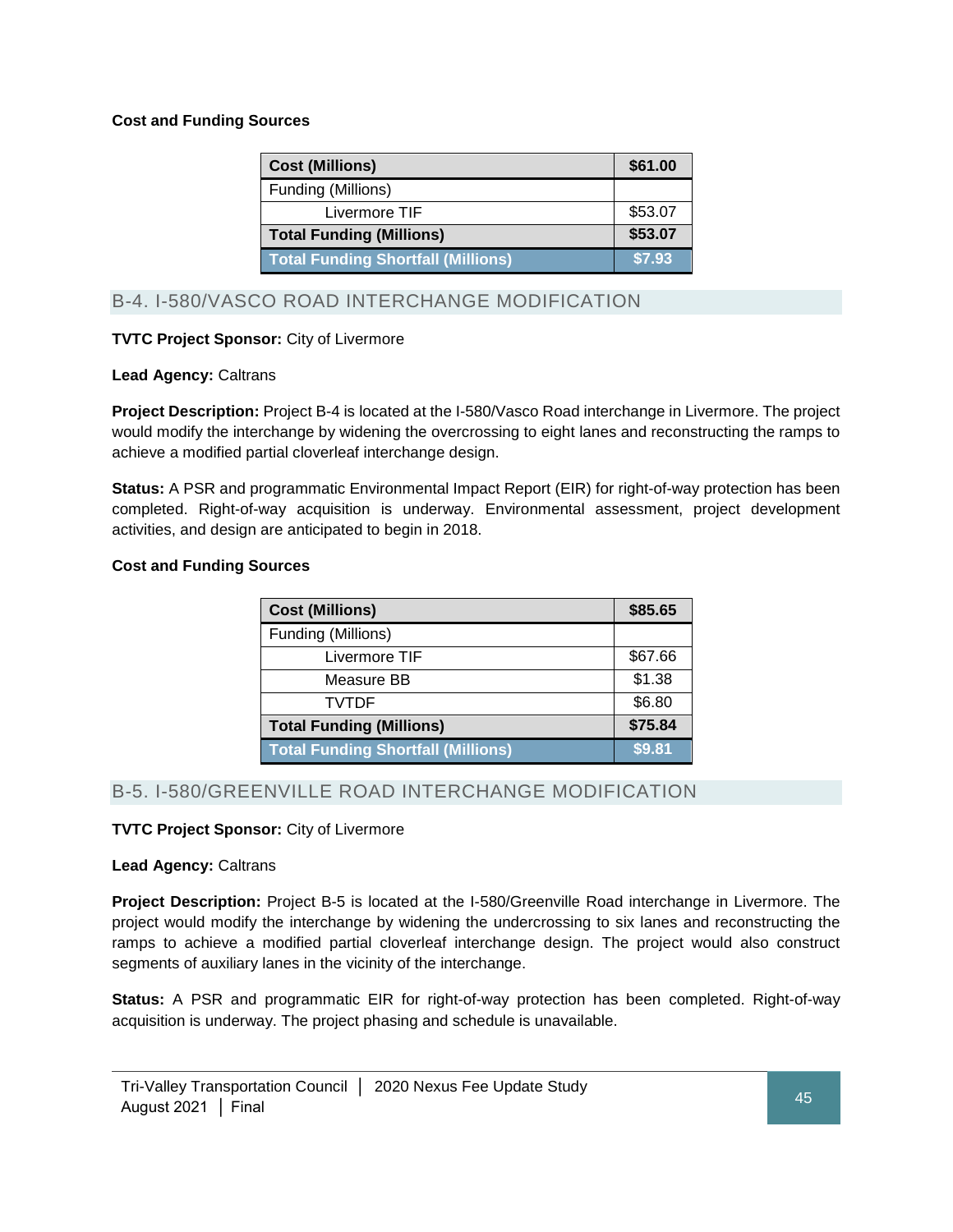### **Cost and Funding Sources**

| <b>Cost (Millions)</b>                    | \$86.00 |
|-------------------------------------------|---------|
| Funding (Millions)                        |         |
| Livermore TIF                             | \$67.08 |
| <b>Total Funding (Millions)</b>           | \$67.08 |
| <b>Total Funding Shortfall (Millions)</b> | \$18.92 |

B-6. JACK LONDON BOULEVARD EXTENSION

### **TVTC Project Sponsor:** City of Livermore

#### **Lead Agency:** City of Livermore

**Project Description:** Project B-6 is located along Jack London Boulevard in Livermore. The project would widen Jack London Boulevard to El Charro Road as a four-lane arterial roadway.

The project will be constructed in two phases.

- Phase 1 two lane extension
- Phase 2 relocate a portion of the roadway south of the Livermore Airport to its ultimate alignment

**Status:** An EIR, design, right-of-way acquisition, and construction of the two-lane extension (Phase 1) has been completed.

The project is expected to be constructed in two phases.

- Phase 1 Completed 2009.
- Phase 2 Will not commence until after the quarries have completed mining operations.

#### **Cost and Funding Sources**

| Phase 2:                                  |         |
|-------------------------------------------|---------|
| <b>Cost (Millions)</b>                    | \$28.16 |
| Funding (Millions)                        |         |
| Livermore TIF                             | \$18.08 |
| <b>Total Funding (Millions)</b>           | \$18.08 |
| <b>Total Funding Shortfall (Millions)</b> | \$10.08 |

## B-7. EL CHARRO ROAD EXTENSION (STONERIDGE DRIVE/JACK LONDON BOULEVARD TO STANLEY BOULEVARD)

#### **TVTC Project Sponsor:** City of Pleasanton

**Lead Agency:** City of Pleasanton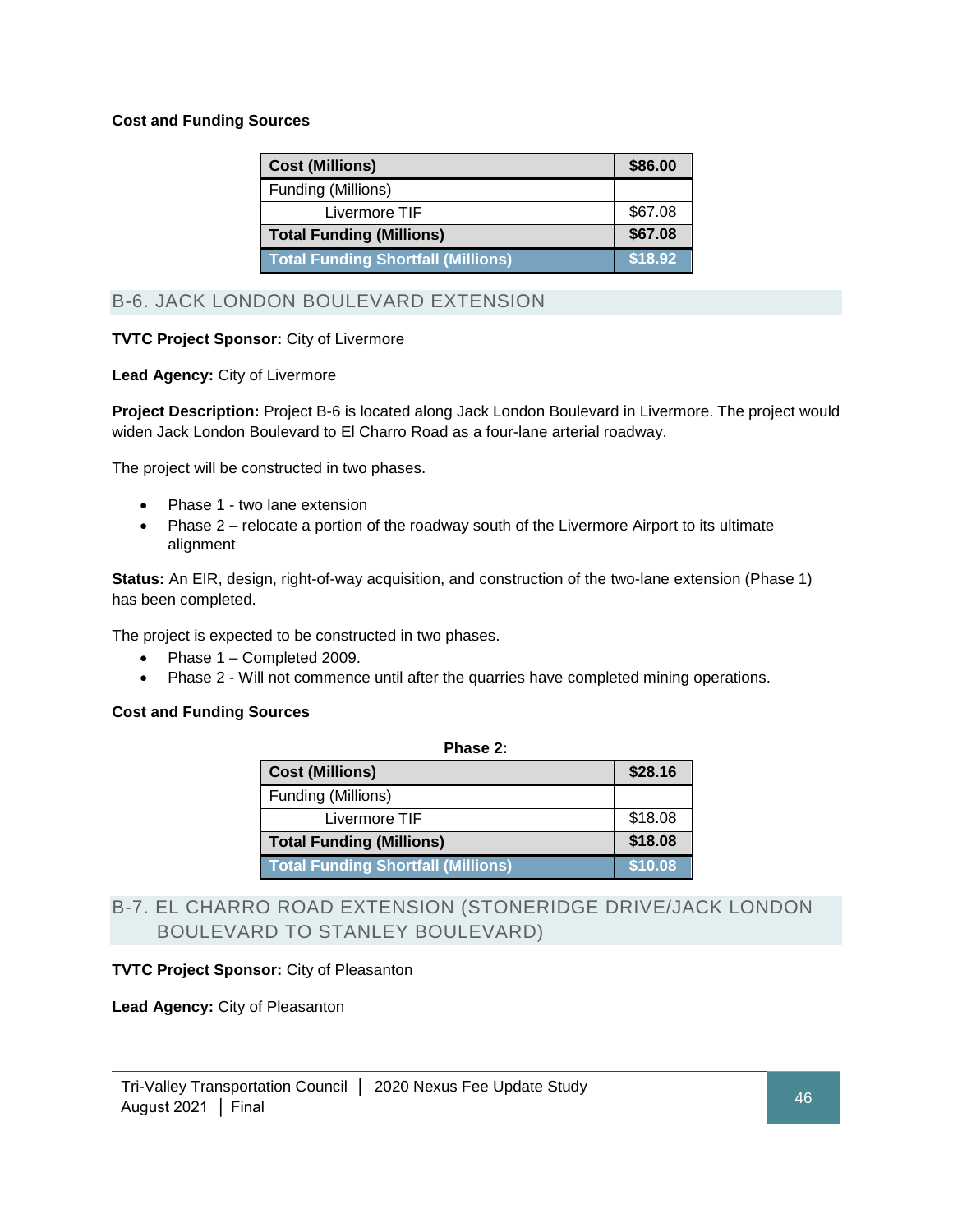**Project Description:** Project B-7 is located along El Charro Road in Pleasanton. The project would extend El Charro Road south from its current terminus at Stoneridge Drive/Jack London Boulevard to connect with Stanley Boulevard. Currently, this section of El Charro Road is a private roadway, but the El Charro extension will be open for public use.

The El Charro Road Extension project consists of two phases.

- Phase 1 between I-580 and Stoneridge Drive-Jack London Boulevard
- Phase 2 between Stoneridge Drive-Jack London Boulevard and Stanley Boulevard, approximately 1.7 miles

**Status:** Phase 1 was completed and open for public use in 2012 with the construction of the Livermore Outlets. Phase 2 is dependent on the status/development of the East Pleasanton Specific Plan. This plan will identify the land use and circulation along the future El Charro Road and will identify a timeline for opening of this roadway for public use. It is anticipated that the project will be constructed with the first stages of the East Side Specific Plan development. The City of Pleasanton began the East Pleasanton Specific Plan in 2013 and the Pleasanton City Council, in 2015, determined that the completion of the Plan would occur at a later date and the Plan adoption was placed on hold.

The project is expected to be constructed in several stages.

- Phase 1 Completed and opened to traffic in 2012.
- Phase 2 Schedule is undetermined at this time.

### **Cost and Funding Sources**

| <b>Cost (Millions)</b>                    | \$72.48 |
|-------------------------------------------|---------|
| Funding (Millions)                        | \$0.00  |
| <b>Total Funding (Millions)</b>           | \$0.00  |
| <b>Total Funding Shortfall (Millions)</b> | \$72.48 |

## B-8. CAMINO TASSAJARA/TASSAJARA ROAD WIDENING PROJECT (EAST OF BLACKHAWK DRIVE TO NORTH DUBLIN RANCH DRIVE)

#### **TVTC Project Sponsor:** Contra Costa County, City of Dublin

**Lead Agency:** Contra Costa County, City of Dublin

**Project Description:** Project B-8 is located along Camino Tassajara-Tassajara Road. This project consists of two project phases:

Safety Improvement Project – Blackhawk Drive in Contra Costa County to Moller Ranch (Palisades Drive) in the City of Dublin

• The safety improvement project will widen Camino Tassajara from two to four lanes from East of Blackhawk Drive to Moller Ranch (Palisades Drive) in the City of Dublin. The project may also include realignment of various horizontal curves along the roadway. Interim improvements may include roadway widening to meet two-lane rural road standards with sufficient lane width and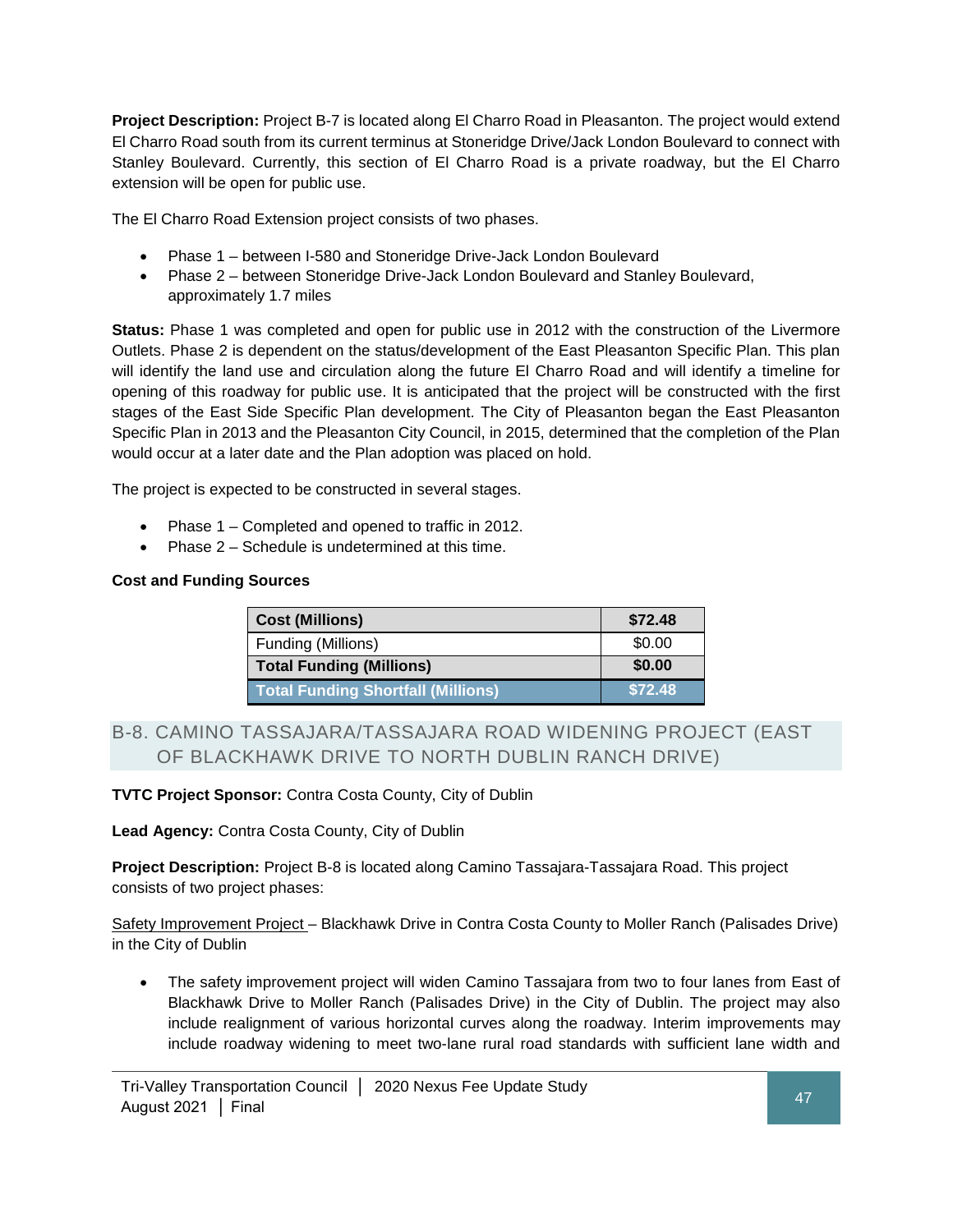shoulder width to improve safety and allow for future bike lanes. The project will improve safety for motorists and create bicycle facilities consistent with the Contra Costa Countywide Bicycle and Pedestrian Plan and the City of Dublin Bicycle and Pedestrian Master Plan. The ultimate improvements will increase capacity along Camino Tassajara to help mitigate the impacts of local and regional growth in housing and employment within the Tri-Valley.

Roadway Widening Project – Windemere Parkway to County Line (Contra Costa County) and Quarry Lane School/Wallis Ranch Drive to North Dublin Ranch Drive (City of Dublin)

- The roadway widening project consist of two segments:
	- o Segment A Windemere Parkway to County line
		- Segment A will widen and realign Camino Tassajara from two to four lanes. The horizontal curves at the Contra Costa/Alameda County Line will be realigned to increase safety along the roadway. Roadway shoulders will be widened to create bicycle facilities consistent with the Contra Costa Countywide Bicycle and Pedestrian Plan. The ultimate improvements will increase capacity along Camino Tassajara/Tassajara Road to help mitigate the impacts of local and regional growth in housing and employment within the Tri-Valley.
	- o Segment B Quarry Lane School/ Wallis Ranch Drive to North Dublin Ranch Drive
		- Segment B will widen Tassajara Road from two to four lanes and will improve safety for motorists, bicyclists, and pedestrians, by providing sidewalks, bike lanes, and widening from two to four lanes. Roadway improvements will be consistent with the City of Dublin Bicycle and Pedestrian Master Plan. The ultimate improvements will increase capacity along Tassajara Road to help mitigate the impacts of local and regional growth in housing and employment within the Tri-Valley.

The segment of Tassajara Road from the County line to North Dublin Ranch Drive in the City of Dublin is a RRS and was modeled in the 2008 Nexus Study. However, the segment was not included in previous TVTDF funding plans to receive funding. By identifying this segment of the project in the project description, this will enable the City of Dublin to utilize various revenue sources, including the 20% TVTDF return-tosource funds on this segment. This will not impact the projected revenue allocation or resulting benefit of the 2008 Nexus Study.

#### **Status:**

Safety Improvement Project: The PSR for the project has been completed. The City of Dublin and Contra Costa County are coordinating on various aspects of the Camino Tassajara/Tassajara Road safety improvements near the Contra Costa/Alameda County line. Contra Costa County and the City of Dublin are beginning design of Phase 1 improvements of the safety project limits from Windermere Parkway to Moller Ranch (Palisades Drive).

Roadway Widening Project: The PSR for the project has been completed. The City of Dublin and Contra Costa County are coordinating on various aspects of the Camino Tassajara/Tassajara Road widening phase. Contra Costa County and the City of Dublin are conducting initial preliminary engineering for the Segment A and B roadway widening project within their respective jurisdictions.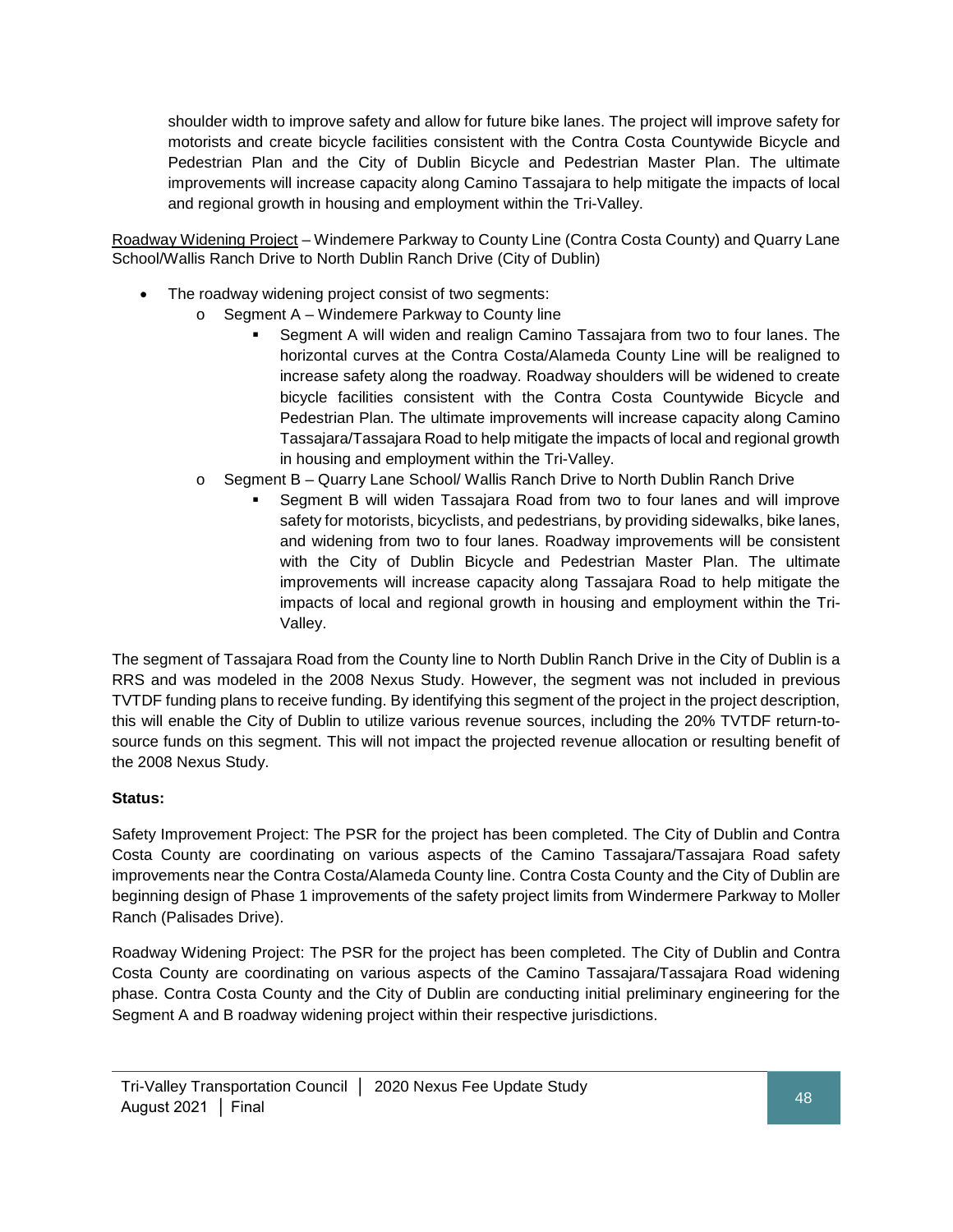#### **Cost and Funding Sources**

## **Safety Improvement Project Contra Costa County:**

| <b>Cost (Millions)</b>                      | \$20.54  |
|---------------------------------------------|----------|
| Funding (Millions)                          |          |
| <b>Contra Costa Traffic Mitigation Fees</b> | \$4.25   |
| <b>TVTDF</b>                                | $$3.70*$ |
| <b>Total Funding (Millions)</b>             | \$7.95   |
| <b>Total Funding Shortfall (Millions)</b>   | \$12.59  |

#### **City of Dublin:**

| <b>Cost (Millions)</b>                       | \$34.55  |
|----------------------------------------------|----------|
| Funding (Millions, 2015)                     |          |
| <b>Dublin EDTIF</b>                          | \$2.49   |
| <b>Dublin Dougherty Valley Contributions</b> | \$0.50   |
| TVTD (City of Dublin 20% Local Funding)      | \$1.00   |
| <b>TVTDF</b>                                 | $$0.00*$ |
| <b>Total Funding (Millions)</b>              | \$3.99   |
| <b>Total Funding Shortfall (Millions)</b>    | \$30.56  |

\*The City of Dublin and Contra Costa to share \$2.0 Million from the 2017 SEP Update for project segment between Windermere Parkway and Moller Ranch (Palisades Drive). Remaining \$1.70 Million to be used in Contra Costa County.

#### **Roadway Widening Project Segment A: County**

| <b>Cost (Millions)</b>                      | \$17.65   |
|---------------------------------------------|-----------|
| Funding (Millions)                          |           |
| <b>Contra Costa Traffic Mitigation Fees</b> | \$14.48   |
| <b>TVTDF</b>                                | $$2.68**$ |
| <b>Total Funding (Millions)</b>             | \$17.16   |
| Total Funding Shortfall (Millions, 2021)    | \$0.49    |

#### **Segment B: City of Dublin**

| <b>Cost (Millions)</b>                       | \$15.34 |
|----------------------------------------------|---------|
| Funding (Millions)                           |         |
| Dublin Transportation Improvement Fee (TIF)  | \$1.00  |
| Program                                      |         |
| <b>Dublin Dougherty Valley Contributions</b> | \$1.63  |
| TVTD (City of Dublin 20% Local Funding)      | \$1.80  |
| <b>Total Funding (Millions)</b>              | \$4.43  |
| <b>Total Funding Shortfall (Millions)</b>    | \$10.91 |

\*\*\$2.68 Million to be used in Contra Costa County.

Tri-Valley Transportation Council │ 2020 Nexus Fee Update Study August 2021 │ Final 49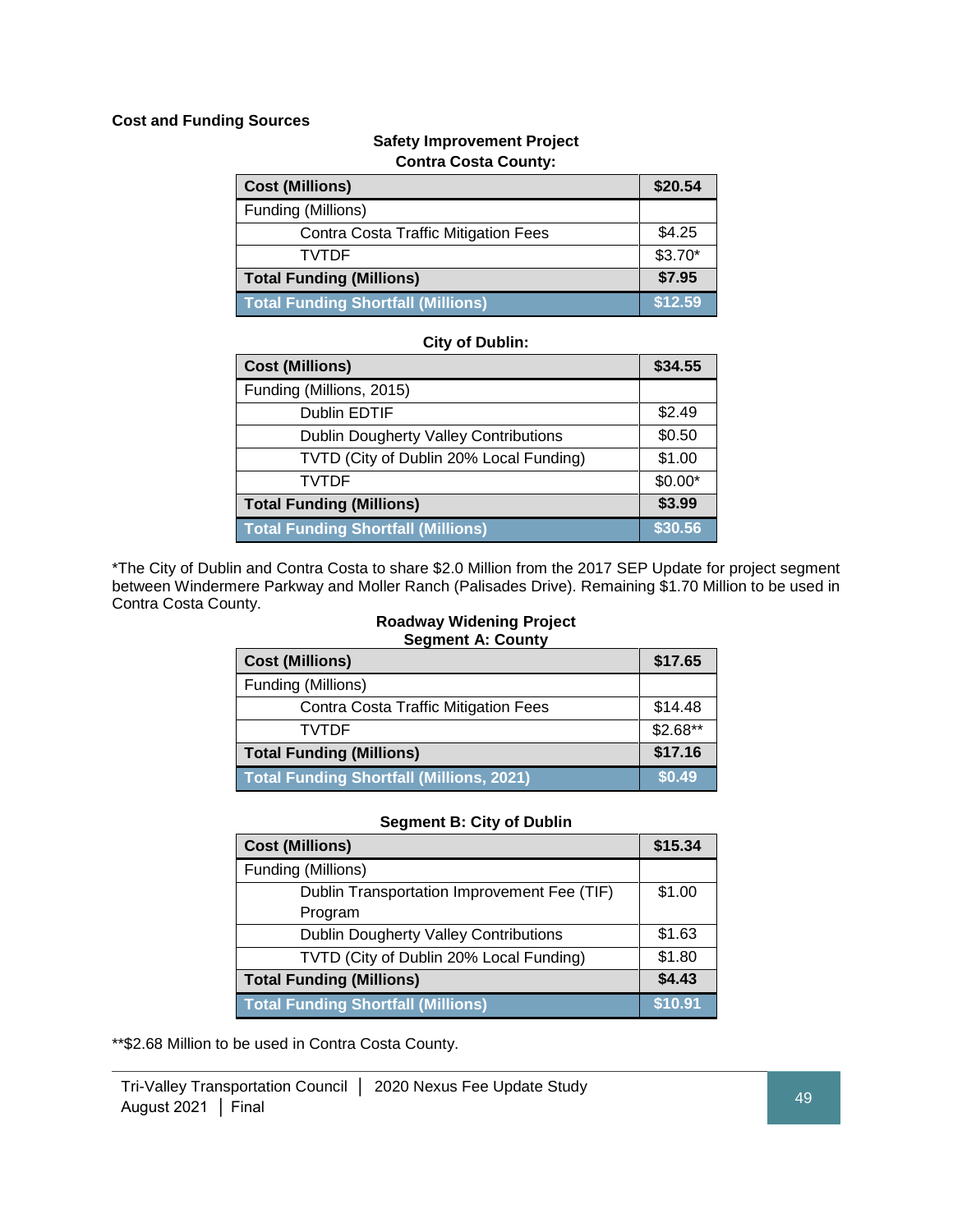## B-10. I-680 SOUTHBOUND HOV LANE GAP CLOSURE (NORTH MAIN STREET TO RUDGEAR ROAD)

### **TVTC Project Sponsor:** City of San Ramon

#### **Lead Agency:** CCTA

**Lead Agency:** Project B-10 is located along southbound I-680 between North Main Street and Rudgear Road. The project would close the HOV lane gap along this segment of I-680 and provide a continuous HOV lane from the Benicia-Martinez Bridge to the Contra Costa/Alameda County line.

The project is necessary to encourage carpooling, vanpooling, and transit; while providing the necessary infrastructure for express buses in the corridor. When completed, the HOV lane is planned to be converted to an Express Lane as part of the I-680 Express Lanes Project.

**Status:** This project has been completed.

#### **Cost and Funding Sources**

| <b>Cost (Millions)</b>                    | \$98.70 |
|-------------------------------------------|---------|
| Funding (Millions)                        |         |
| RM <sub>2</sub>                           | \$14.1  |
| Measure J                                 | \$30.4  |
| STIP/RP                                   | \$15.6  |
| <b>BAIFA</b>                              | \$15.1  |
| TVTDF                                     | \$6.49  |
| <b>Total Funding (Millions)</b>           | \$81.69 |
| <b>Total Funding Shortfall (Millions)</b> | \$17.01 |

## B-11A. I-680 HOV DIRECT ACCESS RAMPS

#### **TVTC Project Sponsor:** City of San Ramon

#### **Lead Agency:** CCTA

**Project Description:** Project B-11a is located along I-680 in San Ramon. The project would construct dedicated HOV on- and off-ramps in the median of I-680, in both the northbound and southbound directions at Norris Canyon Road or at Executive Parkway in San Ramon. The project received a high level of community interest, with a number of local residents voicing strong oppositions about the direct HOV ramps at Norris Canyon. An alternative location for the direct ramps is also being evaluated at Executive Parkway.

**Status:** March 2016, a letter from the City of San Ramon to CCTA was submitted and stated that the City of San Ramon withdrew support for the project. Subsequently, the CCTA has suspended work on the project. The project has been removed from the project list and is no longer considered for funding.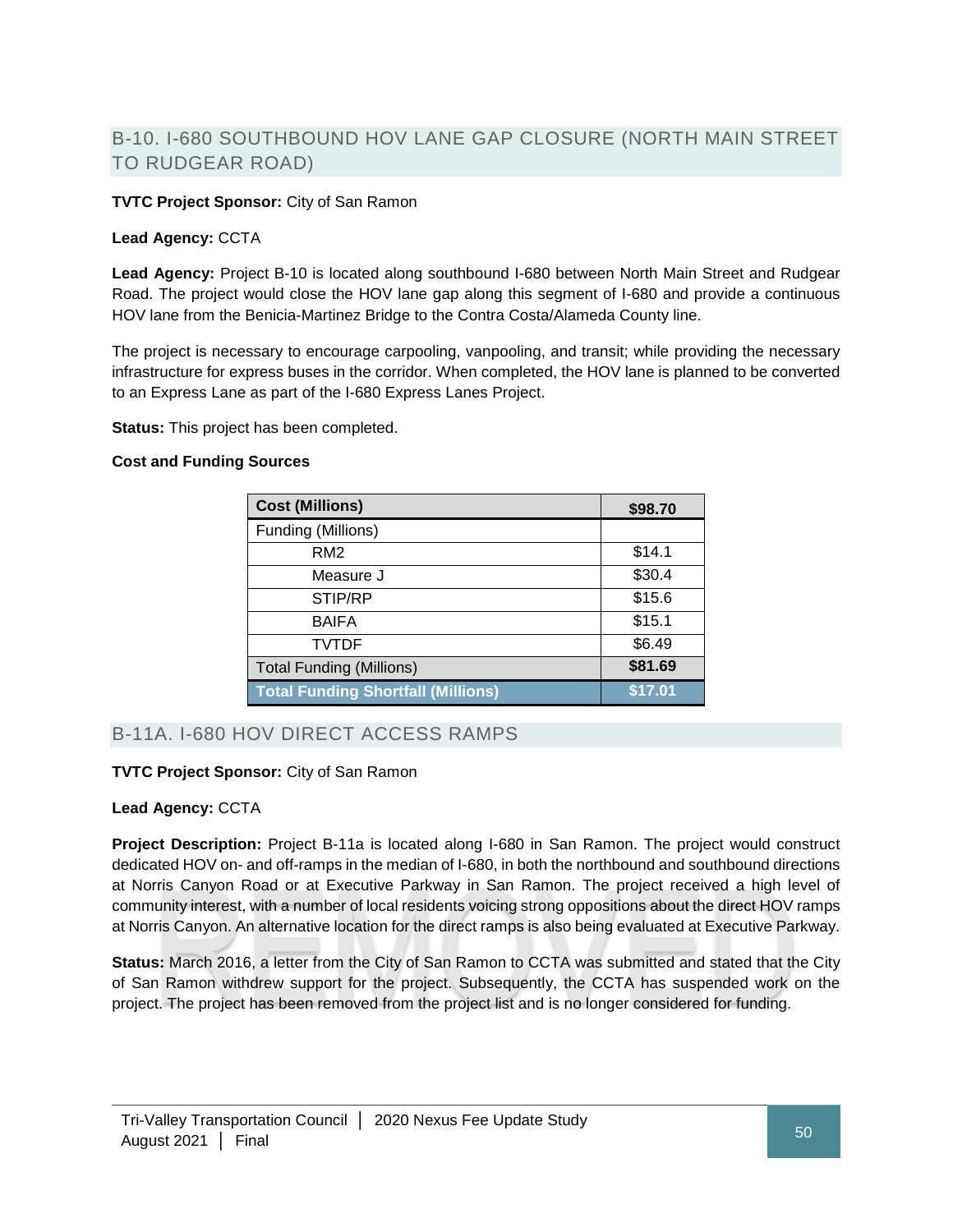## B-11B. I-680 TRANSIT CORRIDOR IMPROVEMENTS

**TVTC Project Sponsor:** City of San Ramon

#### **Lead Agency:** CCTA

**Other Involved Parties:** Caltrans, Southwest Area Transportation (SWAT) Committee, Transportation Partnership and Cooperation (TRANSPAC)

**Project Description:** Project B.11b is located along I-680 in San Ramon Valley. The project would fund a corridor express lane and operational improvements to facilitate carpools, vanpools and increase transit use in the corridor as an alternative to single occupant vehicle travel. Funding may also be used to implement high capacity transit improvements along I-680. These improvements may include an express lane, relevant transit projects, advanced traffic management programs, and/or autonomous or connected vehicles.

**Status:** A Project Study "I-680 Transit Investment Congestion Relief Study" was completed in 2015 with Measure J funds. Specific details for this project will be further developed when additional funding is identified. Phasing and schedule are unavailable at this time.

### **Cost Estimate and Funding Sources:**

| <b>Cost (Millions)</b>                    | \$277.85 |
|-------------------------------------------|----------|
| Funding (Millions)                        |          |
| Measure J                                 | \$1.00   |
| TVTDF                                     | \$2.00   |
| <b>Total Funding (Millions)</b>           | \$3.00   |
| <b>Total Funding Shortfall (Millions)</b> | \$274.85 |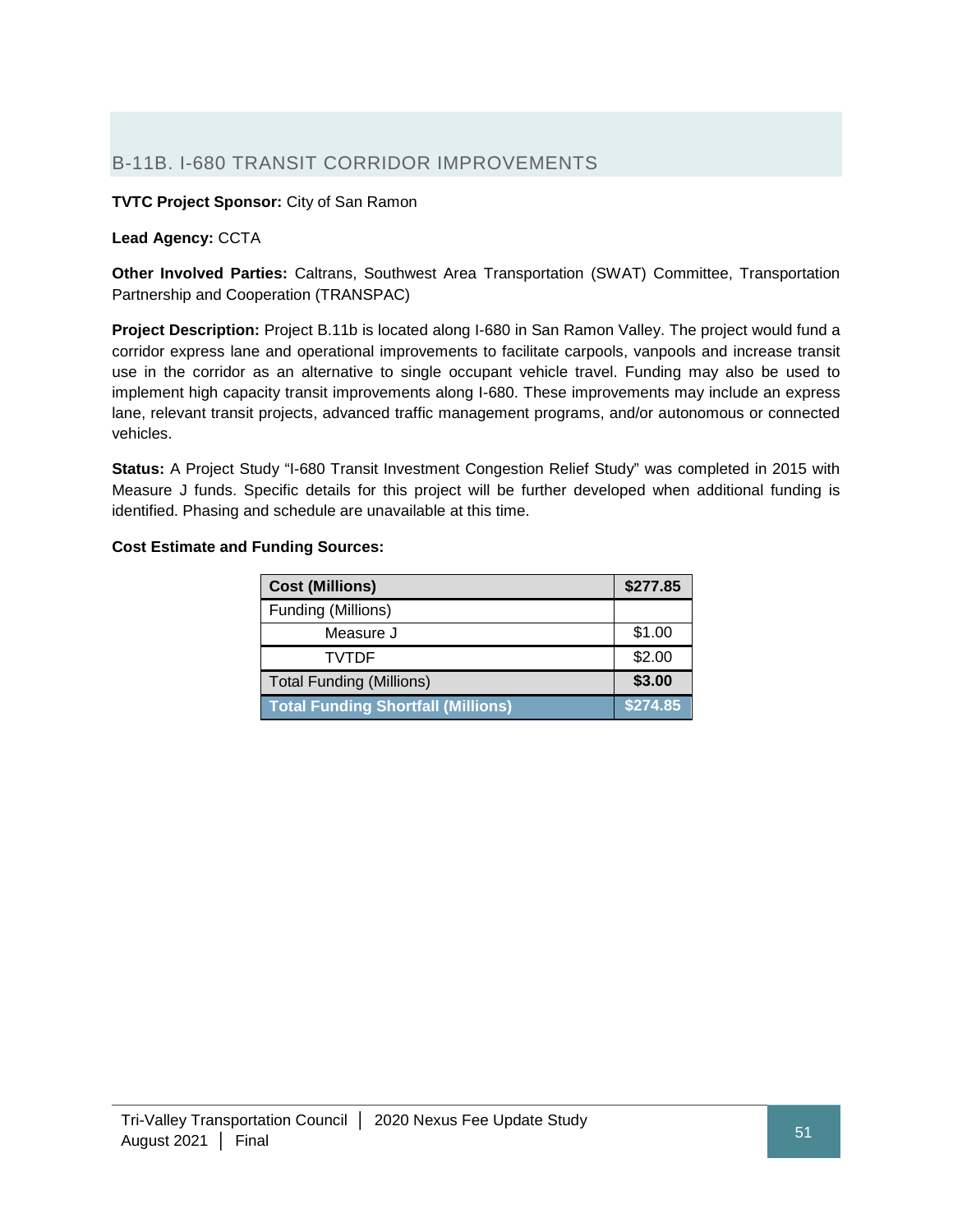# APPENDIX B – ADDITIONAL TVTC PROJECTS

## C-1 TESLA ROAD SAFETY IMPROVEMENT

## **TVTC Project Sponsor:** Alameda County

**Project Description:** This project along Tesla Road from Greenville Road to South Livermore Avenue in rural Unincorporated Alameda County includes shoulder widening, turn lanes to access wineries and residences, pavement rehabilitation, and utilities undergrounding. This safety improvements project will address rear end type collisions, improve access to wineries, and improve goods movements as well as commute traffic issues. Proposed improvements will reduce queues along this congested rural roadway connecting Unincorporated areas of Alameda County to City of Livermore.

**Status:** This project is in the scoping phase and is expected to be completed by 2024.

### **Cost and Funding Sources:**

| <b>Cost (Millions)</b>                    | \$13.19 |
|-------------------------------------------|---------|
| Funding (Millions)                        | \$0.00  |
| <b>Total Funding (Millions)</b>           | \$0.00  |
| <b>Total Funding Shortfall (Millions)</b> | \$13.19 |

## C- 2 NORRIS CANYON ROAD SAFETY IMPROVEMENT PROJECT

**TVTC Project Sponsors:** Contra Costa County, Department of Public Works & Alameda County, Department of Public Works

**Project Description:** The proposed project for Norris Canyon Road includes countermeasures that will increase safety on a regional route that connects San Ramon to Alameda County. The proposed project includes the following road segments:

- Segment 1 (Norris Canyon Road from San Ramon City Limits to 300 feet west of Ashbourne Drive) – this segment has experienced an increase in run off the road collisions and is slated for countermeasures such as guardrails and other safety countermeasures.
- Segment 2 (Norris Canyon Road from 300 feet west of Ashbourne Drive to Alameda County limits) – this segment currently has a 20' pavement width and no road shoulders. This segment has also experienced an increase in run off the road collisions. Countermeasures include shoulder widening, installation of a retaining wall, and installation of a guardrail.
- Segment 3 (Norris Canyon Road from the Alameda County limit line to Crow Canyon Road) the narrow rural road continues west into Alameda County where the road pavement continues to be narrow with approximately 20' existing pavement width and no road shoulders. The proposed project would include shoulder widening and guardrail installation to reduce serious injury collisions.

For each phase of this project, there will be a project scope and cost estimate, environmental documentation, preparation of plans, specifications, and estimates (PS&E), Right of Way Acquisition, Construction, and Construction Inspection.

**Status:** The Project is in the preliminary engineering phase for Segments 1 and 2 as other funding is sought in order to continue planning studies and further design efforts.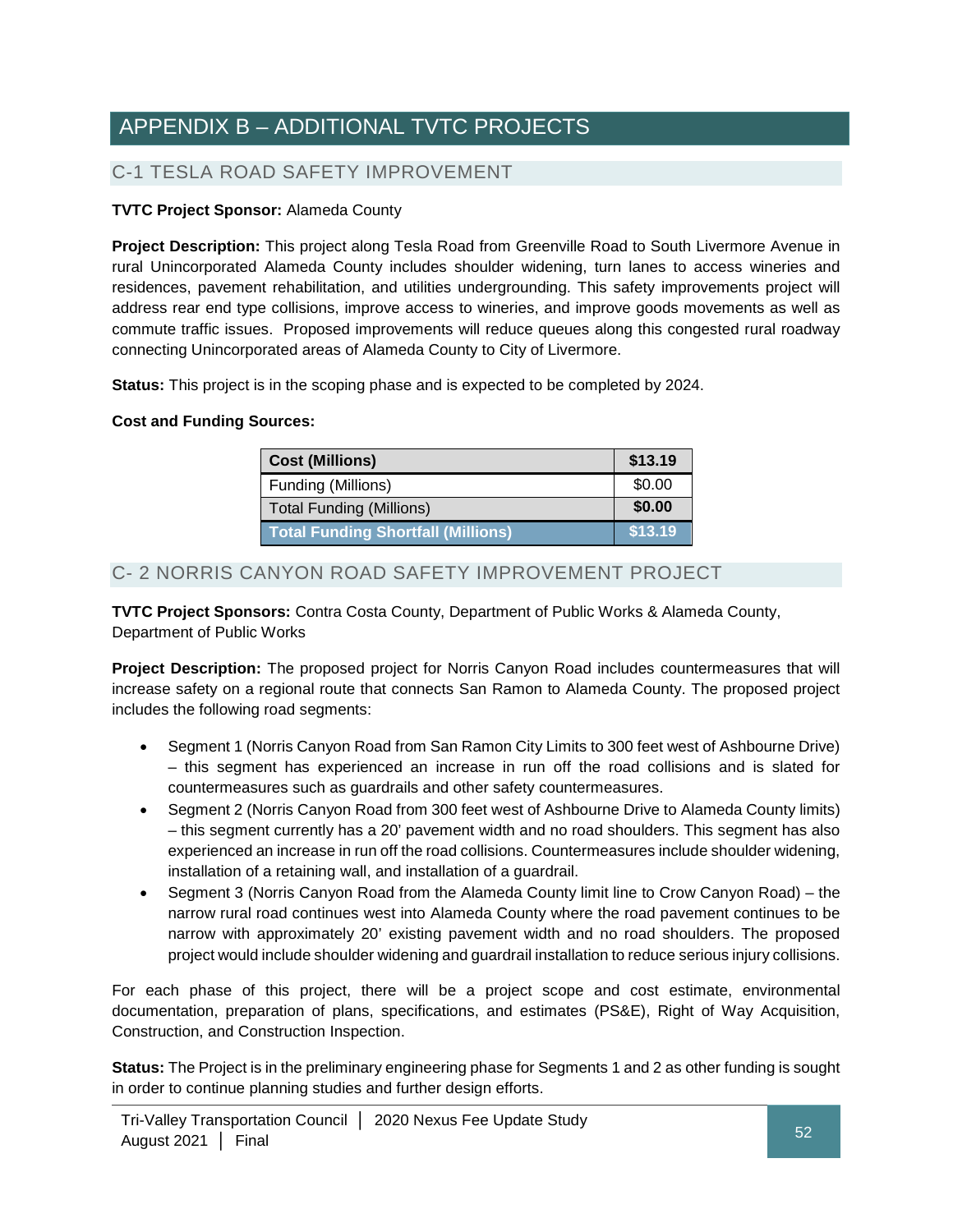## **Cost and Funding Sources:**

**Contra Costa County (Segment 1 & 2):**

| <b>Cost (Millions)</b>                    | \$8.00** |
|-------------------------------------------|----------|
| Funding (Millions)                        | \$0.00   |
| <b>Total Funding (Millions)</b>           | \$0.00   |
| <b>Total Funding Shortfall (Millions)</b> | \$8.00   |

 **\*\*Segment 1: \$2 million, Segment 2: \$6 million**

| <b>Alameda County (Segment 3):</b> |  |  |
|------------------------------------|--|--|
|------------------------------------|--|--|

| <b>Cost (Millions)</b>                    | \$16.49 |
|-------------------------------------------|---------|
| Funding (Millions)                        | \$0.00  |
| <b>Total Funding (Millions)</b>           | \$0.00  |
| <b>Total Funding Shortfall (Millions)</b> | \$16.49 |

## C- 3 DUBLIN BOULEVARD – NORTH CANYONS PARKWAY EXTENSION

### **TVTC Project Sponsor:** Dublin and Livermore

**Project Description:** This project will construct the street extension to connect Dublin Blvd at Fallon Road in Dublin with North Canyons Parkway in Livermore at Doolan Road. The preliminary phase (currently underway) of this planned project will update the project by incorporating multimodal travel, and the current State, regional, and local priorities.

Dublin Boulevard - North Canyons Parkway Extension project would extend Dublin Boulevard in Dublin at its current terminus at Fallon Road to North Canyons Parkway in Livermore. The new extended street is planned to have 4 to 6 travel lanes, bike lanes, sidewalks, curb and gutter, traffic signals/roundabouts, a raised median, bus stops, and all street utilities. This project will consider the provision of dedicated transit lanes in addition to the mixed flow travel lanes for higher level of transit service with 10 to 20-minute headways during appropriate peak demand periods. This project will also require enhanced multimodal connectivity to various land uses along its stretch and at its terminus, including connectivity to 5 PDAs. While addressing Sustainable Communities Strategies, circulation inside and outside the PDAs will be incorporated as part of the design. This project is currently in Preliminary Design Phase (funded by local monies) including the environmental analysis for the project. It will require design and construction funding.

**Status:** Environmental phase is complete. Currently in design phase. Anticipated to complete design in 2023. Subsequent milestones are TBD.

| <b>Cost (Millions)</b>                    | \$160.39 |
|-------------------------------------------|----------|
| Funding (Millions)                        |          |
| Measure BB                                | \$7.75   |
| Federal                                   | \$0.54   |
| Local                                     | \$17.20  |
| <b>Total Funding (Millions)</b>           | \$25.49  |
| <b>Total Funding Shortfall (Millions)</b> | \$134.91 |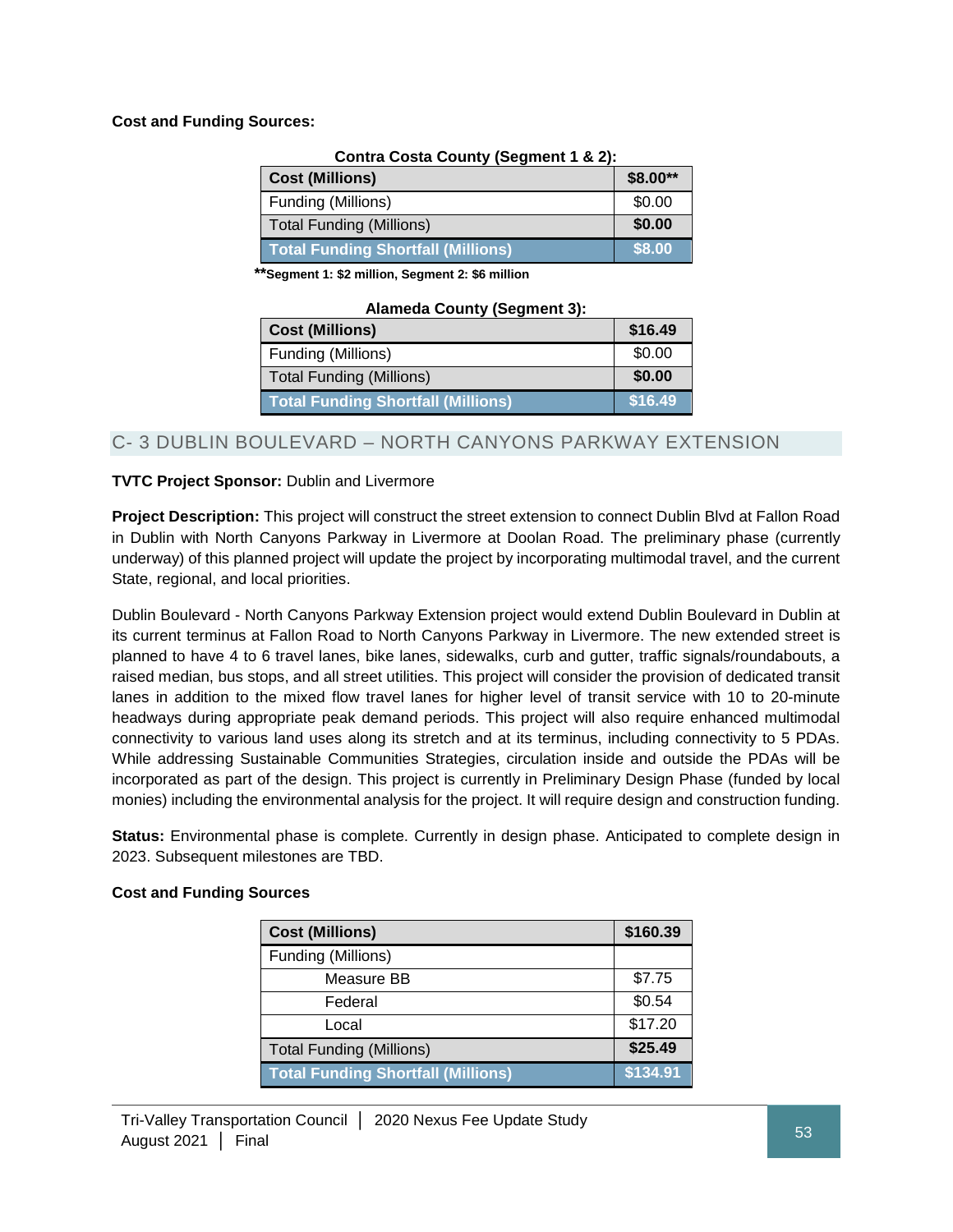## C-4 VASCO ROAD AT DALTON AVENUE INTERSECTION IMPROVEMENTS

### **TVTC Project Sponsor:** Alameda County/City of Livermore

**Project Description:** The project along Vasco Road at Dalton Avenue includes the addition of a traffic lane, traffic signal modification, shoulder widening, and utility adjustments as needed.

This project is a continuation of the safety improvements project along Vasco Road that included a roadway realignment and other safety improvements north of the Livermore city limits to the Alameda/Contra Costa county line.

**Status:** This project is in the scoping phase and is expected to be completed by 2023.

#### **Cost and Funding Sources:**

| <b>Cost (Millions)</b>                    | \$3.39 |
|-------------------------------------------|--------|
| Funding (Millions)                        | \$0.00 |
| <b>Total Funding (Millions)</b>           | \$0.00 |
| <b>Total Funding Shortfall (Millions)</b> | \$3.39 |

## C-5 EL CHARRO ROAD WIDENING

#### **TVTC Project Sponsor:** Pleasanton

**Project Description:** Construct 1.7 miles of 4-lane divided road with Class I and Class IV bike facilities, including a bridge over the Arroyo Mocho and a grade separation.

**Status:** This project has not been started.

| <b>Cost (Millions)</b>                    | \$68.09 |
|-------------------------------------------|---------|
| Funding (Millions)                        |         |
| Pleasanton TIF                            | \$30.00 |
| <b>Total Funding (Millions)</b>           | \$30.00 |
| <b>Total Funding Shortfall (Millions)</b> | \$38.09 |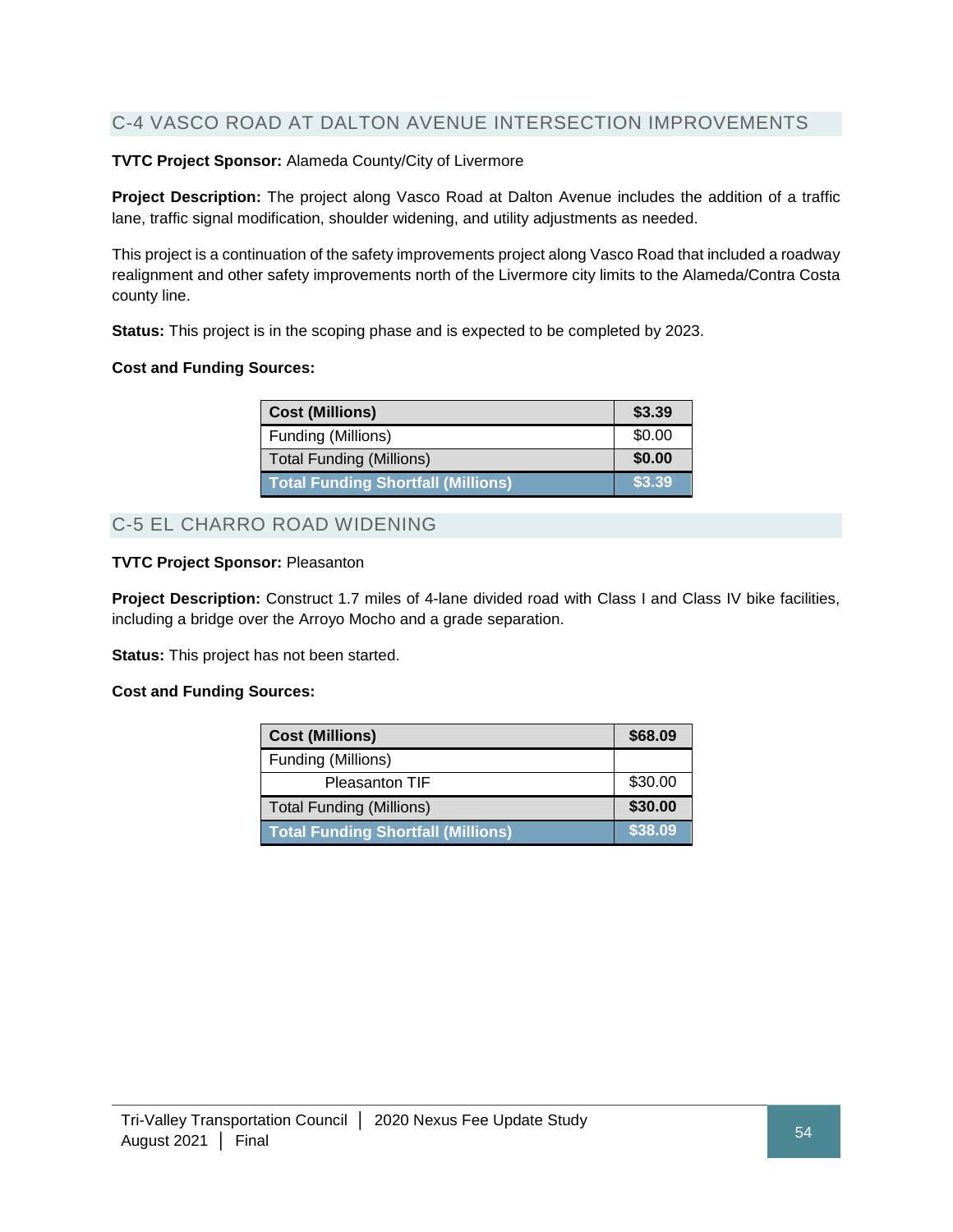## C-6 SUNOL/680 INTERCHANGE IMPROVEMENTS

### **TVTC Project Sponsor:** Pleasanton

**Project Description:** This project will fund the design of the I-680 at Sunol Boulevard interchange improvement. This will include a Project Study Report (PSR) to establish a project scope and cost estimate, environmental documentation, and the preparation of plans, specifications, and estimates (PS&E).

**Status:** Currently in PSR-PDS, PA&ED Phase anticipated Spring/Summer 2019

#### **Cost and Funding Sources**

| <b>Cost (Millions)</b>                    | \$16.60 |
|-------------------------------------------|---------|
| Funding (Millions)                        |         |
| <b>Pleasanton TIF</b>                     | \$2.00  |
| <b>Total Funding (Millions)</b>           | \$2.00  |
| <b>Total Funding Shortfall (Millions)</b> | \$14.60 |

## C-7 I-680 EXPRESS LANES – HWY 84 TO ALCOSTA

### **TVTC Project Sponsor:** Pleasanton/ACTC

**Project Description:** This project will close the gap between existing and in-progress high-occupancy vehicle (HOV)/express lane projects to the north and south. The project extends for approximately nine miles on northbound I-680 through Sunol, Pleasanton, Dublin, and San Ramon.

**Status:** Design and construction of this project is being rolled out in two phases—southbound (Phase 1) and northbound (Phase 2). Environmental and preliminary engineering studies are complete. Phase 1 final design work was initiated in February 2020 and construction for Phase 1 is anticipated to start in 2022.

#### **Cost and Funding Sources**

| <b>Cost (Millions)</b>                    | \$527.57 |
|-------------------------------------------|----------|
| Funding (Millions)                        |          |
| Measures BB                               | \$20.00  |
| <b>Total Funding (Millions)</b>           | \$20.00  |
| <b>Total Funding Shortfall (Millions)</b> | \$507.57 |

## C-8 SANTA RITA/I-580 INTERCHANGE

#### **TVTC Project Sponsor:** Pleasanton

**Project Description:** This project will construct a 2nd southbound left turn lane from Santa Rita onto Pimilico Drive. The left turn vehicle queue length exceeds the length of the left turn pocket and blocks the #1 southbound lane, thus reducing the Level of Service.

**Status:** This project has not been started.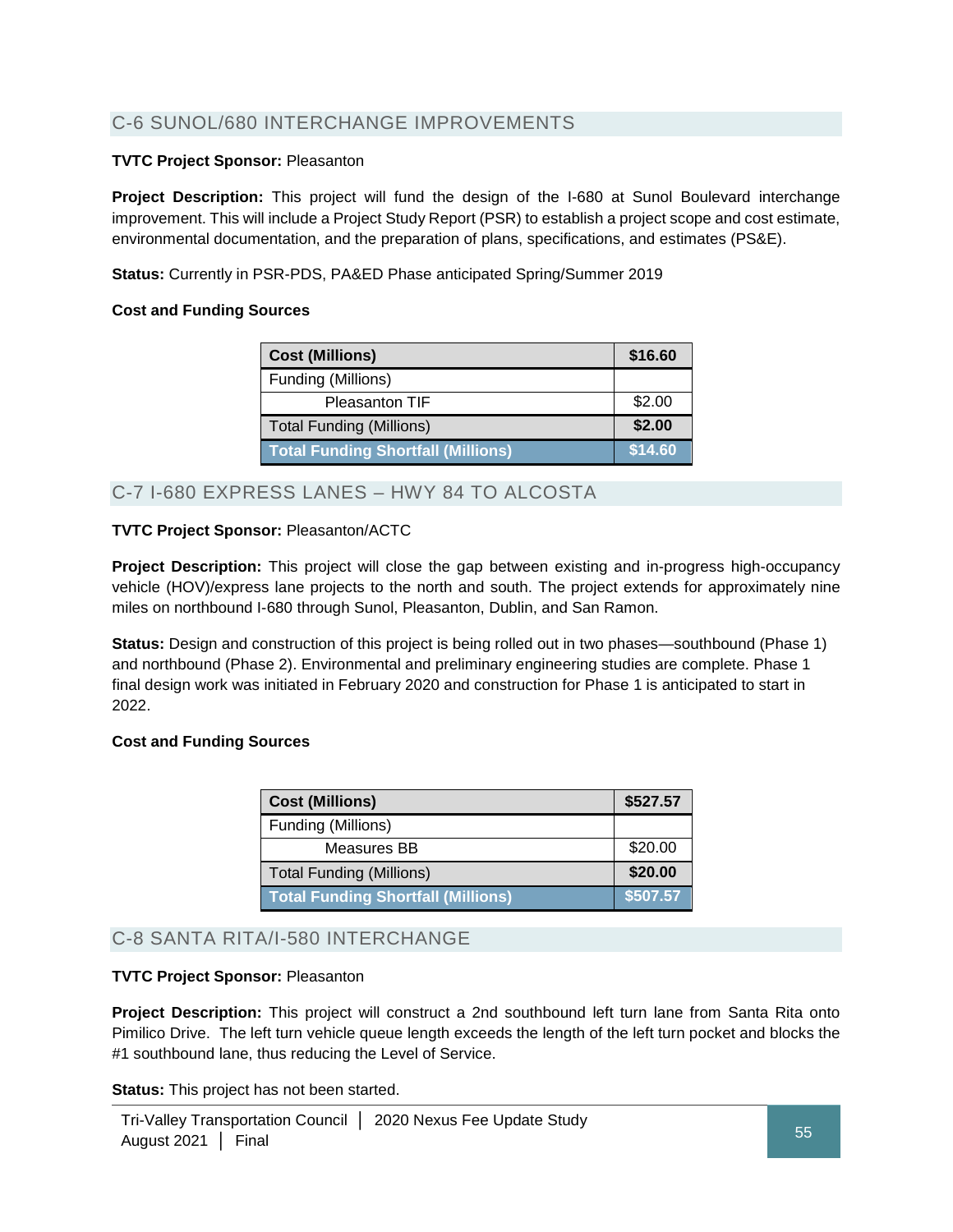### **Cost and Funding Sources**

| <b>Cost (Millions)</b>                    | \$10.33 |
|-------------------------------------------|---------|
| Funding (Millions)                        |         |
| <b>Pleasanton TIF</b>                     | \$7.70  |
| <b>Total Funding (Millions)</b>           | \$7.70  |
| <b>Total Funding Shortfall (Millions)</b> | \$2.63  |

## C-9 STONERIDGE/I-680 INTERCHANGE

### **TVTC Project Sponsor:** Pleasanton

**Project Description:** This project will make modifications to the Stoneridge Drive Interchange to allow four westbound through lanes. This project will modify the northbound I-680 on ramp by one lane to provide two northbound ramp lanes. The widening will include the widening of the bridge structure as well as widening on Stoneridge Drive and safety improvements on the pedestrian and bicycle crossing.

#### **Status:** PS&E

### **Cost and Funding Sources**

| <b>Cost (Millions)</b>                    | \$11.98 |
|-------------------------------------------|---------|
| Funding (Millions)                        |         |
| 2014 MBB (TEPO - 26) from Alameda         | \$5.20  |
| <b>CTC</b>                                |         |
| Developer                                 | \$2.70  |
| <b>Total Funding (Millions)</b>           | \$7.70  |
| <b>Total Funding Shortfall (Millions)</b> | \$2.63  |

## C-10 INNOVATE 680

**TVTC Project Sponsor:** CCTA/Danville/San Ramon/CCC

**Project Description:** Implement the following strategies in the I-680 corridor:

#### *Strategy No. 1: Complete HOV/Express Lanes*

Eliminate the gap in existing carpool lanes in the NB direction and convert to an express lane to increase efficiency.

#### *Strategy No. 2: Cool Corridor "Hot Spots"*

Improve congestion "hot spots" caused by high-volume weaving areas around N. Main Street, Lawrence Way, Treat Blvd, and other locations south of SR 24 (Livorna Road, etc.). This strategy will be completed with Strategy 1 since they are interdependent.

#### *Strategy No. 3: Increase Efficiency of Bus Service*

Increase bus service efficiency by improving express bus service, implementing bus operations on shoulder (BOS), and increasing technology-based intermodal transit centers/managed park and ride lots.

*Strategy No. 4: Enhance TDM Strategies*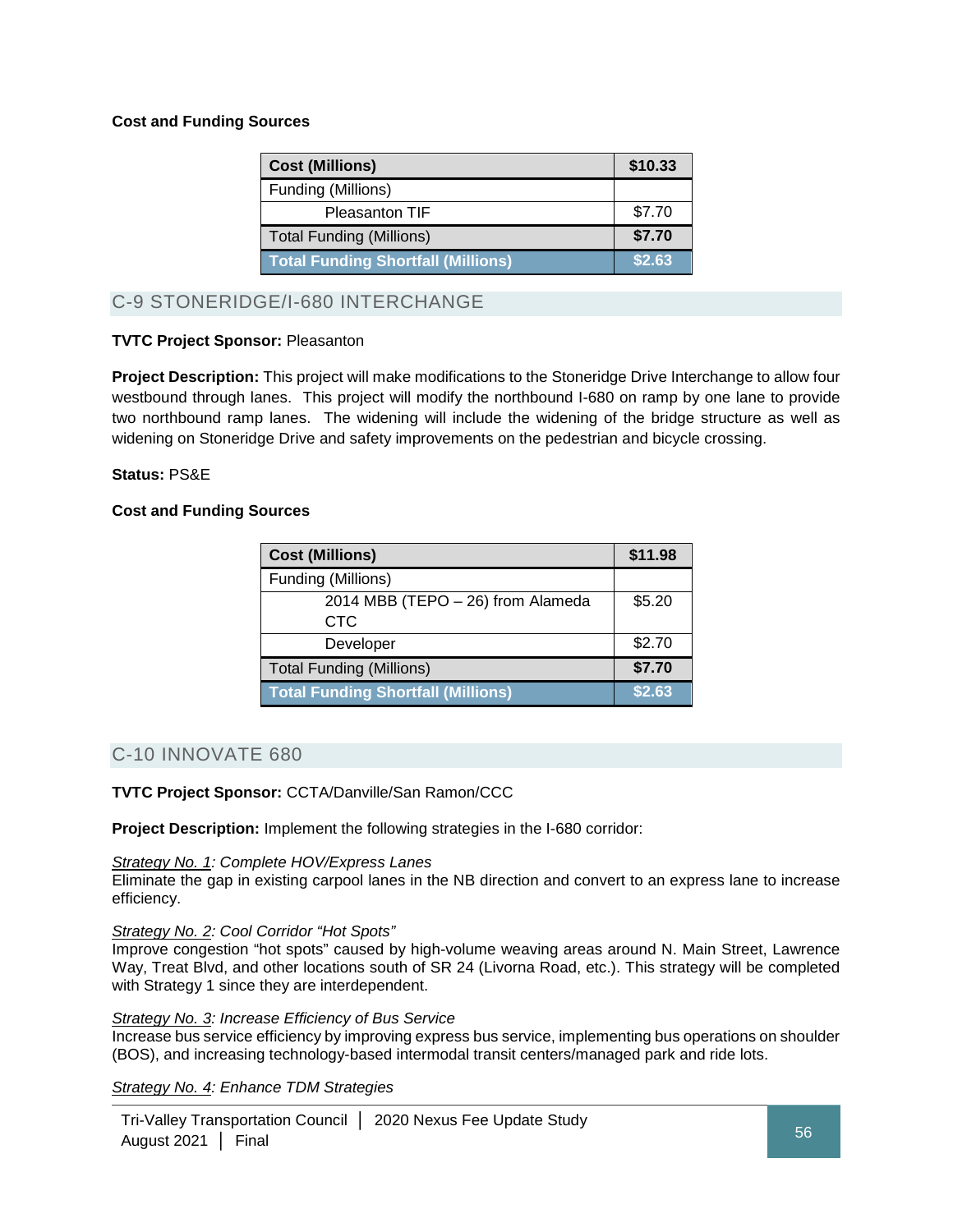Provide enhanced 511 mobile app providing options to make informed decisions about mode choice, travel time, and cost per trip.

### *Strategy No. 5: Provide First Mile/Last Mile Connections*

Implement Shared Autonomous Vehicles (SAVs) to improve transit connectivity and to shift travelers from Single Occupant Vehicles (SOVs).

#### *Strategy No. 6: Innovative Operational Strategies*

Deploy a suite of technology-based solutions to maximize the efficiency of the roadway system integrating adaptive ramp metering, integrated corridor management, incident management, and decision support systems.

#### *Strategy No. 7: Prepare Corridor for the Future*

Prepare corridor to accommodate the evolution of CV applications and AV technologies for improved traffic flow by building new and upgraded vehicle-to-infrastructure and vehicle-to-vehicle communications.

TVTDF would go towards Advance Technology portions of the project.

**Status:** Currently in Planning, PA&ED

#### **Cost and Funding Sources:**

| <b>Advance Technologies:</b>              |         |
|-------------------------------------------|---------|
| <b>Cost (Millions)</b>                    | \$57.21 |
| Funding (Millions)                        |         |
| Measure J                                 | \$0.55  |
| <b>STMP</b>                               | \$2.00  |
| <b>Total Funding (Millions)</b>           | \$2.55  |
| <b>Total Funding Shortfall (Millions)</b> | \$54.66 |

## C-11A IRON HORSE TRAIL BICYCLE PEDESTRIAN OVERCROSSING – CITY OF SAN RAMON

#### **TVTC Project Sponsor:** CCTA/San Ramon/CCC

**Project Description: T**he Iron Horse Trail (IHT) is an 18-mile regional non-motorized trail that runs north/south through the San Ramon Valley providing critical access to adjacent land uses. The construction of overcrossings at key locations will develop attractive travel alternatives for congestion relief for commute trips as well as enhanced facilities for school, shopping, and recreation trips. For the scope of this project, the proposed overcrossing location is Bollinger Canyon Road. At this location, the overcrossing will provide substantial benefits including:

- 1. Improve safety by eliminating conflicts between pedestrians, bicyclists and motorists;
- 2. Improve motor vehicle circulation by removing the at-grade crossings;
- 3. Reduce and eliminate unsafe crossing maneuvers by pedestrians and bicyclists;
- 4. Enhance safety by providing an environment that encourages walking and bicycling along the Iron Horse Regional Trail; and
- 5. Increase trail usage by improving the connectivity at the Bollinger Canyon Road and Crow Canyon Road crossings.

**Status:** Currently in PA&ED, CEQA Completed. Design Underway. Construction anticipated 2022.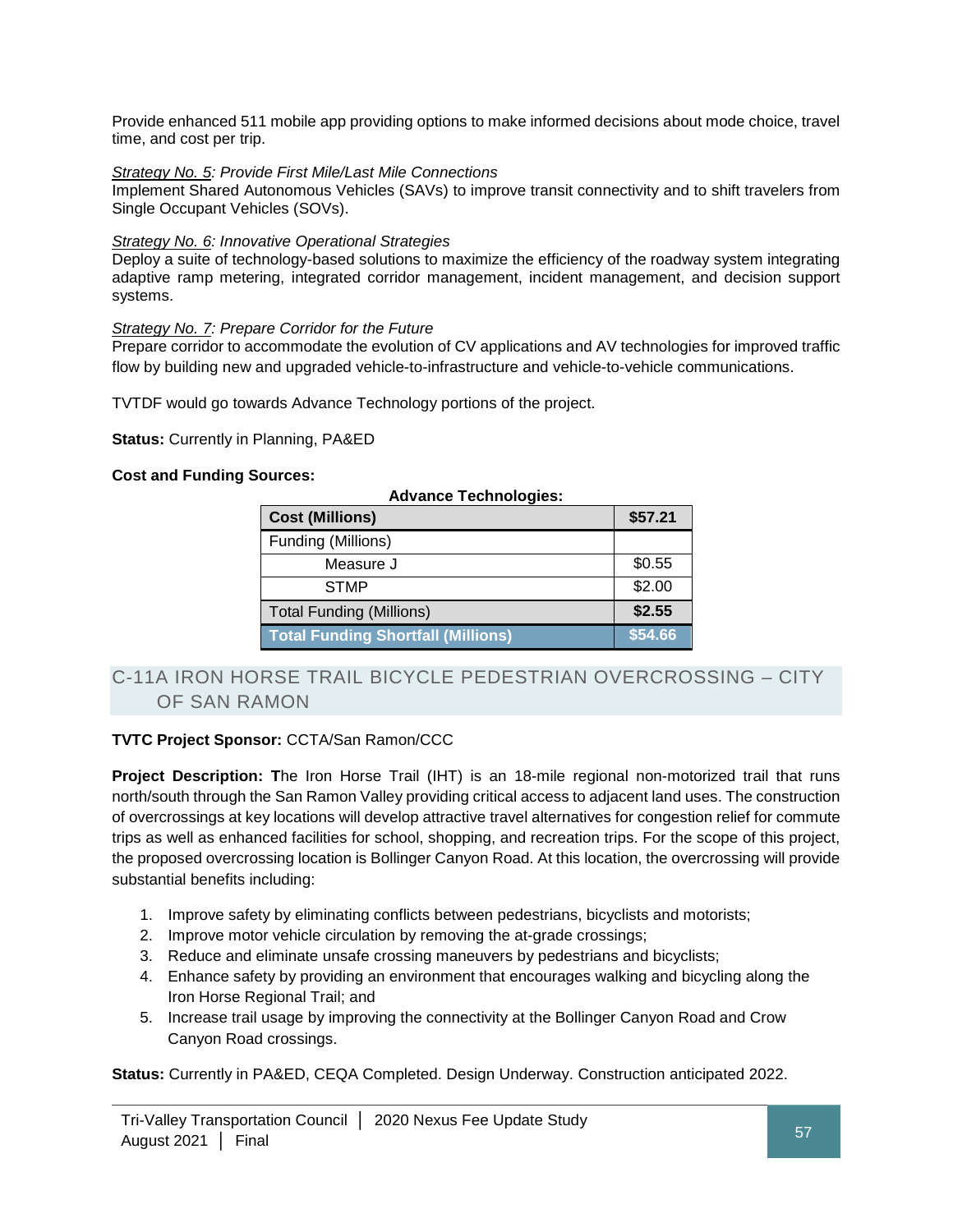### **Cost and Funding Sources**

| <b>Cost (Millions)</b>                    | \$22.88 |
|-------------------------------------------|---------|
| Funding (Millions)                        |         |
| OBAG2                                     | \$4.80  |
| Measure J (Transportation for Livable     | \$2.51  |
| Communities)                              |         |
| Measure J (TLC future year pre-           | \$4.98  |
| commitment)                               |         |
| San Ramon General Fund                    | \$2.00  |
| <b>Total Funding (Millions)</b>           | \$14.30 |
| <b>Total Funding Shortfall (Millions)</b> | \$8.58  |

## C-11B IRON HORSE TRAIL BICYCLE PEDESTRIAN OVERCROSSING – CITY OF SAN RAMON

## **TVTC Project Sponsor:** CCTA/San Ramon/CCC

**Project Description: T**he Iron Horse Trail (IHT) is an 18-mile regional non-motorized trail that runs north/south through the San Ramon Valley providing critical access to adjacent land uses. The construction of overcrossings at key locations will develop attractive travel alternatives for congestion relief for commute trips as well as better facilities for school, shopping, and recreations trips. For the scope of this project, the proposed overcrossing location is Bollinger Canyon Road. At this location, the overcrossing will provide substantial benefits including:

- 1. Improve safety by eliminating conflicts between pedestrians, bicyclists, and motorists;
- 2. Improve motor vehicle circulation by removing the at-grade crossings;
- 3. Reduce and eliminate unsafe crossing maneuvers by pedestrians and bicyclists;
- 4. Enhance safety by providing an environment that encourages walking and bicycling along the Iron Horse Regional Trail; and
- 5. Increase trail usage by improving the connectivity at the Bollinger Canyon Road and Crow Canyon Road crossings.

#### **Status:** Currently in PA&ED, CEQA Completed

| <b>Cost (Millions)</b>                    | \$19.69 |
|-------------------------------------------|---------|
| Funding (Millions)                        | \$0.00  |
| <b>Total Funding (Millions)</b>           | \$0.00  |
| <b>Total Funding Shortfall (Millions)</b> | \$19.69 |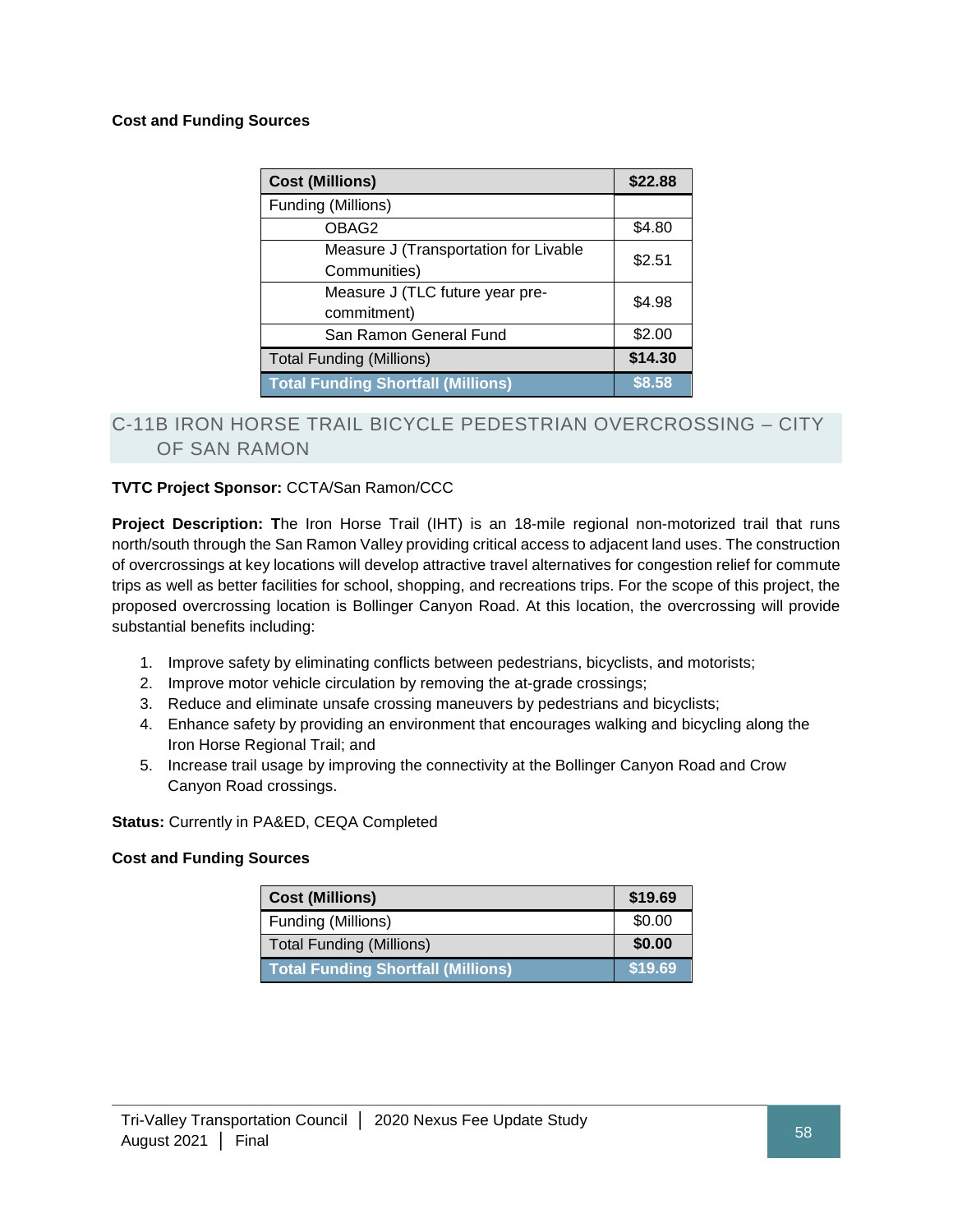## C-11C IRON HORSE TRAIL CROSSING AT DUBLIN BOULEVARD

### **TVTC Project Sponsor:** Dublin

**Project Description:** This project will build a bicycle and pedestrian bridge over Dublin Boulevard in order to connect two segments of the Iron Horse Trail. This bridge will create a total separation between vehicles and bicyclists/pedestrians. This will eliminate the possibility of motorized vehicles and pedestrians having a collision, making this segment of the road safer for all users. Along with this, congestion will be reduced as cars will no longer have to wait for pedestrians. This reduction of congestion will also allow for the transit to operate more efficiently. Pedestrians and bicyclists will also not have to wait for a walk signal since they will be able to continue their walk or ride without stopping.

The bridge will follow ADA requirements so that disabled people will be able to use it as well. This bridge will also be aesthetically pleasing in order to attract users and improve the user's experience. The bridge will also connect BART to Dublin in a safe manner, encouraging recreational user of the Iron Horse Trail and the opening of local businesses. This safe and fast route of crossing the Iron Horse Trail will promote walking and bicycling for both recreational and commuting purposes in Dublin, this encouraging the shift from motorized vehicles to alternative forms of transportation.

**Status:** The project is currently in the final design phase. Additionally, Environmental Analysis of the project is currently in-progress.

| <b>Cost (Millions)</b>                    | \$11.60 |
|-------------------------------------------|---------|
| Funding (Millions)                        |         |
| 2014 MBB                                  | \$6.05  |
| <b>TFCA</b>                               | \$0.86  |
| Local                                     | \$0.23  |
| Private                                   | \$1.00  |
| <b>Total Funding (Millions)</b>           | \$11.60 |
| <b>Total Funding Shortfall (Millions)</b> | ╾       |

### **Cost and Funding Sources**

## C-11D IRON HORSE TRAIL

#### **TVTC Project Sponsor:** Livermore

**Project Description:** This project will extend existing trail and provide gap closures.

**Status: Feasibility Study/Environmental Complete** 

| <b>Cost (Millions)</b>                    | \$26.99 |
|-------------------------------------------|---------|
| Funding (Millions)                        | \$0.00  |
| <b>Total Funding (Millions)</b>           | \$0.00  |
| <b>Total Funding Shortfall (Millions)</b> | \$26.99 |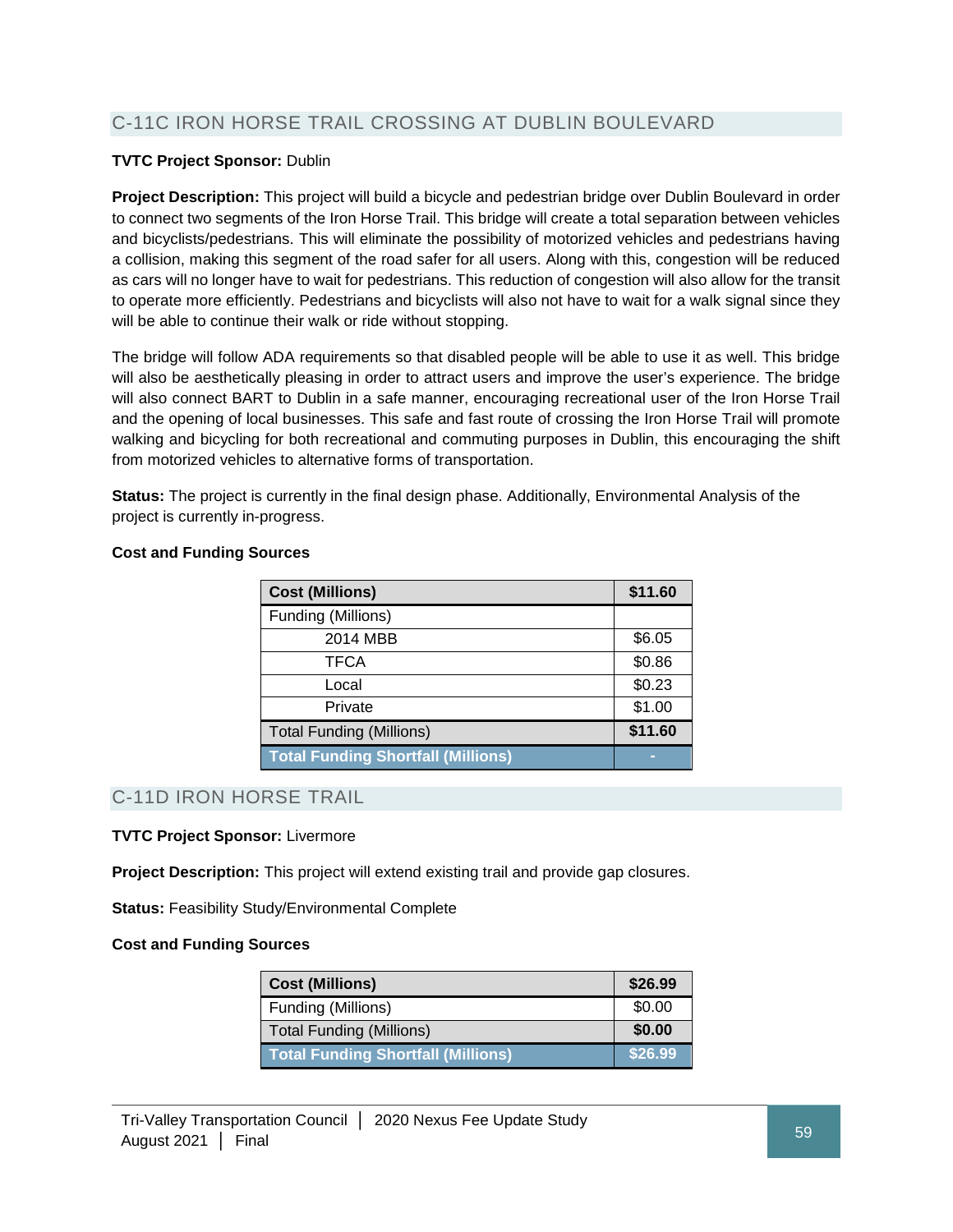## C-11E IRON HORSE TRAIL TO SHADOW CLIFFS CONNECTION

## **TVTC Project Sponsor:** Pleasanton, Alameda County

**Project Description:** Currently, the Iron Horse Trail (IHT) ends as a narrow-paved path to the overcrossing bridge of the regional railway on the east side of Valley Avenue, where there is a flat, paved spaced under the railroad bridge that could accommodate the trail.

This project would construct a continuous Class I trail, at least 10 feet wide, and would include protected intersection improvements and additional crossing improvements of Valley/Bernal and Stanley to improve pedestrian and bicyclist safety.

**Status:** This project has not started.

### **Cost and Funding Sources**

| <b>Cost (Millions)</b>                    | \$1.65 |
|-------------------------------------------|--------|
| Funding (Millions)                        |        |
| <b>Pleasanton TIF</b>                     | \$0.60 |
| Direct Developer Fee                      | \$0.75 |
| <b>Total Funding (Millions)</b>           | \$1.35 |
| <b>Total Funding Shortfall (Millions)</b> | \$0.30 |

## C-11F IRON HORSE TRAIL CONNECTION IMPROVEMENTS AT SANTA RITA ROAD

## **TVTC Project Sponsor:** Pleasanton

**Project Description:** The Iron Horse Trail (IHT) is a major north-south regional route for bicyclists and cyclists. The Arroyo Mocho Trail (AMT) is an important east-west route for bicyclists and pedestrians extending to Livermore that bypasses many busy streets.

This project would improve connections from the IHT on Santa Rita Road to the AMT. The AMT would receive an improved Class I Pathway. A new pedestrian bridge would be constructed over the Arroyo Mocho to connect the southern Arroyo Mocho Class I pathway to the IHT to the north. The IHT then connects to the north and provides access to the Dublin/Pleasanton BART station.

**Status:** This project has not started. TBD

| <b>Cost (Millions)</b>                    | \$0.87 |
|-------------------------------------------|--------|
| Funding (Millions)                        |        |
| <b>Pleasanton TIF</b>                     | \$0.40 |
| <b>Total Funding (Millions)</b>           | \$0.40 |
| <b>Total Funding Shortfall (Millions)</b> | \$0.48 |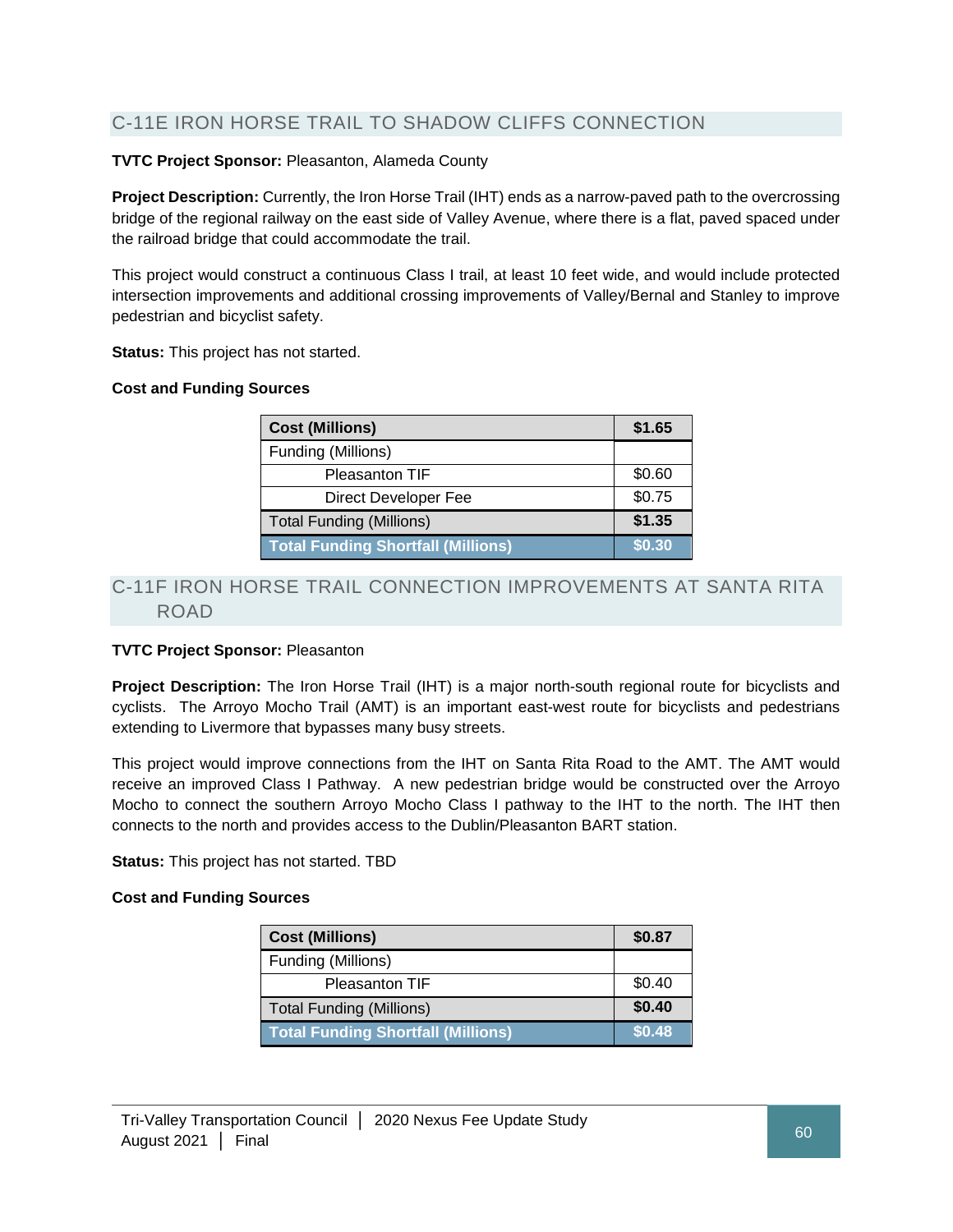## C-11G IRON HORSE TRAIL BICYCLE/PEDESTRIAN OVERCROSSING – TOWN OF DANVILLE

## **TVTC Project Sponsor:** Danville/CCC/CCTA

**Project Description: T**he Iron Horse Trail (IHT) is an 18-mile regional non-motorized trail that runs north/south through the San Ramon Valley providing critical access to adjacent land uses. The construction of overcrossings at key locations will develop attractive travel alternatives for congestion relief for commute trips as well as better facilities for school, shopping, and recreations trips. For the scope of this project, the proposed overcrossing location is Bollinger Canyon Road. At this location, the overcrossing will provide substantial benefits including:

- 1. Improve safety by eliminating conflicts between pedestrians, bicyclists, and motorists;
- 2. Improve motor vehicle circulation by removing the at-grade crossings;
- 3. Reduce and eliminate unsafe crossing maneuvers by pedestrians and bicyclists;
- 4. Enhance safety by providing an environment that encourages walking and bicycling along the Iron Horse Regional Trail; and
- 5. Increase trail usage by improving the connectivity at the Bollinger Canyon Road and Crow Canyon Road crossings.

**Status:** PSR (Feasibility Study) completed. Project will require coordination, permitting, and agreements with Contra Costa County. East Bay Regional Parks Direct and various utilities.

## **Cost and Funding Sources**

| <b>Cost (Millions)</b>             | \$19.78 |
|------------------------------------|---------|
| Funding (Millions)                 | \$0.00  |
| <b>Total Funding (Millions)</b>    | \$0.00  |
| Total Funding Shortfall (Millions) | \$19.78 |

## C-11H IRON HORSE TRAIL SYSTEM-WIDE IMPROVEMENTS

**TVTC Project Sponsor:** Contra Costa County, Town of Danville, City of San Ramon, Alameda County, City of Dublin, City of Livermore, and City of Pleasanton

**Project Description:** As the primary regional multi-modal corridor between Contra Costa and Alameda County, the Iron Horse Trail is the spine for active modes of travel in the East Bay. The proposed project for the Iron Horse Trail includes safety, operational, and capacity improvements within the TVTC boundary from Alamo to Livermore. The proposed project and associated cost estimate includes safety improvements at roadway crossings, a proposed parallel path to separate users according to speed, and a buffer between users traveling at high or low speed. The improvements would include features such as passive detection at road crossings, actuated flashers or warning signals at roadway crossings, high visibility markings, minor grading, construction of a new 10 foot wide parallel asphalt path with shoulders, and a buffer between high and low speed corridors which may include vegetation or fencing to maintain safe separation. Other safety improvements may be necessary to fit site conditions and as determined through additional study.

Separated grade crossings or bridges that have already been identified as critical for improved vehicle traffic flow at current at grade crossings and to improve safety for trail users are listed as separate projects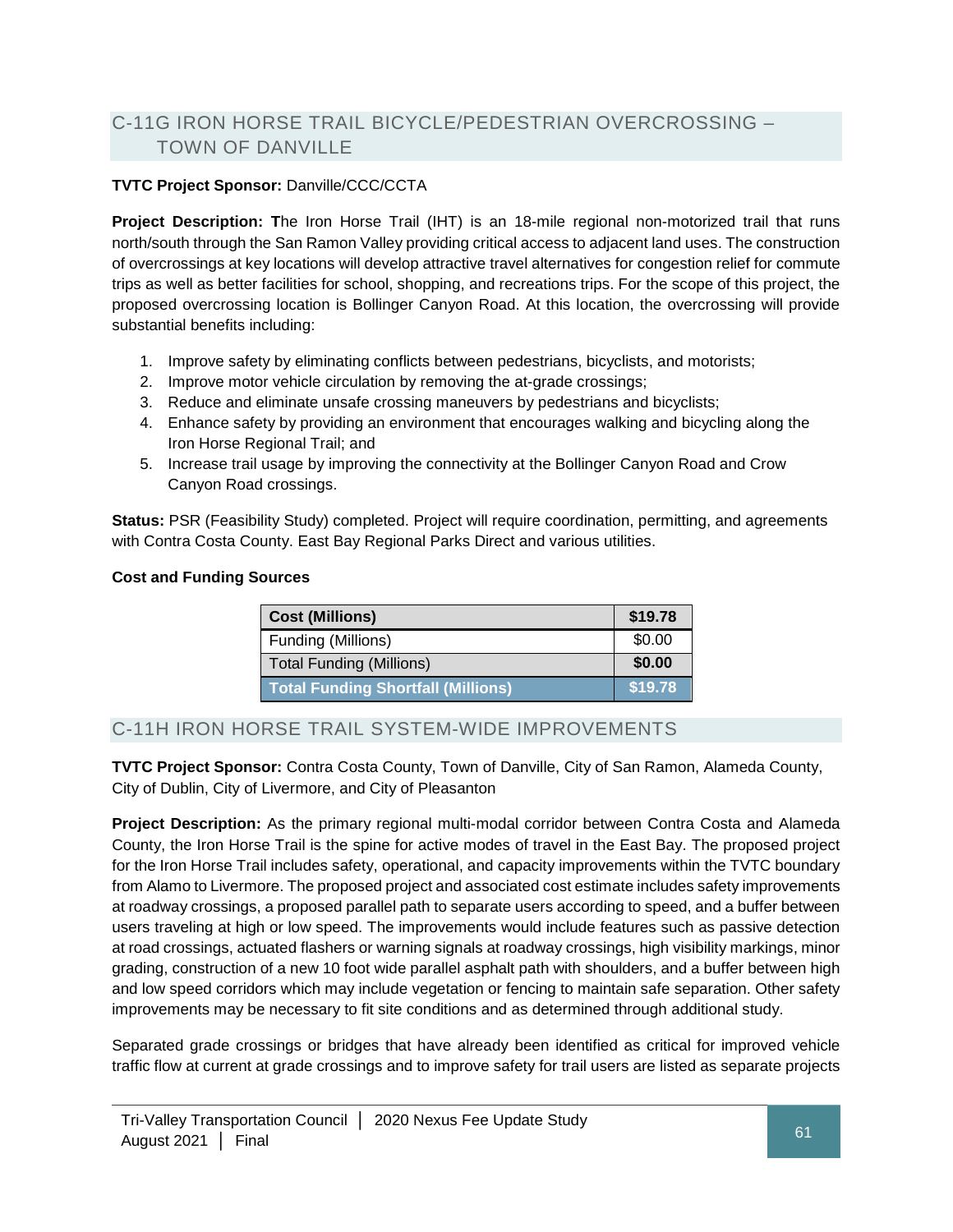within the TVTC program. The cost and context for each bridge site warrants a specific project identification rather than to be included within the system-wide improvements under this project.

**Status:** A phasing plan has not yet been developed.

## **Cost and Funding Sources:**

| <b>Cost (Millions)</b>                    | \$85.60 |
|-------------------------------------------|---------|
| Funding (Millions)                        | \$0.00  |
| <b>Total Funding (Millions)</b>           | \$0.00  |
| <b>Total Funding Shortfall (Millions)</b> | \$85.60 |

## C-12 I-680 INTERCHANGE IMPROVEMENTS AT HACIENDA DRIVE

## **TVTC Project Sponsor:** Dublin and Pleasanton

**Project Description:** Implement I-580 Hacienda Drive Interchange Improvements, which includes reconstructing the overcrossing to add lanes.

I-580/Hacienda Drive interchange Improvements will include; reconstruction of overcrossing to provide additional northbound lane; widening of the eastbound off-ramp to include an additional lane to be used as a combined left and right turn lane; modifying signal and striping, modifying the westbound loop on-ramp; and widening of the westbound off-ramp to include a third left-turn lane.

**Status:** The project is currently in Preliminary Engineering phase and an EIR is currently underway.

## **Cost and Funding Sources**

| <b>Cost (Millions)</b>                    | \$39.13 |
|-------------------------------------------|---------|
| Funding (Millions)                        |         |
| Dublin TIF                                | \$4.95  |
| <b>Pleasanton TIF</b>                     | \$0.04  |
| <b>Total Funding (Millions)</b>           | \$4.63  |
| <b>Total Funding Shortfall (Millions)</b> | \$34.50 |

## C-13 FALLON/EL CHARRO INTERCHANGE

## **TVTC Project Sponsor:** Pleasanton, Dublin, Livermore

**Project Description:** I-580/El Charro Road Interchange Improvements (Phase 2): reconstruction of overcrossing to provide four-lanes in each direction with bike lanes; reconstruction of the southbound to eastbound loop on-ramp; widening of the eastbound off-ramp to provide two exit lanes with two left turn and two right tum lanes; widening of the eastbound on-ramp; widening of the westbound off-ramp to provide two left tum and two right tum lanes; and widening of the westbound on-ramp.

**Status:** The project has not yet started.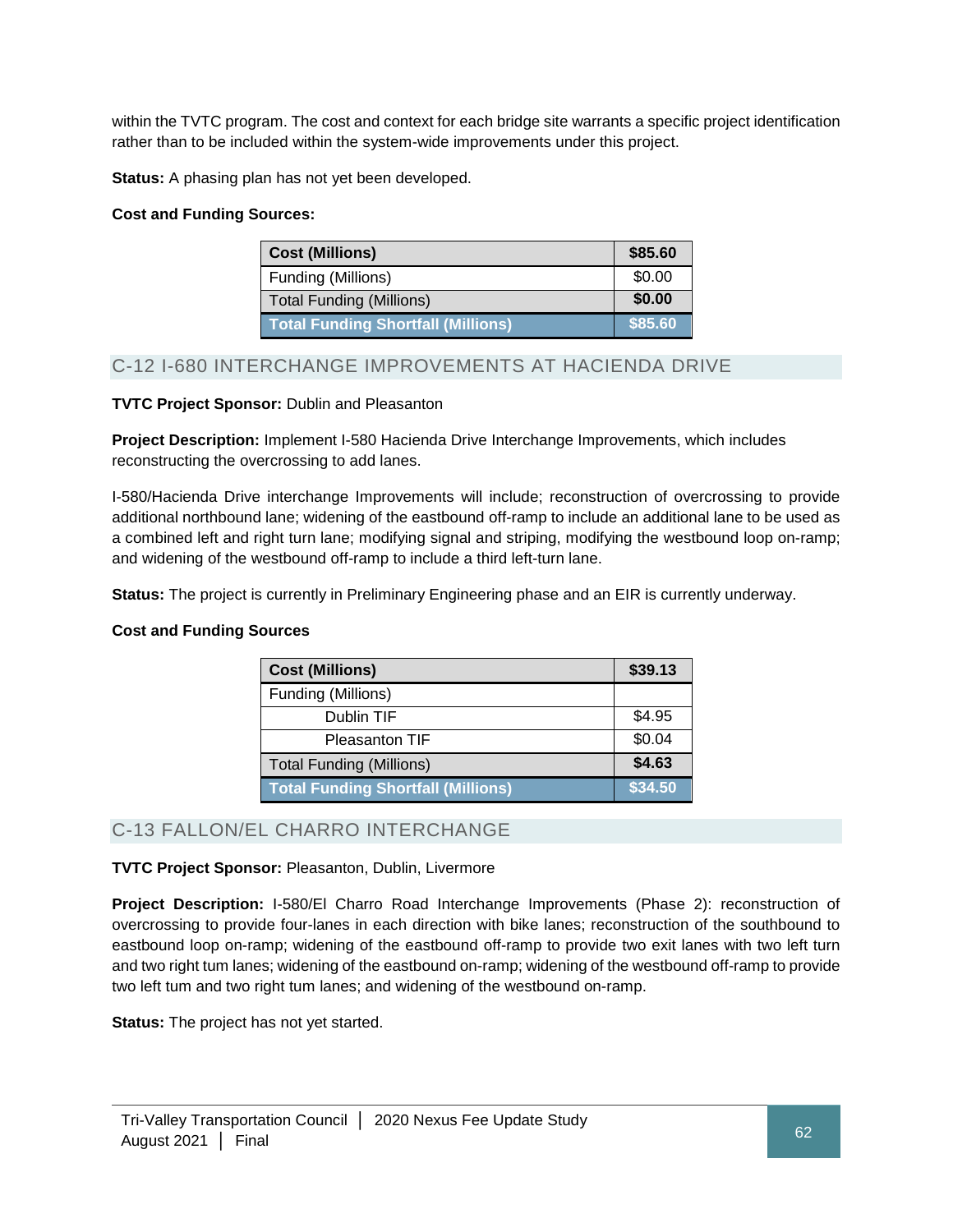## **Cost and Funding Sources**

| <b>Cost (Millions)</b>                    | \$34.51 |
|-------------------------------------------|---------|
| Funding (Millions)                        |         |
| Dublin TIF                                | \$4.05  |
| <b>Pleasanton TIF</b>                     | \$4.10  |
| Livermore TIF                             | \$6.40  |
| <b>Total Funding (Millions)</b>           | \$14.55 |
| <b>Total Funding Shortfall (Millions)</b> | \$19.96 |

C-14 VALLEY LINK RAIL (PHASE 1)

**TVTC Project Sponsor:** Pleasanton, Dublin, Livermore, Alameda County

**Project Description:** This project will connect Northern San Joaquin County communities to the Tri-Valley and Bay Area Rapid Transit (BART) through 41 miles of rail and 7 stations. The project will extend from the planned ACE N. Lathrop Station in the San Joaquin Valley through the Altamont Pass, then readily connect with the Dublin/Pleasanton BART terminus. The TVTDF would go towards construction cost and access improvement for three stations in Tri-Valley Area (Dublin/Pleasanton, Isabel, and Greenville).

**Status:** 2018-2020 Design/Environmental, 2019-2023 Procurement, 2020-2026 Design/Construction.

## **Cost and Funding Sources:**

| <b>Cost (Millions)</b>                    | \$258.25 |
|-------------------------------------------|----------|
| Funding (Millions)                        | \$0.00   |
| <b>Total Funding (Millions)</b>           | \$0.00   |
| <b>Total Funding Shortfall (Millions)</b> | \$258.25 |

C-15 TECHNOLOGY ENHANCEMENTS

## **TVTC Project Sponsor:** Pleasanton, Dublin, Livermore

**Project Description:** Provide connectivity for transit and vehicles between local arterials and regional facilities. This project will also focus on the first and last mile connectivity at key transit hubs and along major transit routes.

- A. Support expansion and facilitate interoperability among partner agencies of existing and future intelligent transportation system deployments, including connected/autonomous vehicles, integrated corridor management, transit vehicle operations, and emergency vehicle operations, among other uses.
- B. Plan and implement connected and autonomous vehicle access in a seamless manner across Tri-Valley jurisdictions' boundaries including arterial access to freeways. This requires a continued emphasis on sharing communication infrastructure, field equipment at jurisdictional boundaries, and data.
- C. Update the existing communication links and enhance the existing connectivity of all Tri-Valley Traffic Operations Centers for on-going data and communication sharing.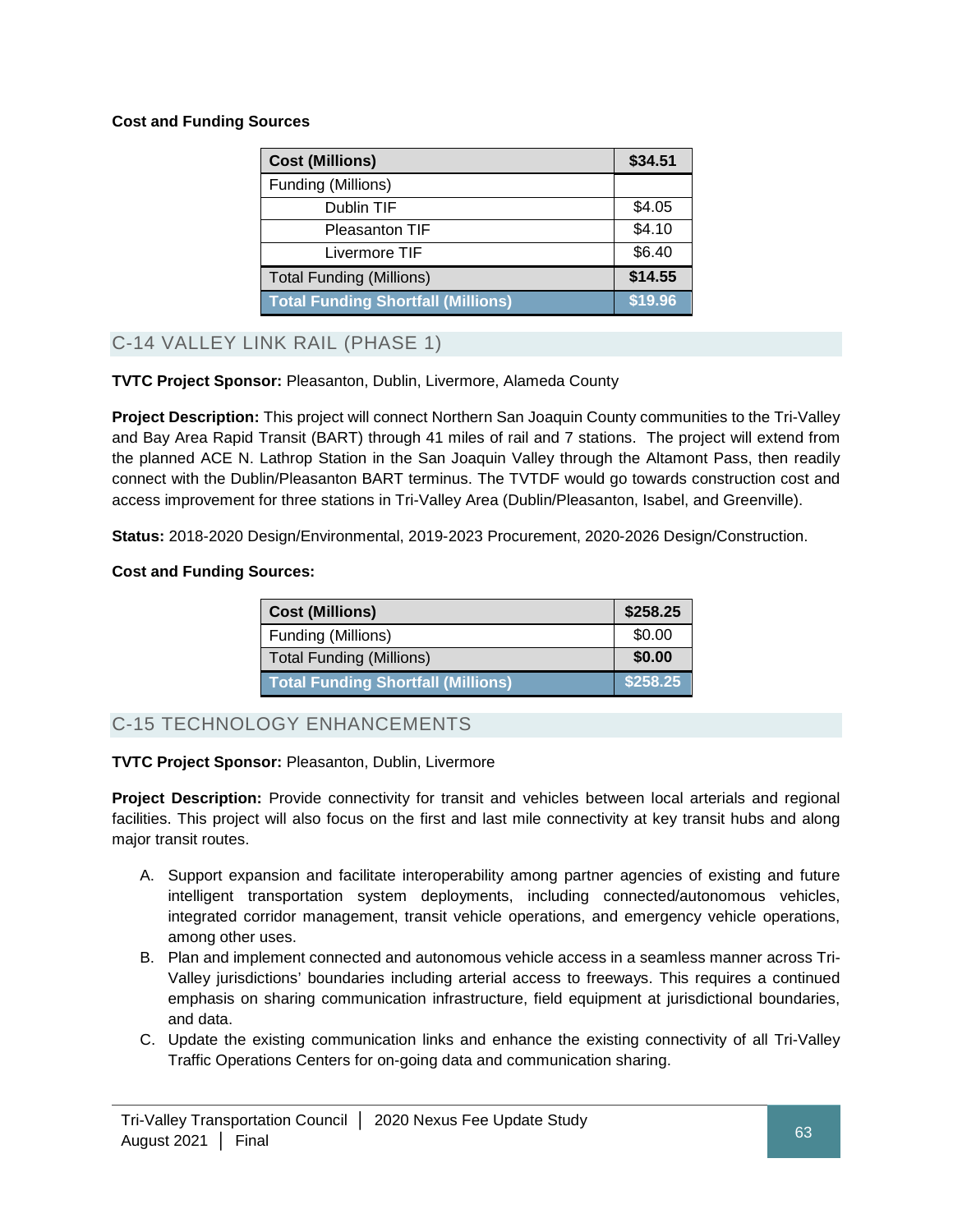- D. Prepare corridors around transit centers and BART stations to implement Shared Autonomous Vehicles (SAVs) to improve transit connectivity to shift travelers from Single Occupancy Vehicles (SOVs) to transit.
- E. Prepare intersections around transit center and ABRT stations to accommodate the evolution of Connected Vehicle applications and Autonomous Vehicle technologies for improved traffic flow by building new and upgraded vehicle-to-infrastructure and vehicle-to-vehicle communications.
- F. Test and develop standard/protocol at the intersections, through existing and new Vehicle-to-Everything (V2X) and Vehicle-to-Infrastructure (V2I) technologies as a regional standard to be adopted by the local agencies among the Tri-Valley Jurisdictions. These technologies will allow a vehicle to communicate in real time with its surroundings.
- G. Work with regional agencies in incorporating signal and vehicle communications in day to day operations. This would include sharing of equipment and data for seamless integration of connected and autonomous vehicle access across Tri-Valley Jurisdictions and freeway infrastructure including express lanes.

The project will be implemented in phases. Phase 1 of the proposed project will comprise of a feasibility study to identify potential locations, improvements, and develop cost estimates at key transit hubs, along major transit routes, and at freeway access locations in tri-valley area. Phase 2 of the project will further the development of the project with completion of design and Phase 3 will compete the construction/implementation and operation of the proposed project.

**Status:** The project is currently not yet started.

## **Cost and Funding Sources**

| <b>Cost (Millions)</b>                    | \$0.33 |
|-------------------------------------------|--------|
| Funding (Millions)                        | \$0.00 |
| <b>Total Funding (Millions)</b>           | \$0.00 |
| <b>Total Funding Shortfall (Millions)</b> | \$0.33 |

## C-16 I-680 EXPRESS BUS SERVICE

## **TVTC Project Sponsor:** Alameda CTC, in partnership with CCTA

**Project Description:** This project proposes to construct capital improvements and purchase buses in order to establish an express bus service on I-680. This project requires the construction of the I-680 Express Lane Gap Closure project, closing the gap in the express lanes between Alcosta Blvd and State Route 84, in order to utilize the express lanes to avoid congestion, reduce travel time, and improve reliably, as part of an express bus service between the Tri-Valley communities and Silicon Valley. This express bus service would likely be combined with and become part of similar efforts by Contra Costa Transportation Authority (CCTA) and their Innovate 680 program, with the intent to serve the entire I-680 corridor extending from Martinez to San Jose, utilizing buses to provide access to additional commute options, including BART, Amtrak, Caltrain, VTA light rail, local bus service, and Greyhound, for those living along the corridor.

The service would operate weekdays only, with proposed 20-minute headways during peak periods and one-hour headways during off-peak hours. The service would be bi-directional to avoid substantial deadhead time and to maintain a high level of service. New electric buses would be purchased as part of this project.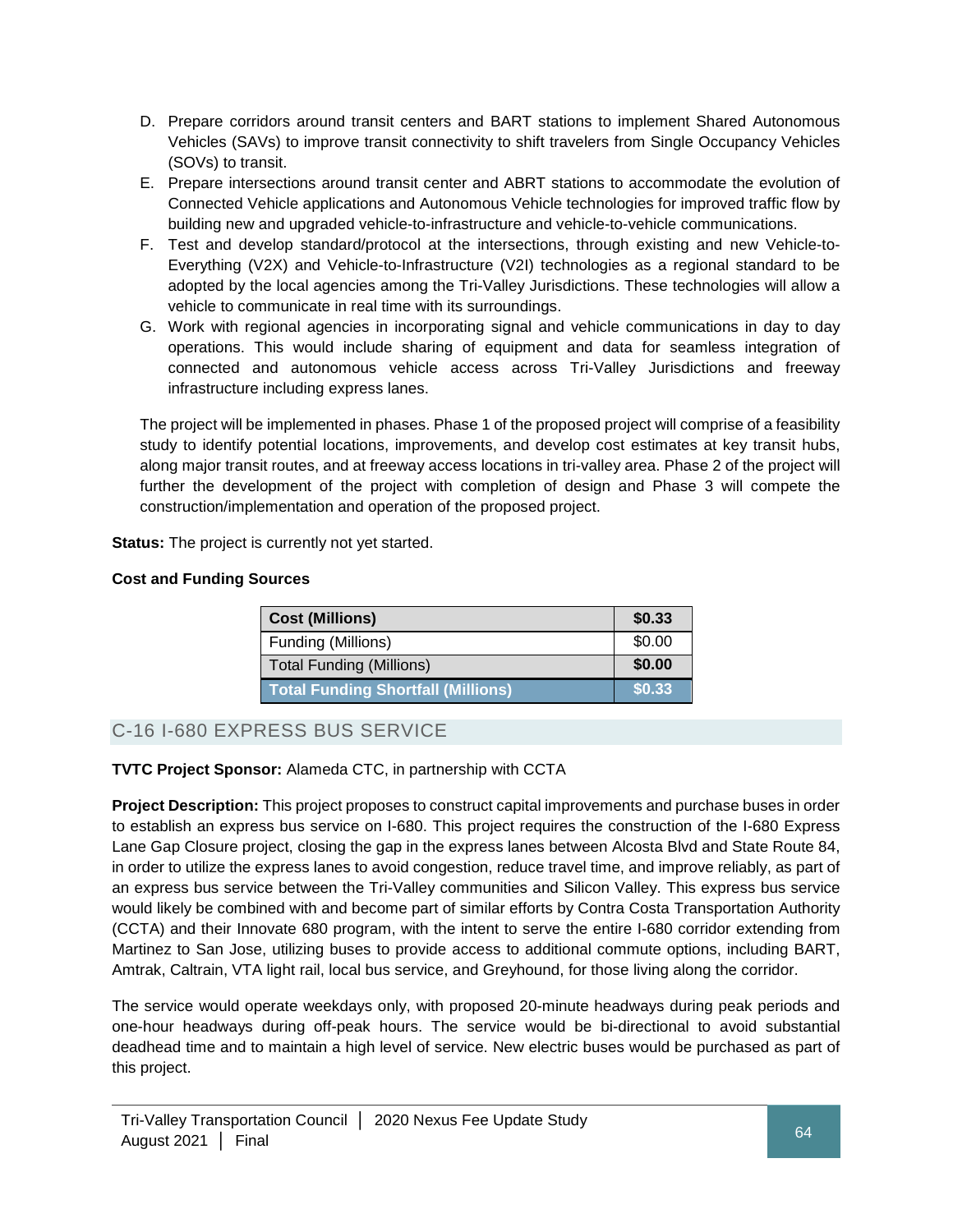The project proposes to place express bus stops in the Tri-Valley area at the West Dublin/Pleasanton BART Station and at a future park and ride to be constructed at the Bernal Avenue interchange in Pleasanton. Understanding that the express buses must merge across all lanes of traffic to access the express lane, these stop locations are spaced to efficiently serve the Tri-Valley area while also maximizing the express lane distance the bus is able to utilize in-between bus stops.

The estimated costs below assume that at each bus stop location there would be construction of roadway and bus stop improvements, including installation of transit amenities such as shelters, bike lockers, lighting, and real time information signs.

**Status:** A project schedule has not yet been developed.

## **Cost and Funding Sources:**

| <b>Cost (Millions)</b>                    | \$59.35 |
|-------------------------------------------|---------|
| Funding (Millions)                        | \$0.00  |
| <b>Total Funding (Millions)</b>           | \$0.00  |
| <b>Total Funding Shortfall (Millions)</b> | \$59.35 |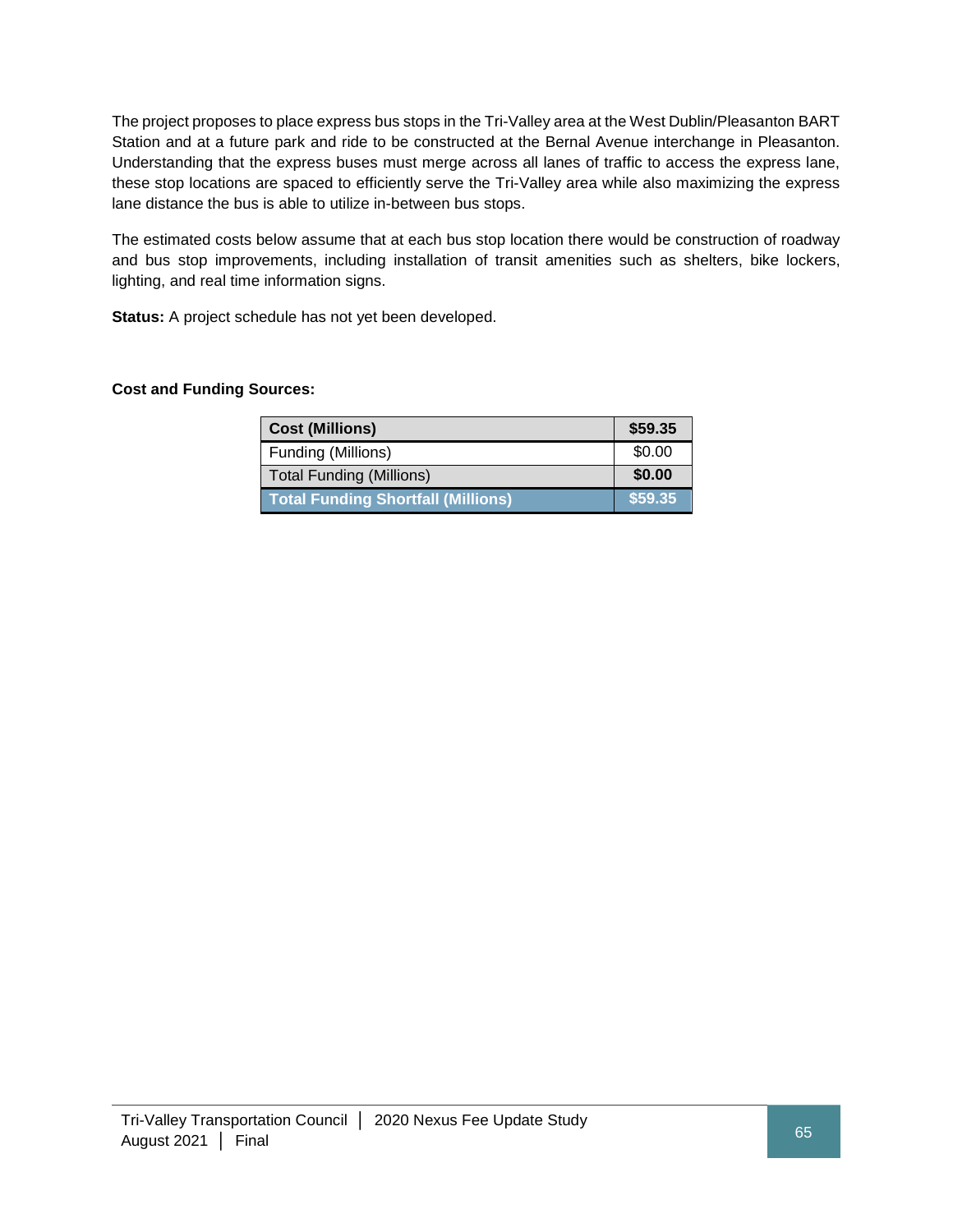## APPENDIX C – PROJECT IMPROVEMENT CATEGORIES

|              | <b>Project</b>                                                                                            | <b>Improvement</b><br>Category* |
|--------------|-----------------------------------------------------------------------------------------------------------|---------------------------------|
| $A-2a$       | State Route 84 (SR 84) Expressway (I-580 to I-680)                                                        | Roadway Capacity                |
| $A-2b$       | SR 84/I-580 Interchange                                                                                   | Roadway Capacity                |
| $A-9a$       | Crow Canyon Road Improvements Phase 1                                                                     | Safety                          |
| A-9b         | Crow Canyon Road Improvements Phase 2                                                                     | Safety                          |
| A-10a        | Vasco Road Safety Improvements Phase 1                                                                    | Safety                          |
| $A-10b$      | Vasco Road Safety Improvements Phase 2                                                                    | Safety                          |
| $A-11$       | Express Bus/Bus Rapid Transit (BRT) - Phase 2                                                             | Safety                          |
| $B-1$        | I-580/I-680 Interchange (westbound to southbound)                                                         | Roadway Capacity                |
| $B-3$        | I-580/First Street Interchange Modification                                                               | Roadway Capacity                |
| $B-4$        | I-580/Vasco Road Interchange Modification                                                                 | Roadway Capacity                |
| $B-5$        | I-580/Greenville Road Interchange Modification                                                            | Roadway Capacity                |
| $B-6$        | <b>Jack London Boulevard Extension</b>                                                                    | Roadway Capacity                |
| $B-7$        | El Charro Road Extension (Stoneridge Drive/Jack London Boulevard<br>to Stanley Boulevard)                 | Roadway Capacity                |
| $B-8$        | Camino Tassajara/Tassajara Road Widening Project (East of<br>Blackhawk Drive to North Dublin Ranch Drive) | Roadway Capacity<br>Safety      |
| $B-10$       | I-680 Southbound HOV Lane Gap Closure (North Main Street to<br>Rudgear Road)                              | Roadway Capacity                |
| <b>B-11b</b> | I-680 Transit Corridor Improvements                                                                       | <b>Transit</b>                  |
| $C-1$        | <b>Tesla Road Safety Improvements</b>                                                                     | Safety                          |
| $C-2$        | Norris Canyon Road Safety Improvement                                                                     | Safety                          |
| $C-3$        | Dublin Boulevard - North Canyons Parkway Extensions                                                       | Roadway Capacity                |
| $C-4$        | Vasco Road at Dalton Avenue Intersection Improvements                                                     | Intersection                    |
| $C-5$        | El Charro Road Widening                                                                                   | Roadway Capacity                |
| $C-6$        | Sunol/680 Interchange Improvements                                                                        | Roadway Capacity                |
| $C-7$        | I-680 Express Lanes - Hwy 84 to Alcosta                                                                   | Roadway Capacity                |
| $C-8$        | Santa Rita/I-580 Interchange                                                                              | Intersection                    |
| $C-9$        | Stoneridge/I-680 Interchange                                                                              | Roadway Capacity                |
| $C-10$       | Innovate 680                                                                                              | Technology                      |
| $C-11a$      | Iron Horse Trail Bicycle-Pedestrian Overcrossing - Bollinger Canyon<br>Road                               | Pedestrian/Bicycle              |
| $C-11b$      | Iron Horse Trail Bicycle-Pedestrian Overcrossing - Crow Canyon<br>Road                                    | Pedestrian/Bicycle              |
| $C-11c$      | Iron Horse Trail - Dublin                                                                                 | Pedestrian/Bicycle              |
| $C-11d$      | Iron Horse Trail - Livermore                                                                              | Pedestrian/Bicycle              |
| $C-11e$      | Iron Horse Trail to Shadow Cliffs                                                                         | Pedestrian/Bicycle              |
| $C-11f$      | Iron House Trail Connection Improvements at Santa Rita Road                                               | Pedestrian/Bicycle              |
| $C-11g$      | Iron Horse Trail Bicycle/Pedestrian Overcrossing - Sycamore Valley<br>Road                                | Pedestrian/Bicycle              |